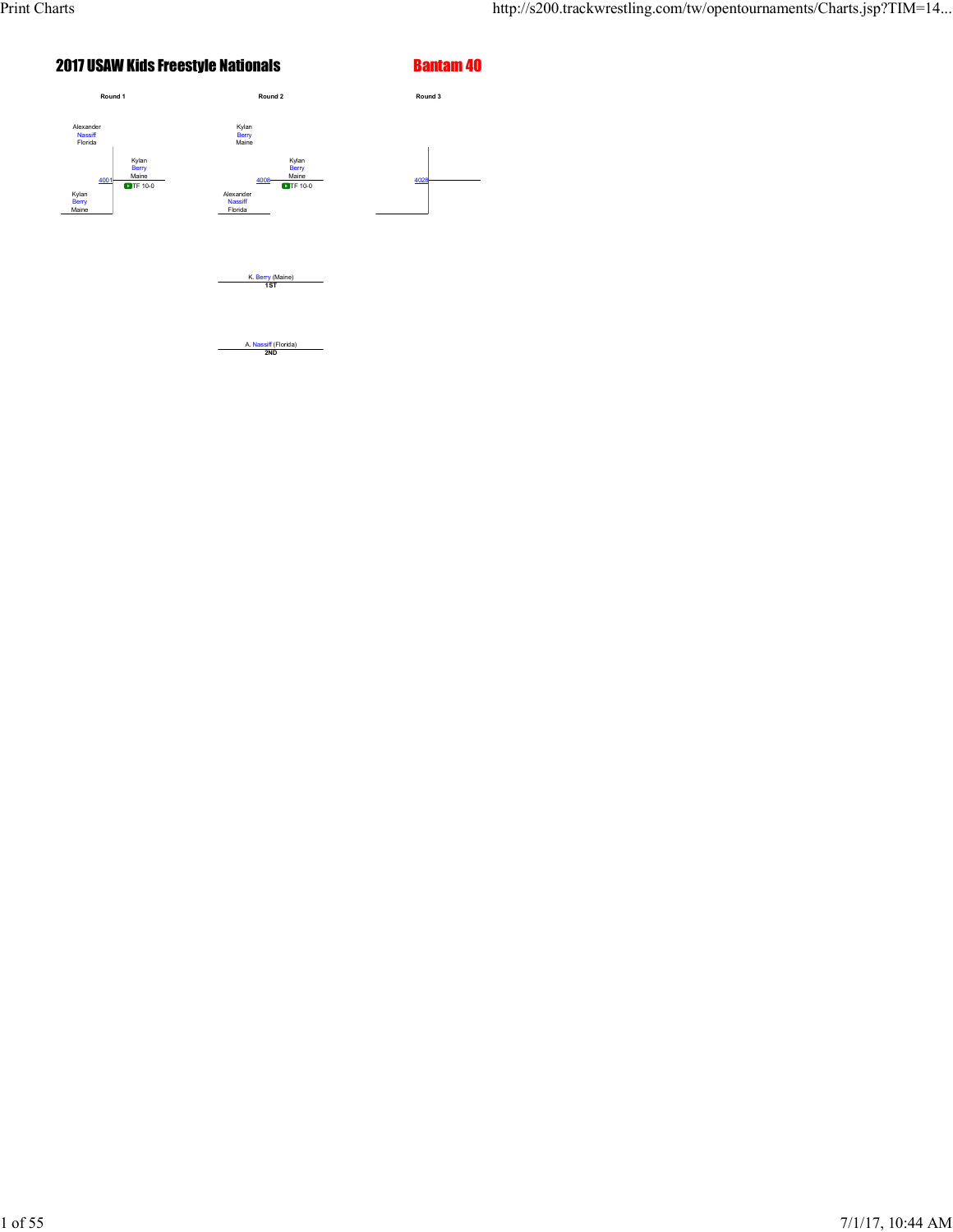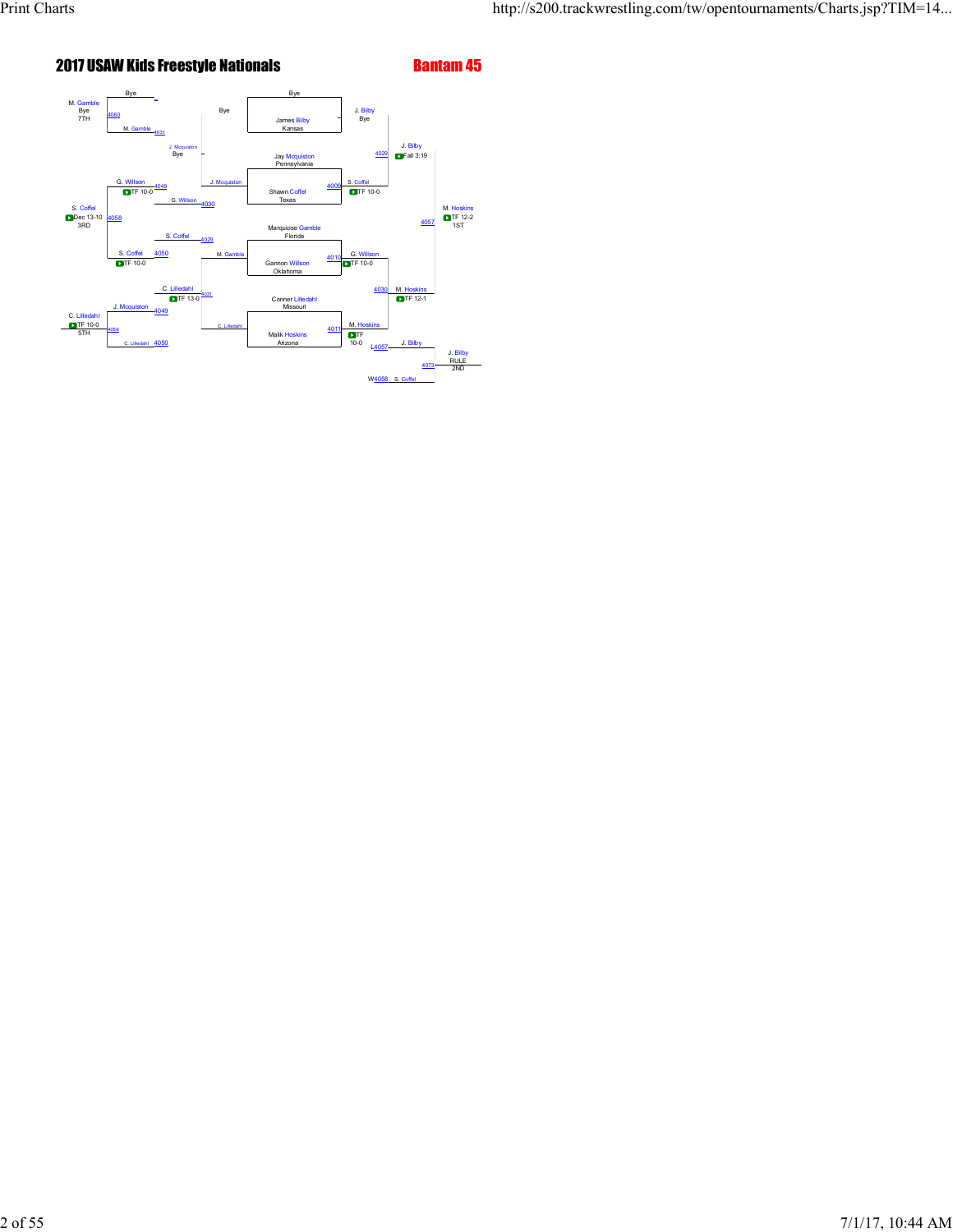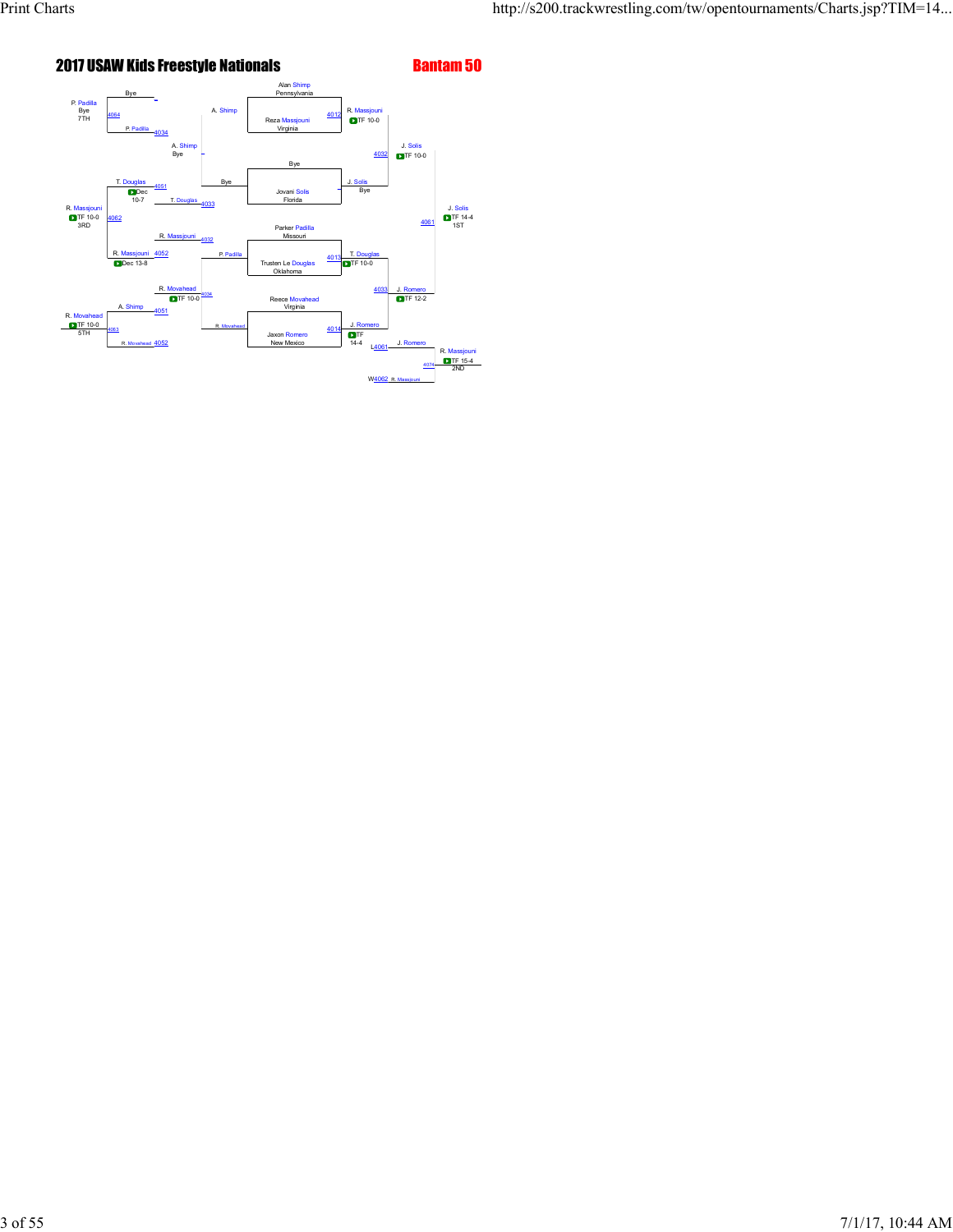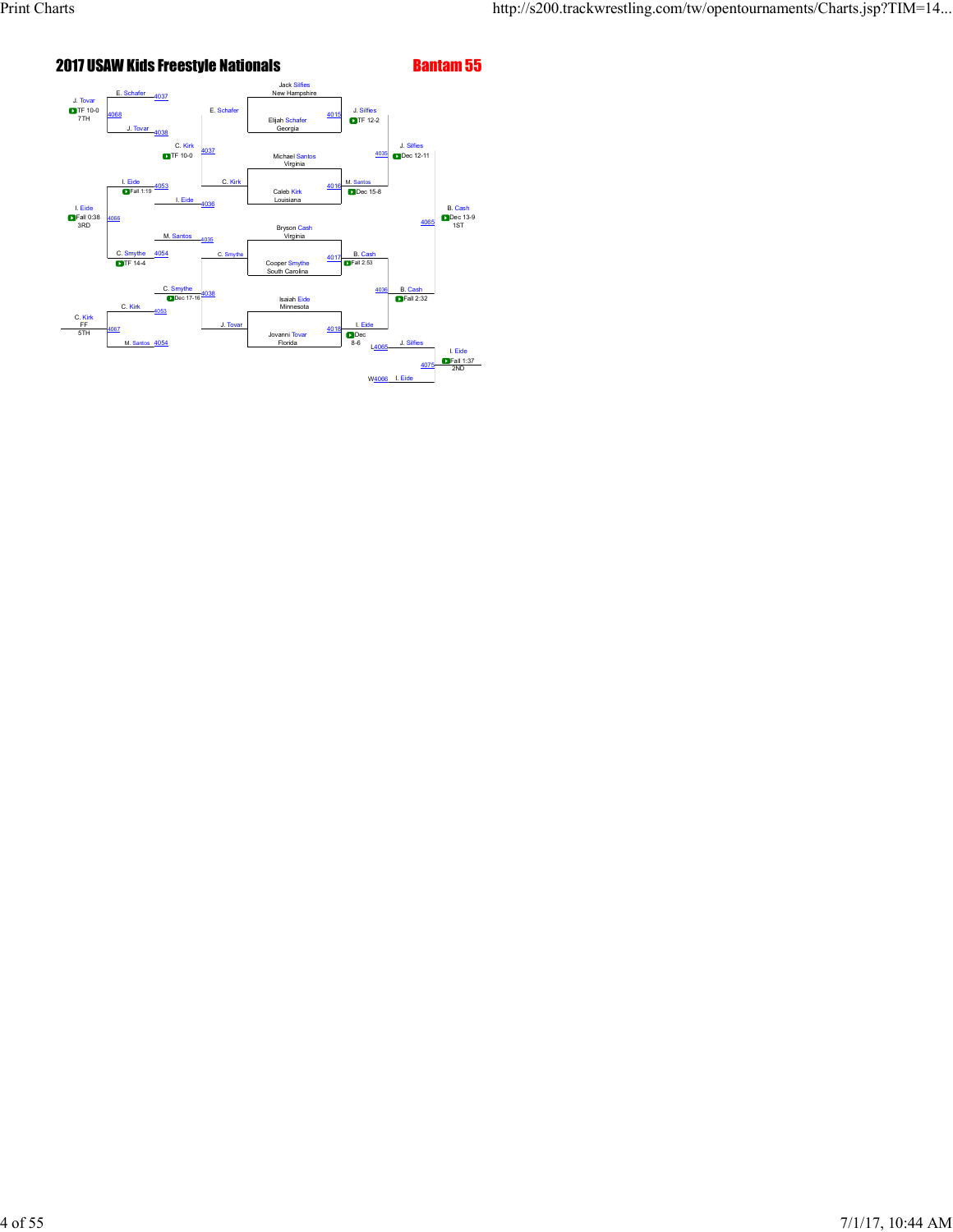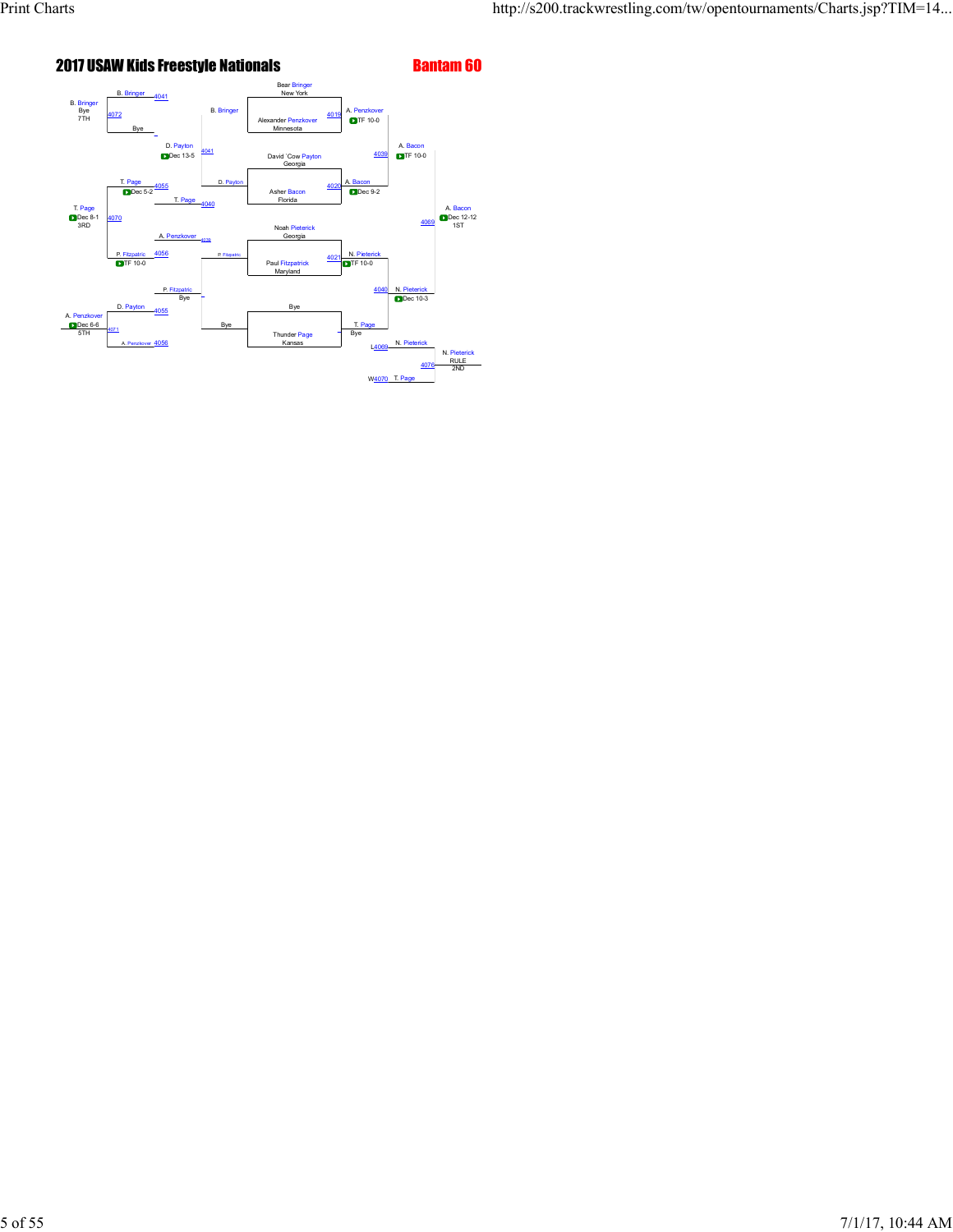

K. Kilpatrick (Georgia) **4TH**

Kevin Kilpatrick Georgia Jayden O`Farrill

O`Farrill Florida 4042

Sheard

Levi Dicksion

Oklahoma Martez `The Sheard

4043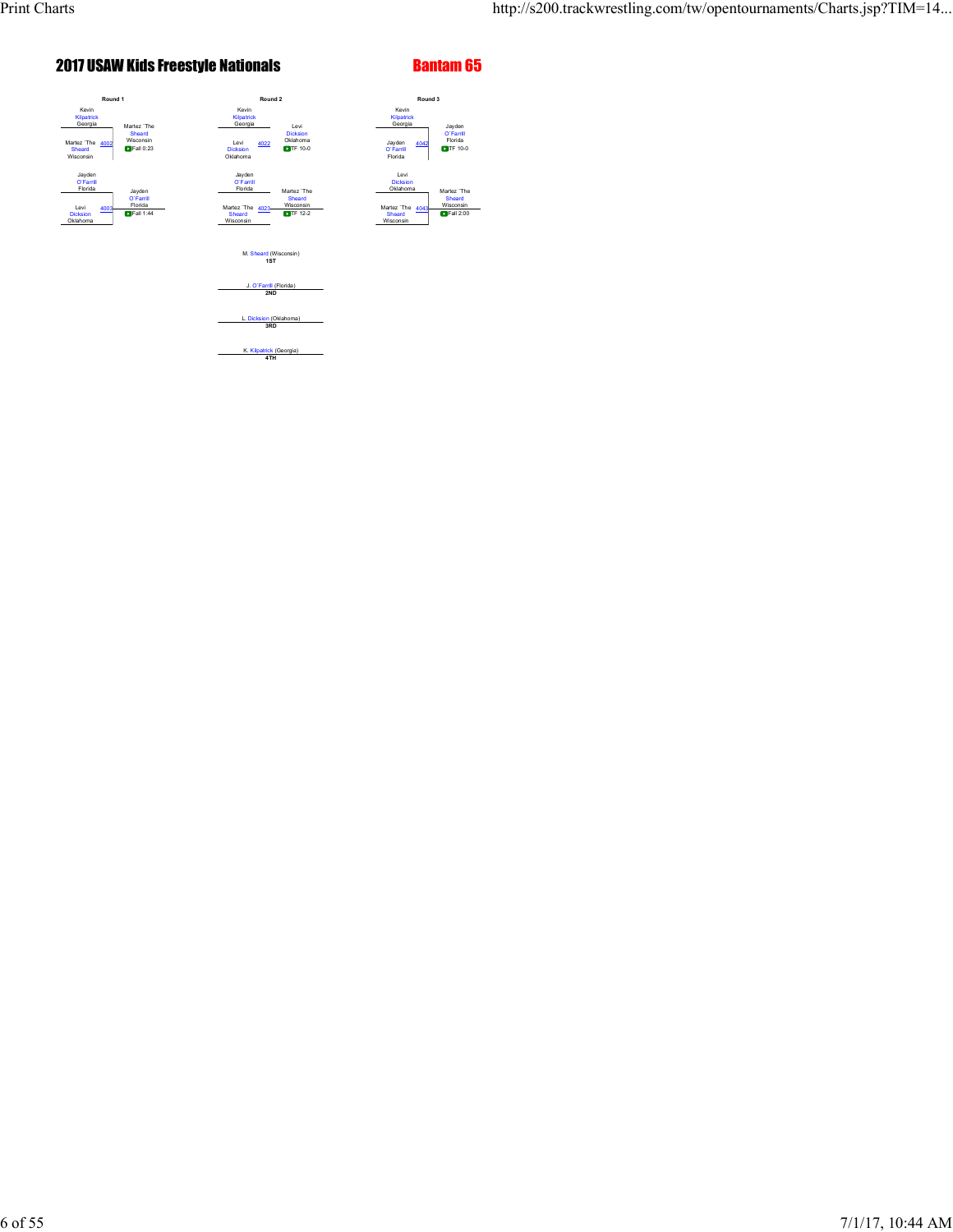

Ivan Ivanov Idaho

T. Valenzuela (Georgia) **3RD**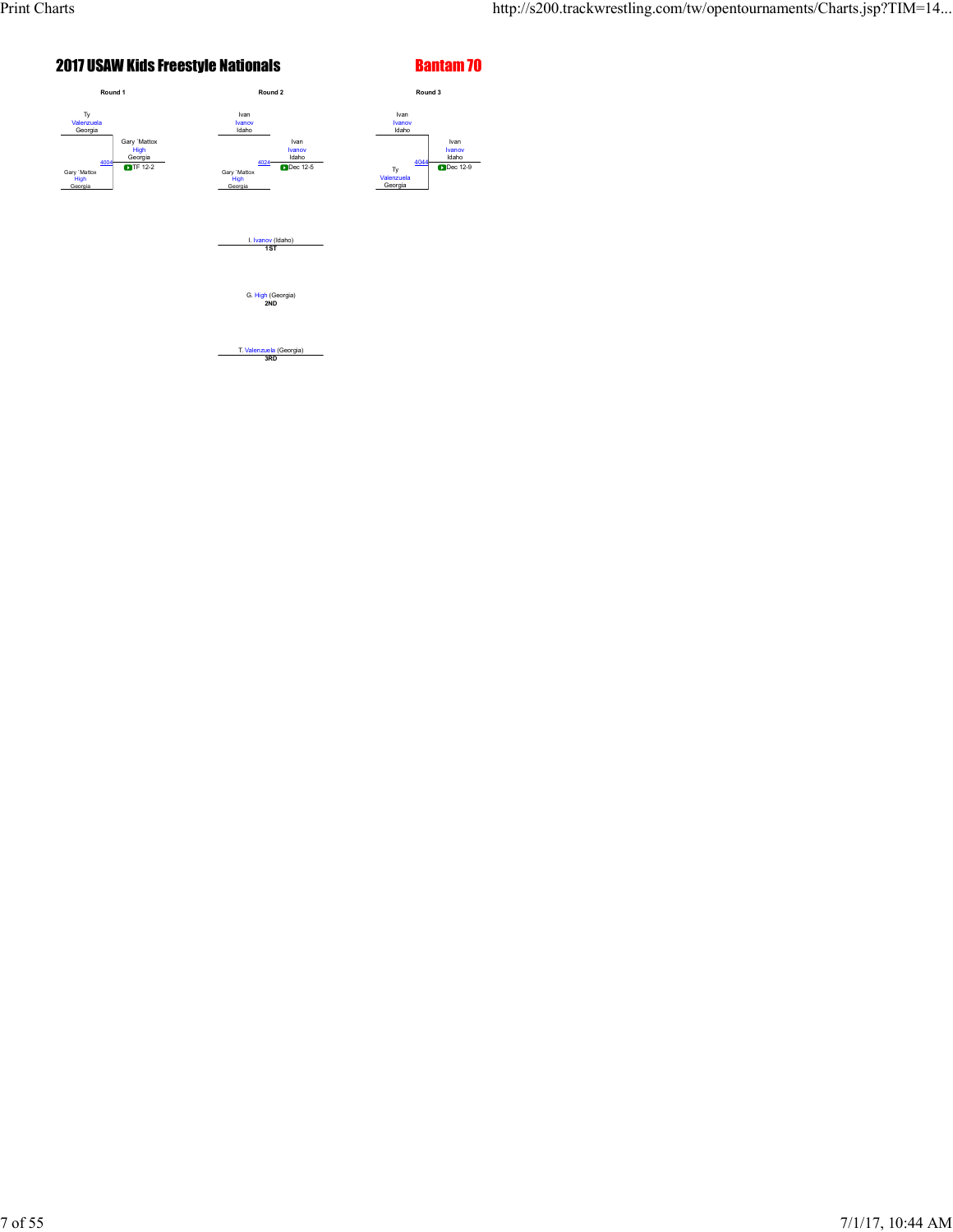

A. Spadoni (Louisiana) **2ND**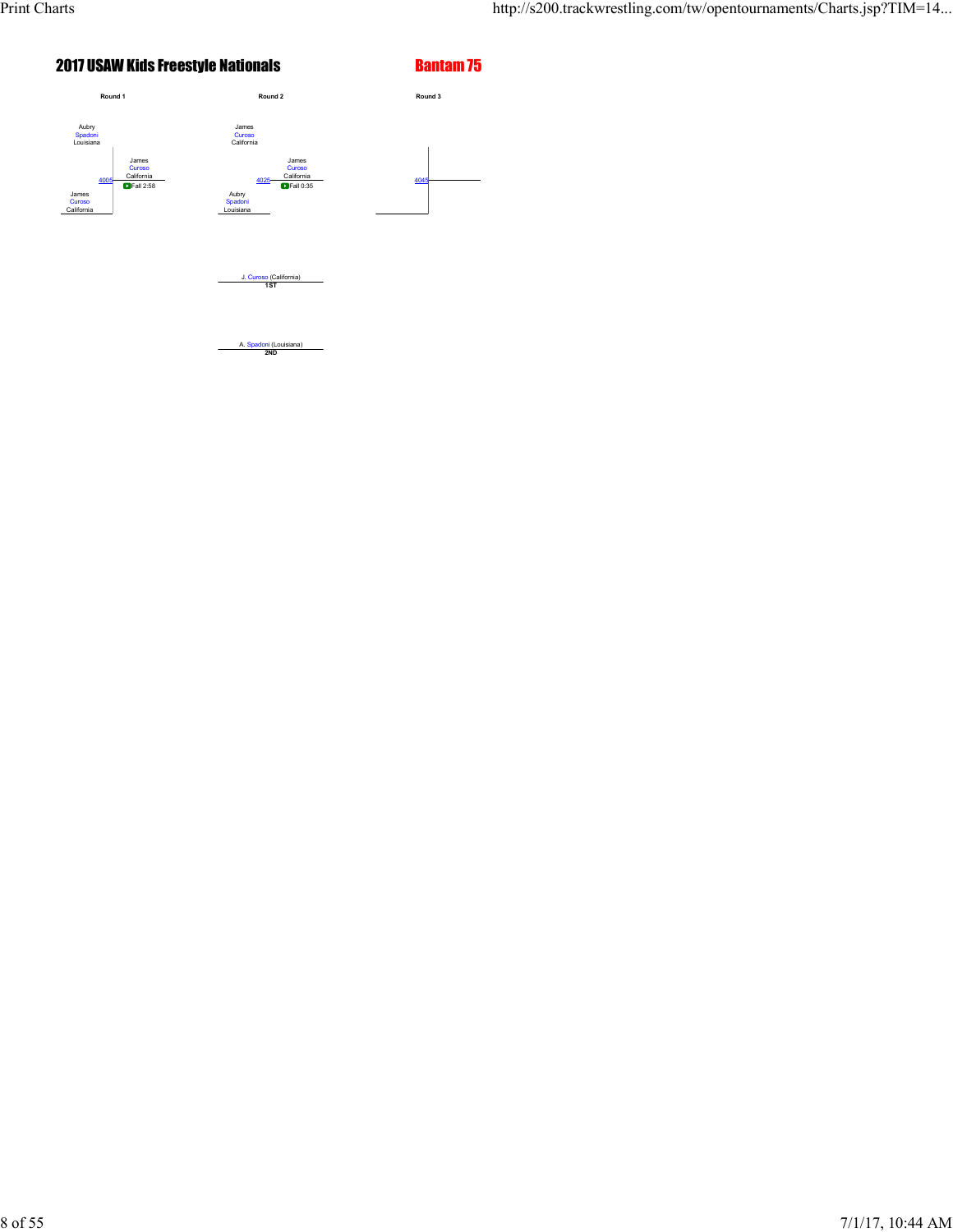

A. Harris (California) **4TH**

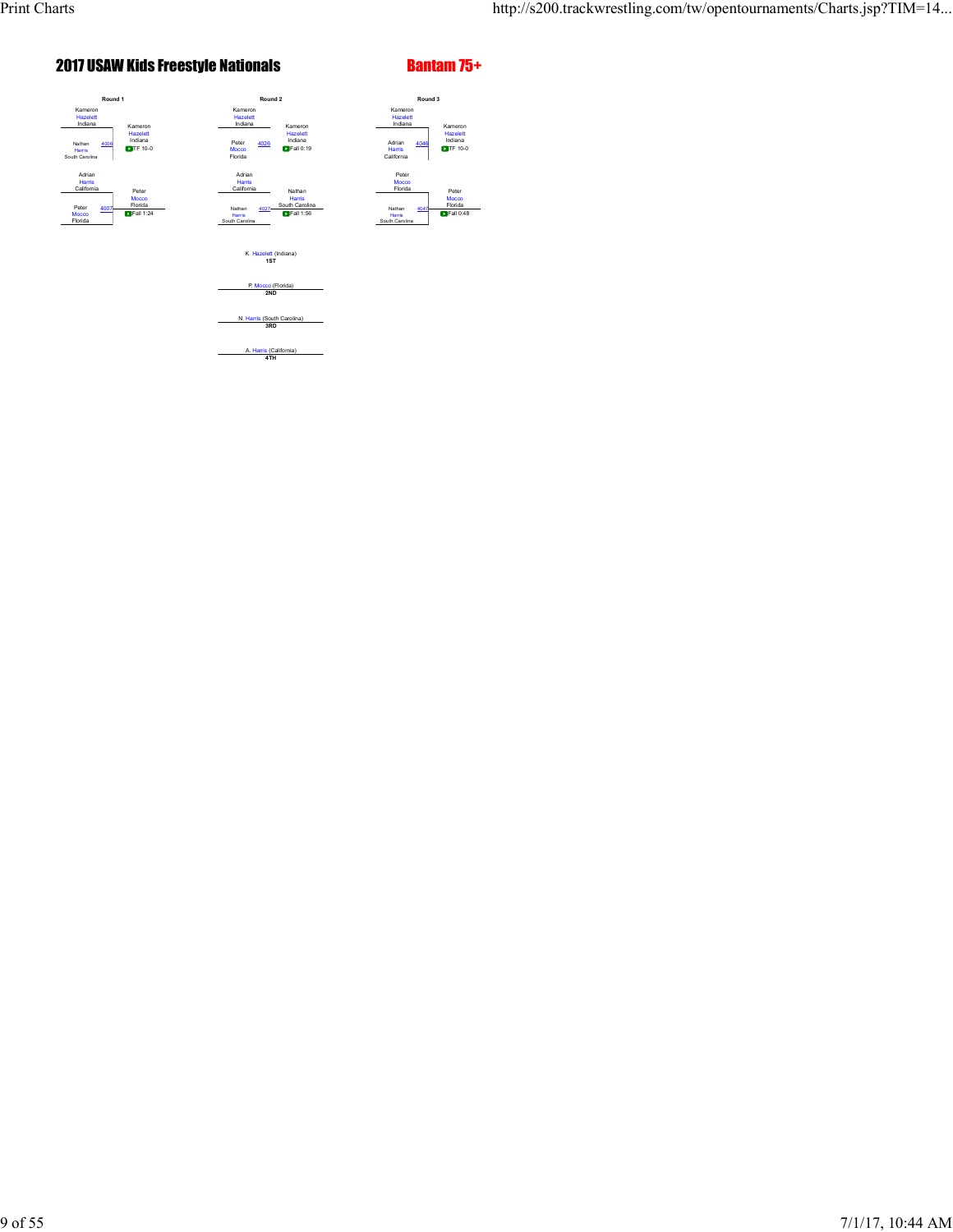

Bye **2ND**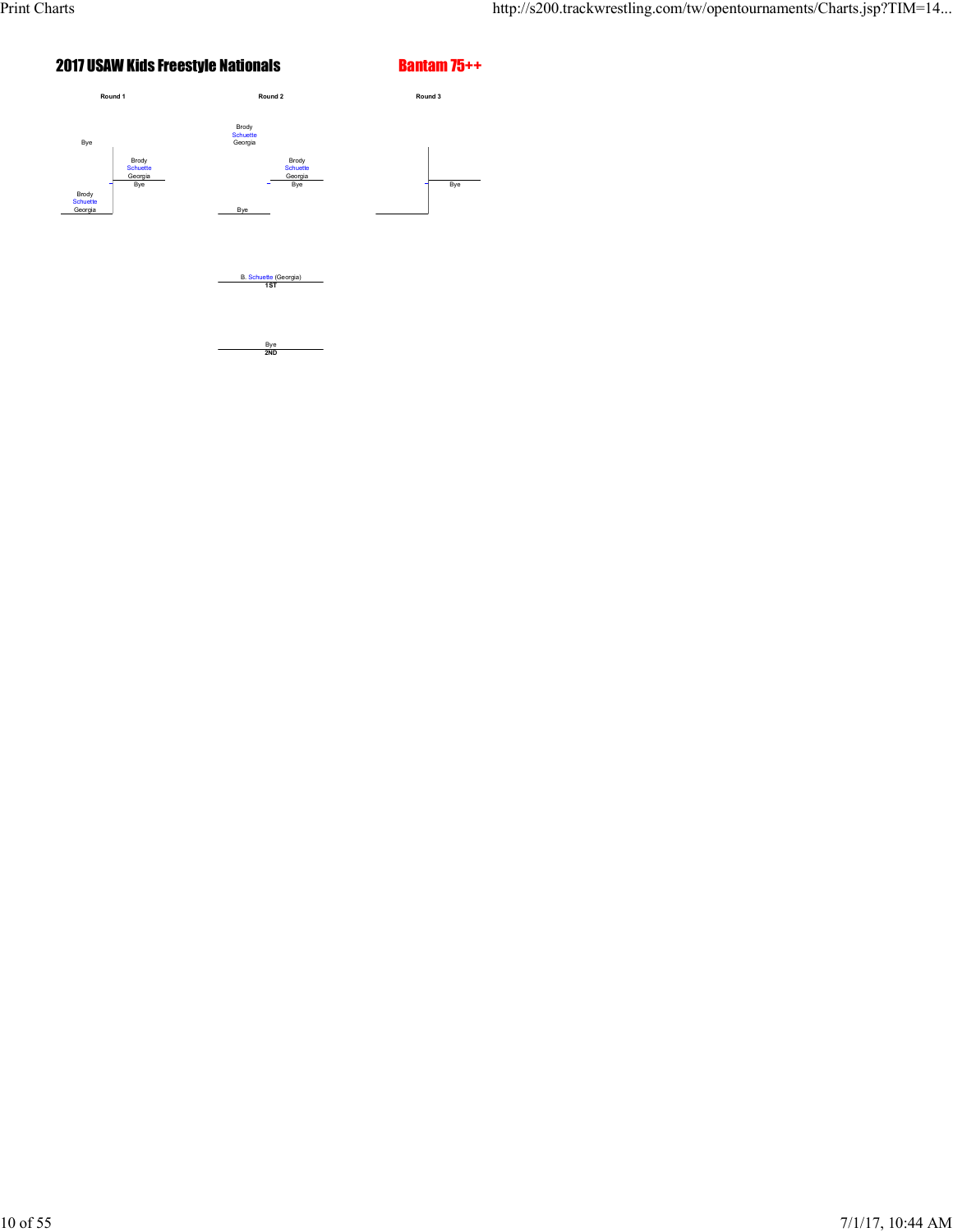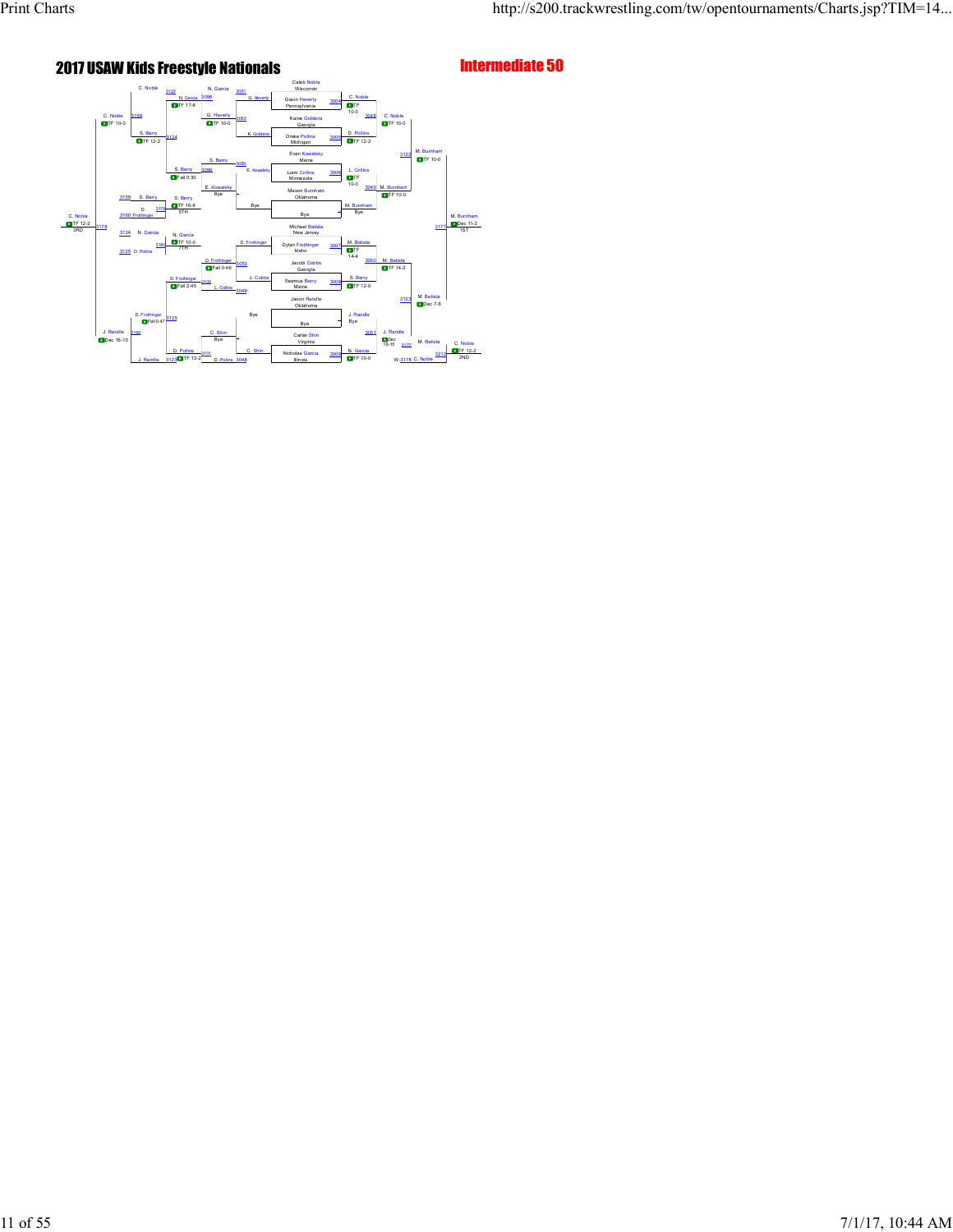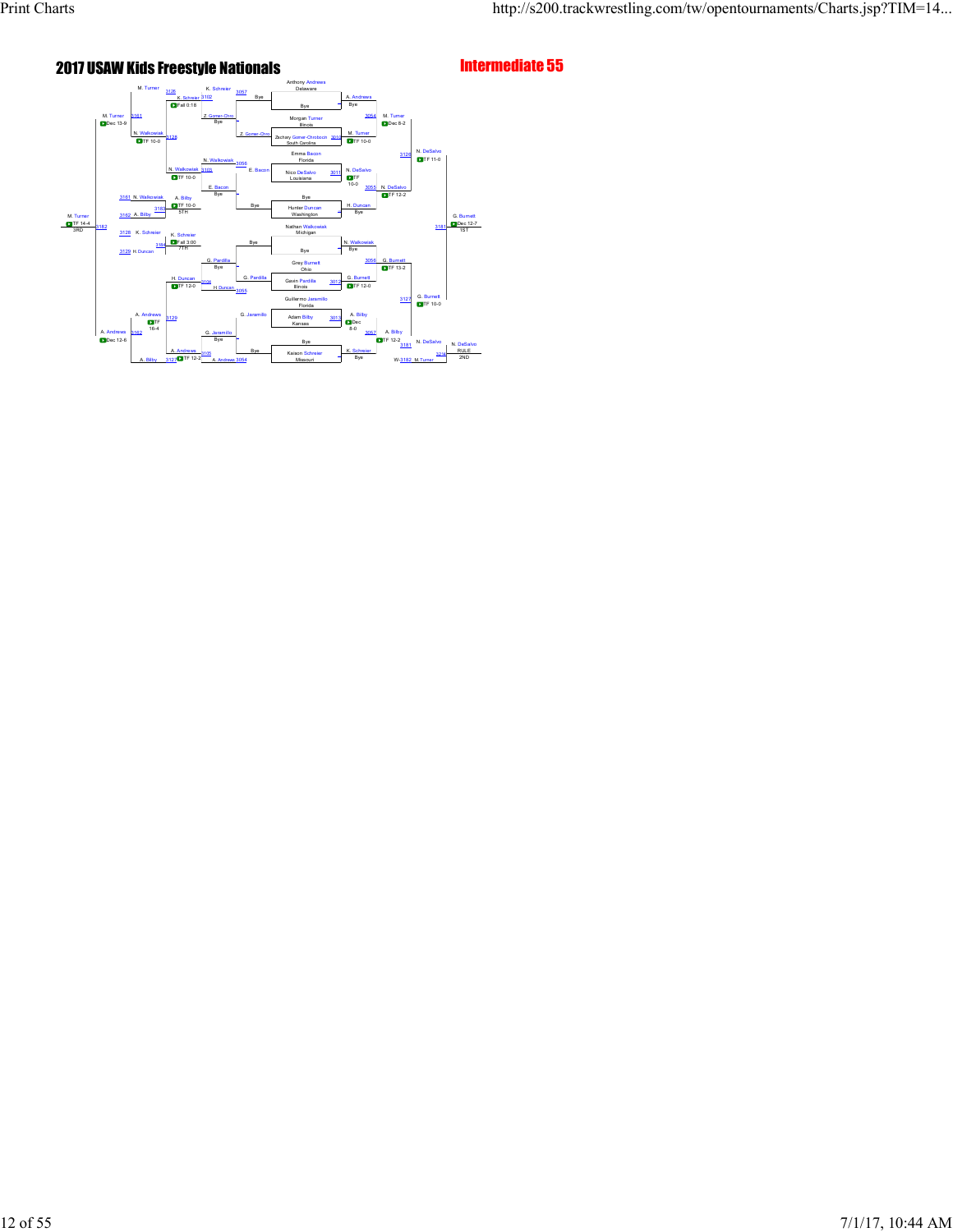## Intermediate 60

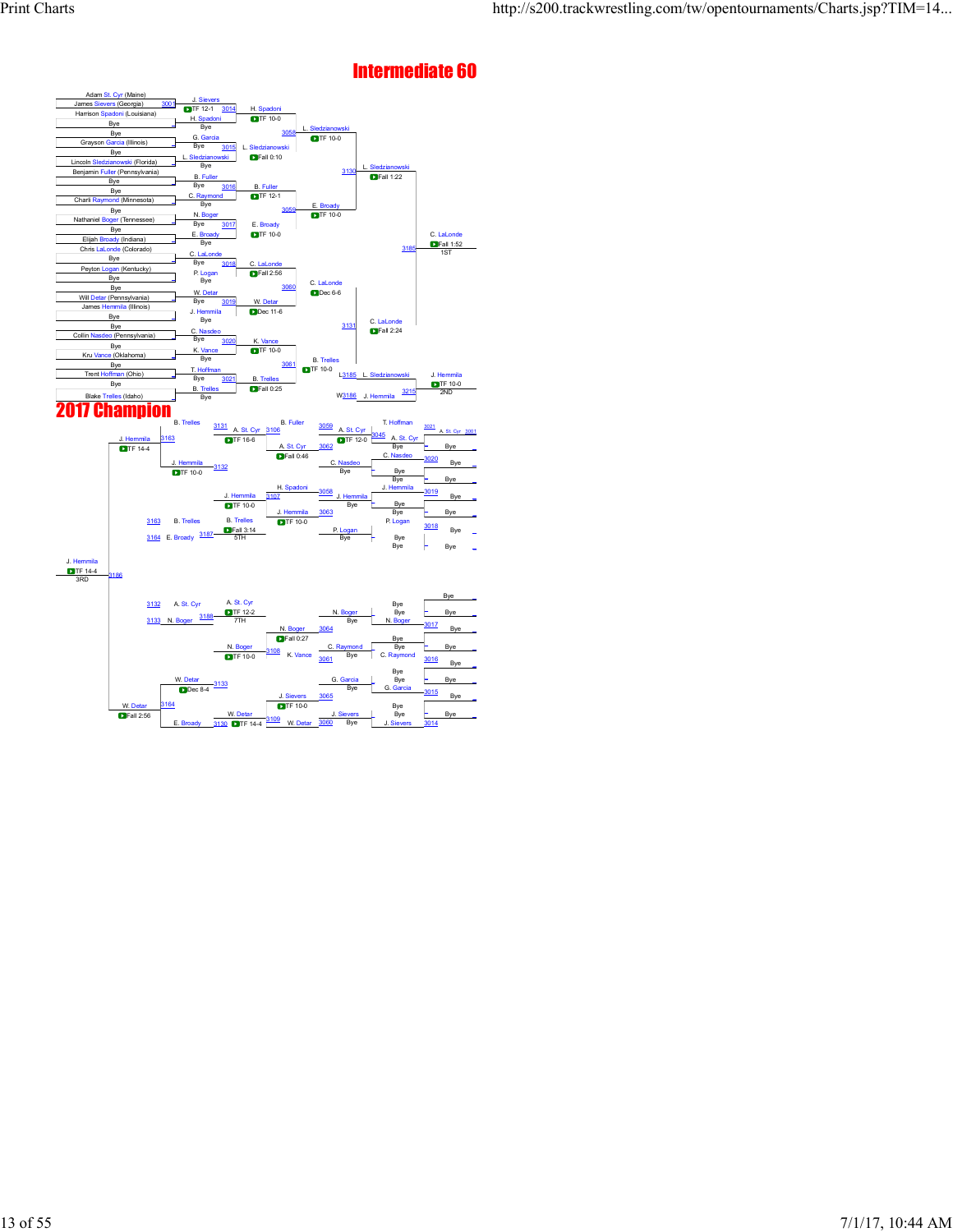### helt (Colo  $\Gamma$ G. Weichelt Bye \_ Bye 302 <del>G. Weichelt</del><br>Bye A. Rojas 19TF 10-0<br>A. Rojas 19TF 10-0 A. Ro Andres Rojas (Florida) \_\_\_\_\_ G. Weichelt A. Smith Fall 1:16 Aiden Smith (Iowa) \_ Bye 3066 Bye 3023 A. Smith Bye C. Judice **TE** TF 13-2  $\sqrt{ }$ Caden Judice (Louisiana) Bye **3134** G. Weichelt<br> **Dec** 6-4 Dec 6-4 Ayden Cafone (Maine) \_ Bye<br>**Fone (Maine)** A. Cafone<br>Discovery and the Sye of the Subset of Subset of Subset of Subset of Subset of Subset of Subset of Subset of S J. Mode<br>Bye<br>G. Fuch J. Moder<br>**CHITE** 10-0 bhnathan Moder (Florida) Bye \_ Bye <sub>3067</sub> G. Fuchs<br>G. Fuchs 3067 Dec 14-11 Connor <mark>Killion (Pennsylvania)</mark><br>Sravson <mark>Fuchs (Michigan) 3002</mark> Grayson Fuchs (Michigan) **D**TF 10-0 3025 G. Fuchs<br>L. Ellis **D**TF 12-2 Bye L. Ellis ■ DTF 12-2<br>
Bye<br>
Schinder 10-0<br>
Schinder Legend Elis (Oklahoma) Bye 31 Joseph Schinder (New Jersey) J. Schinder Bye \_\_\_\_\_\_\_\_\_\_\_\_\_\_\_ Bye 302 <u>J. Schinder</u><br>Bye Bye 3026 J. Schinder<br>With the D. Watson D. TF 14-4 Daniesha Watson (Iowa) \_ Bye J. Schinder Experiment Bye<br>
<u>Leonardo Rosas (Illinois) de Bye 3027</u> L. Rosas **Bye** 3068 Bye 3027<br>C. Dennis Chris Dennis (Pennsylvania) CTF 10-0 **Bye** Bye **2135** K. McKinney<br>**DITF** 10-0 Bye (Florid N. <mark>Barrett</mark><br>Bye 3028 Jayci Shelton (Missouri) Bye 3028 J. Shelton<br>J. Shelton (Missouri) J. Shelton DTF 11-0 J. Shelton<br>
Fall 2:44 Ging (Nebraska) K. Mck A. Price 3029 K. McKinney **DITE 10-0**<br>Bye 3029 K. McKinney A. Price  $G.$ Bye \_ L3189 Bye <sup>3029</sup> K. McKinney G. Weichelt RULE Bye Kaiyon McKinney (Ohio) \_ **K. McKinney Call 0:30**<br>
Bye W3190 G. Fuchs 3216 **2ND**<br>Bye W<u>3190</u> G. Fuchs 3216 2ND W3190 G. Fu 2017 Champion J. Schinder 3135 J. Mode<br>5 **DT**F 19-6 A. Price J. Moder 310 **3067 A. Price A. Price 3110**<br>TF 19-6 Bye **Bye** \_ J. Moder<br>**DI**TF 10-0 3165 Bye \_ TF 10-0 **Bye — Bye — Bye — Bye — Bye — Bye** — Bye — Bye — Bye — Bye — Bye — Bye — Bye — A A. <mark>Price \_\_\_\_3070</mark><br>2**TF** 10-0 Bye N. Barrett 3028 Bye \_ J. Moder 3136<br>TTF 14-4 3136 Bye Bye Bye net in the set of the set of the set of the set of the set of the set of the set of the set of the set of the<br>Bye Bye \_ Bye \_ A. Smith C. Dennis <sup>3027</sup> Bye \_ 3066 C. Dennis 3111 C. Fall 1:47 \_ Bye<br>Bye Fall 1:47 **Bye <del>F</del>** Bye<br>
C. Killion 3071 Bye<br>
L. Ellis ● DTF 12-2 D. Wats Bye \_ Bye \_ L. Ellis D. Wa 3165 J. Schi **D**<br>Dec 10-4<br>5TH 3026 **3166 L. Ellis 3191 300ec 10-4** C. Killion C. Killion 3046 C. Killion C. Killion C. Killion C. Killion C. Killion C. \_ Bye Bye \_ G. Fuchs<br>2 TF 12-1 3190<br>3RD Bye \_ 3136 C. Killion C. Killion Bye Dec 8-1 7TH L. Ellis  $\overline{\phantom{a}}$  Bye 3137 L. Rosas 3192 Dec 8-1 L. Ellis Bye L. Ellis Bye L. Ellis B<sub>v</sub> Bye <u>L. Ellis 3025</u> Bye \_ 3072 L. Ellis  $TF$  12-2 L. Ellis<br>DTF 10-0 A. Cafone Let Bye 12 J. Sh \_ Bye Bye \_ TF 10-0 <del>10:12 J. Shelton <sub>3069</sub> B</del>ye <u>A. Cafone 3024</u> Bye \_ B. Ging  $B<sub>0</sub>$  $Bye$   $\frac{e}{2}$ L. Ellis<br>DDec 6-2 <sup>3137</sup> <sup>3047</sup> Bye **THE 12-2** C. Judice 3023 3073 C. Judice Fall 0:09 Bye 3166 A. Rojas \_ \_ Bye  $Dec 8-4$ L. Rosas Dec 8-4 Bye \_ G. Fuchs <sup>3113</sup> L. Rosas 3134 Dec 16-12 3068 Bye A. Rojas 3022

## Intermediate 65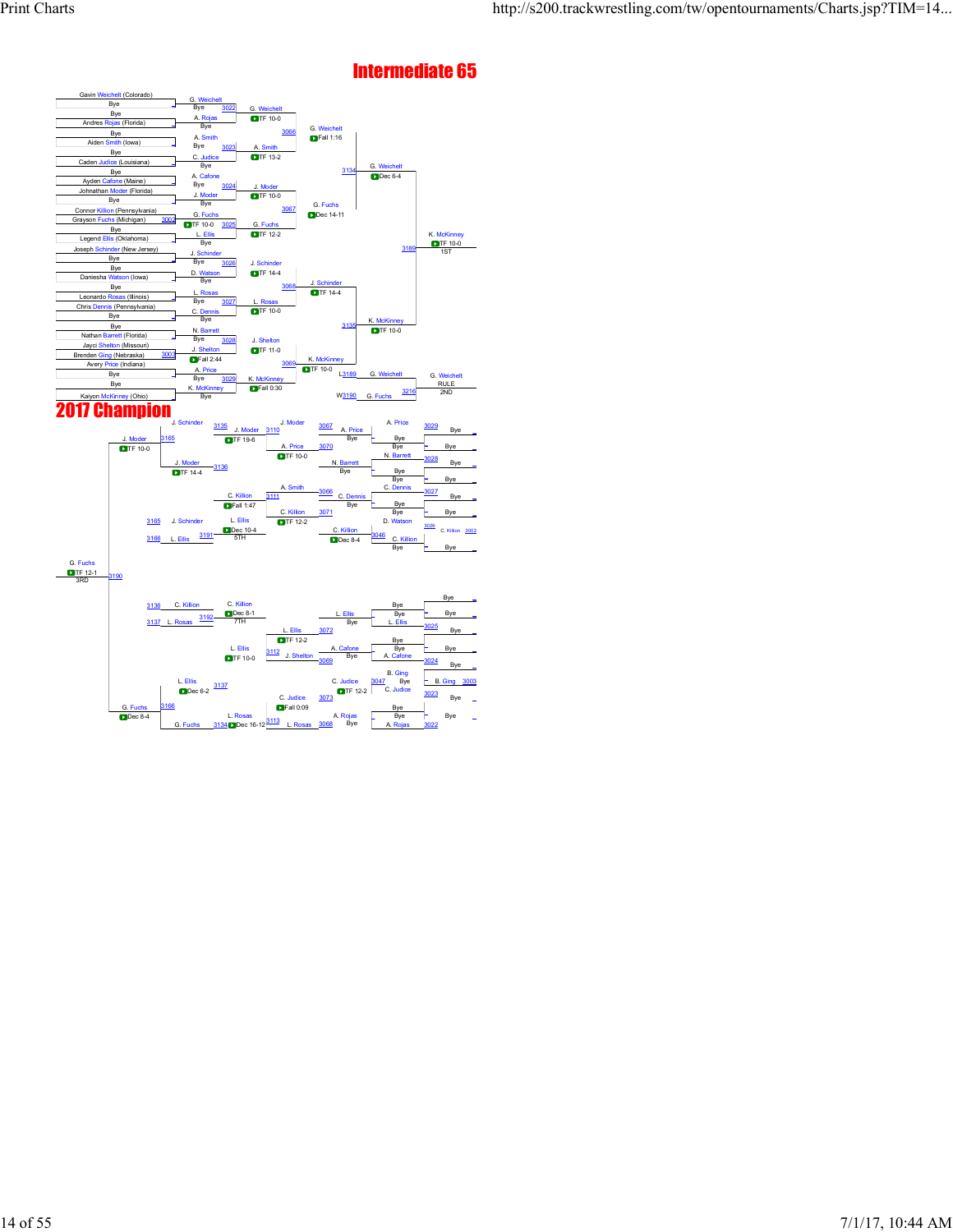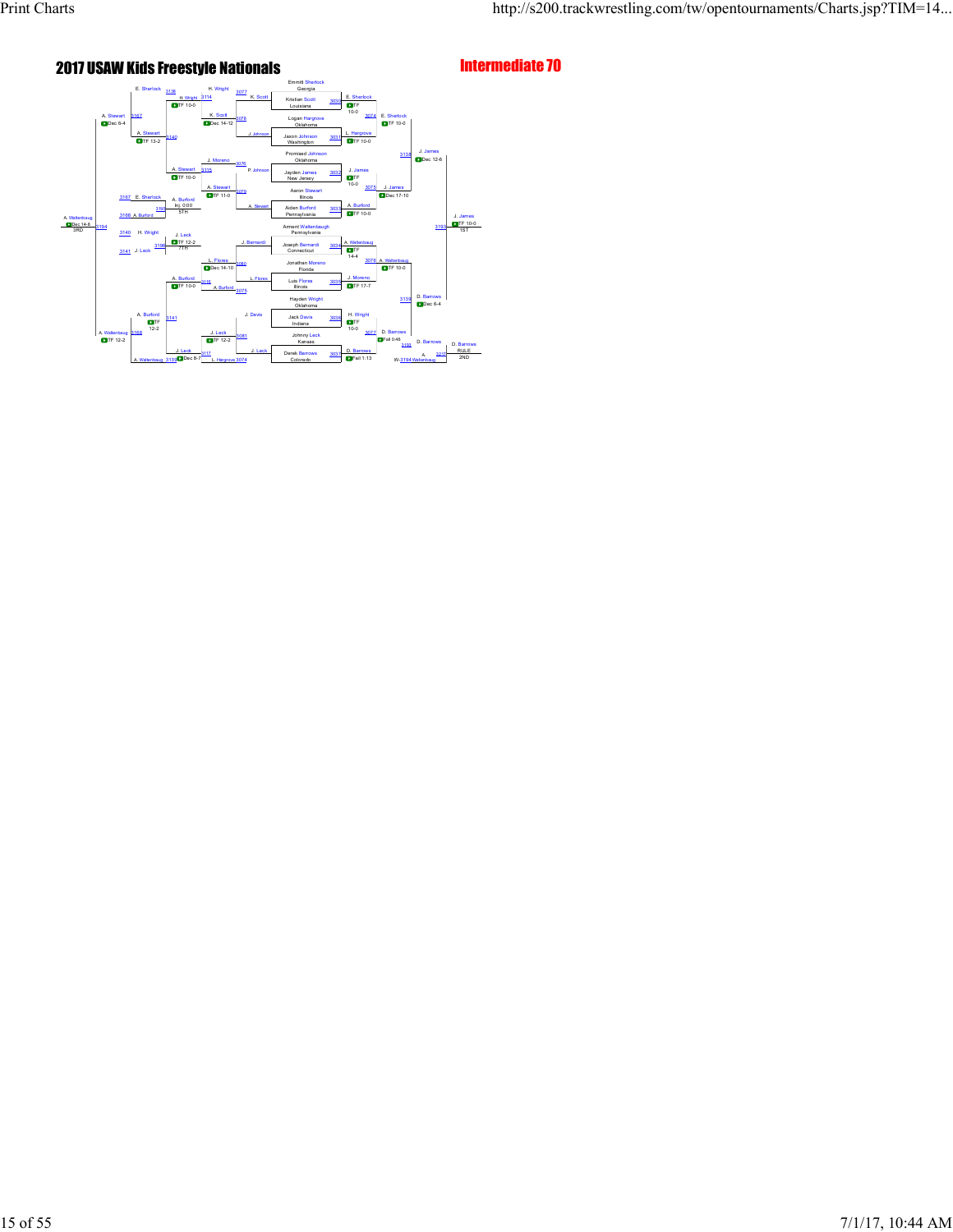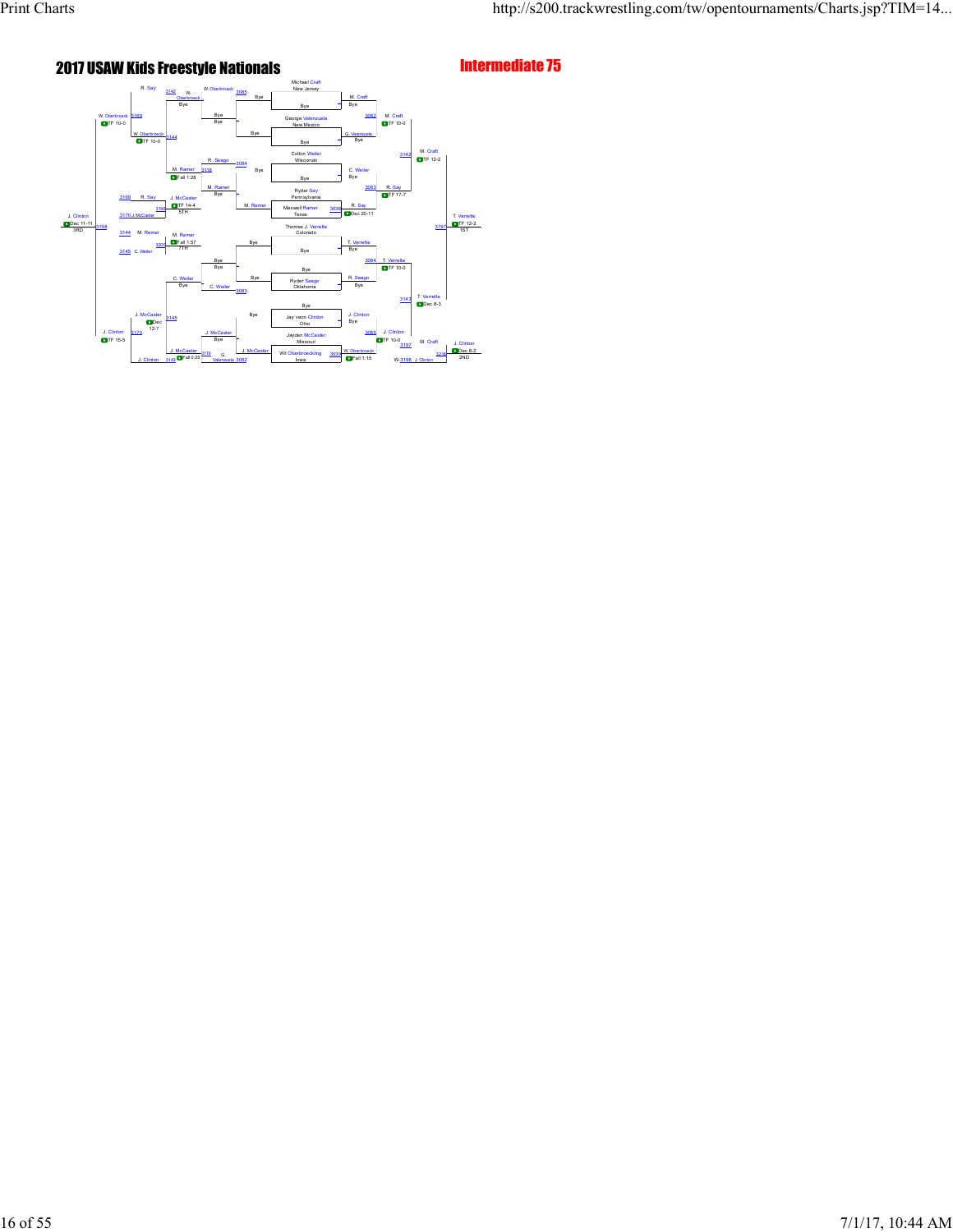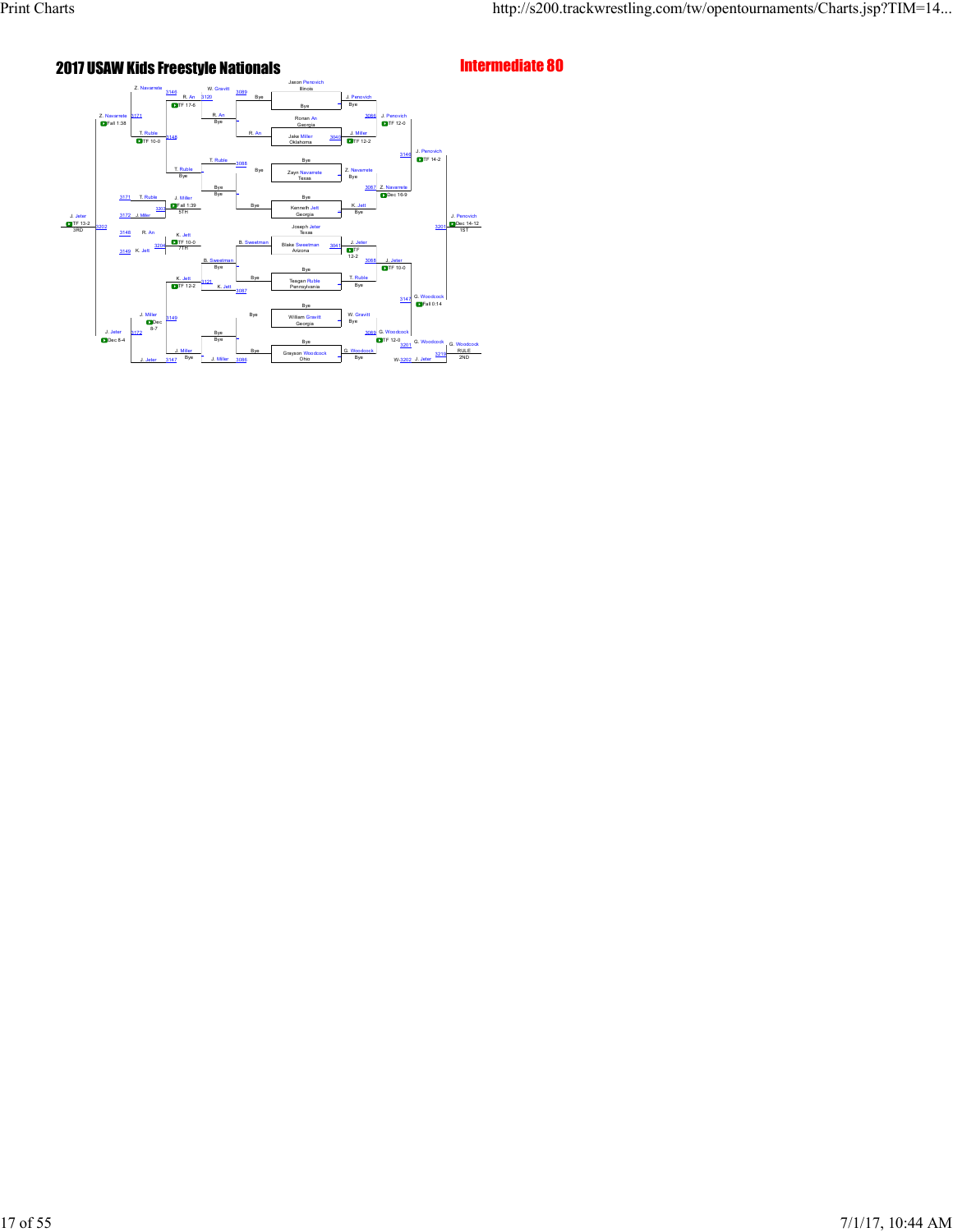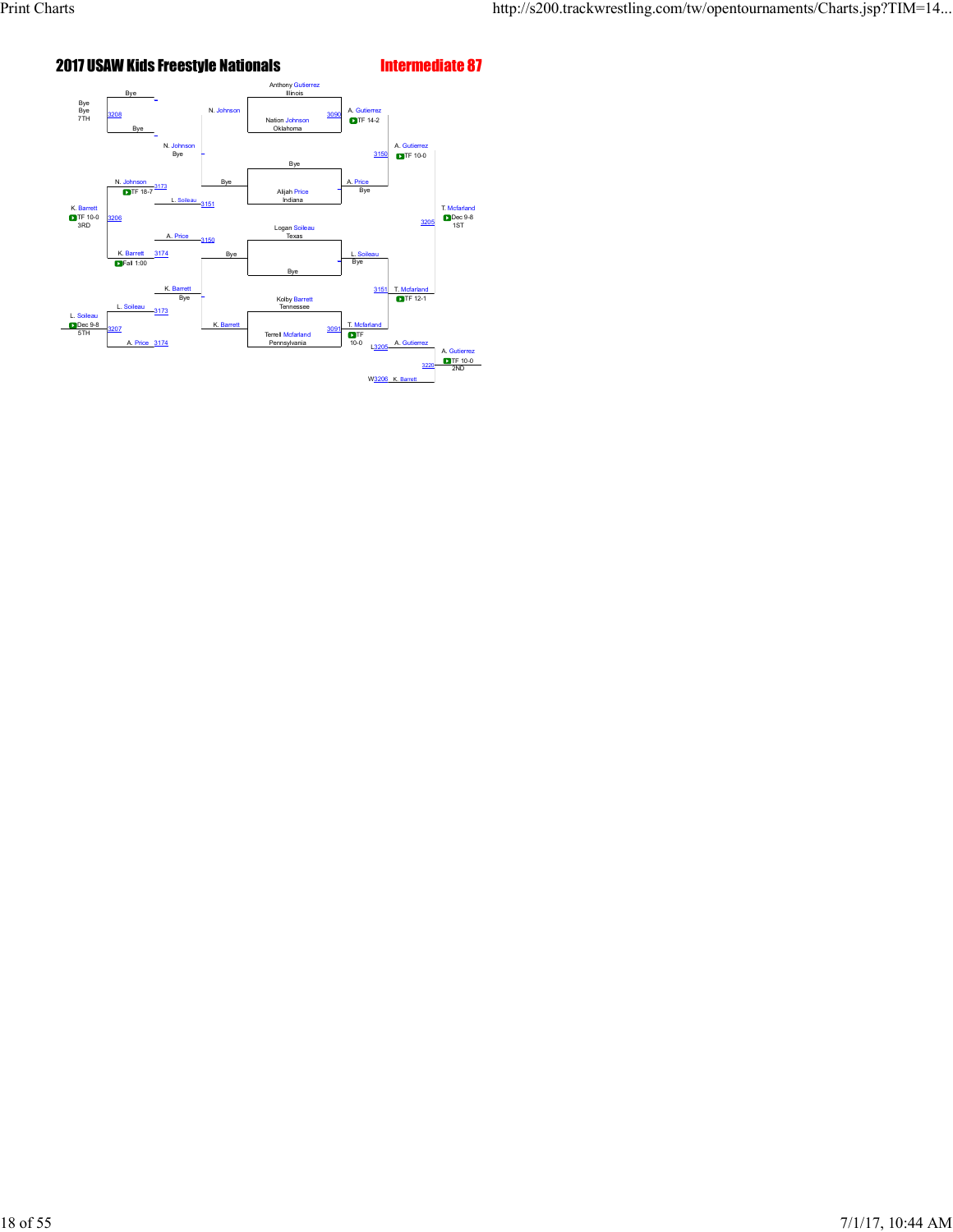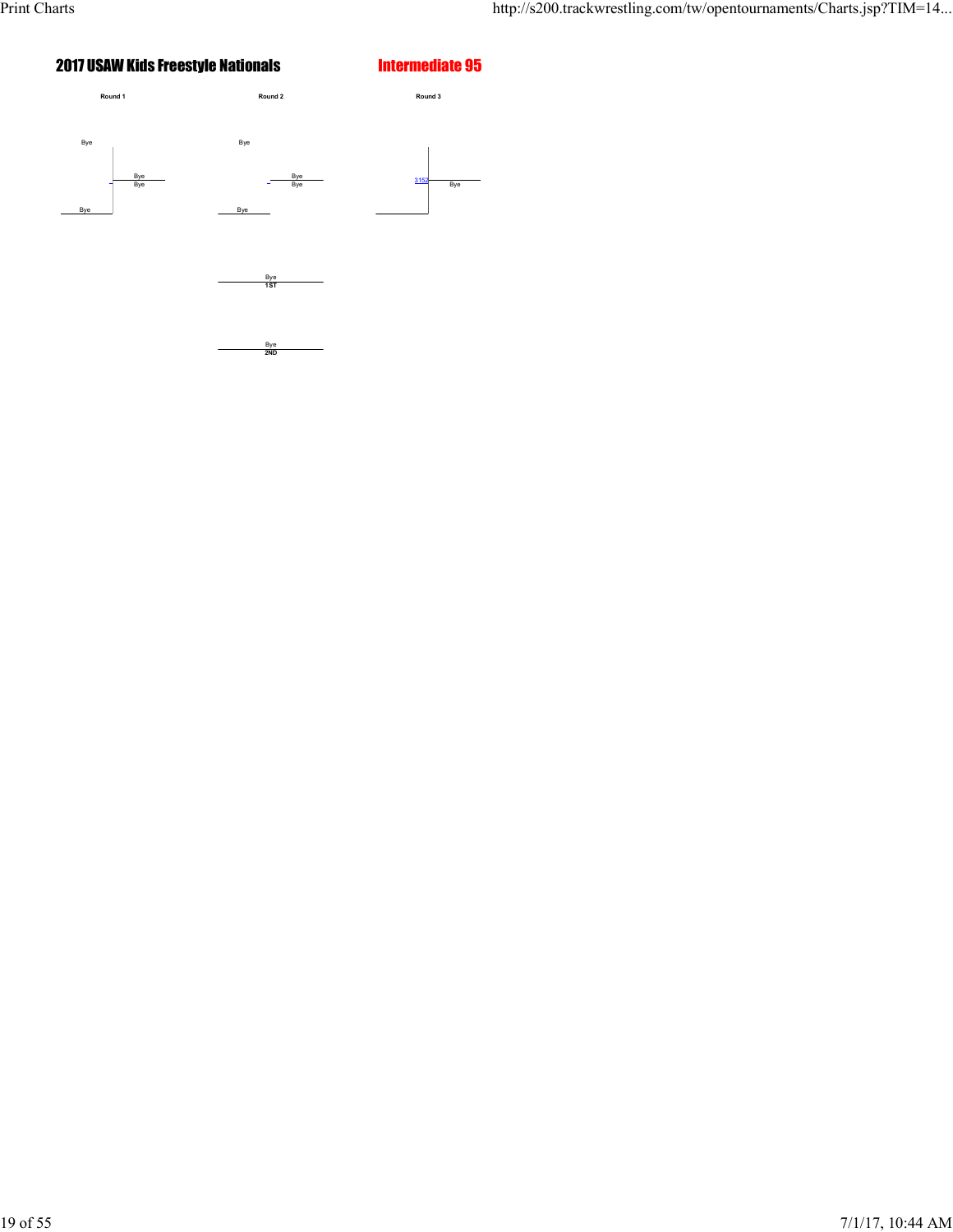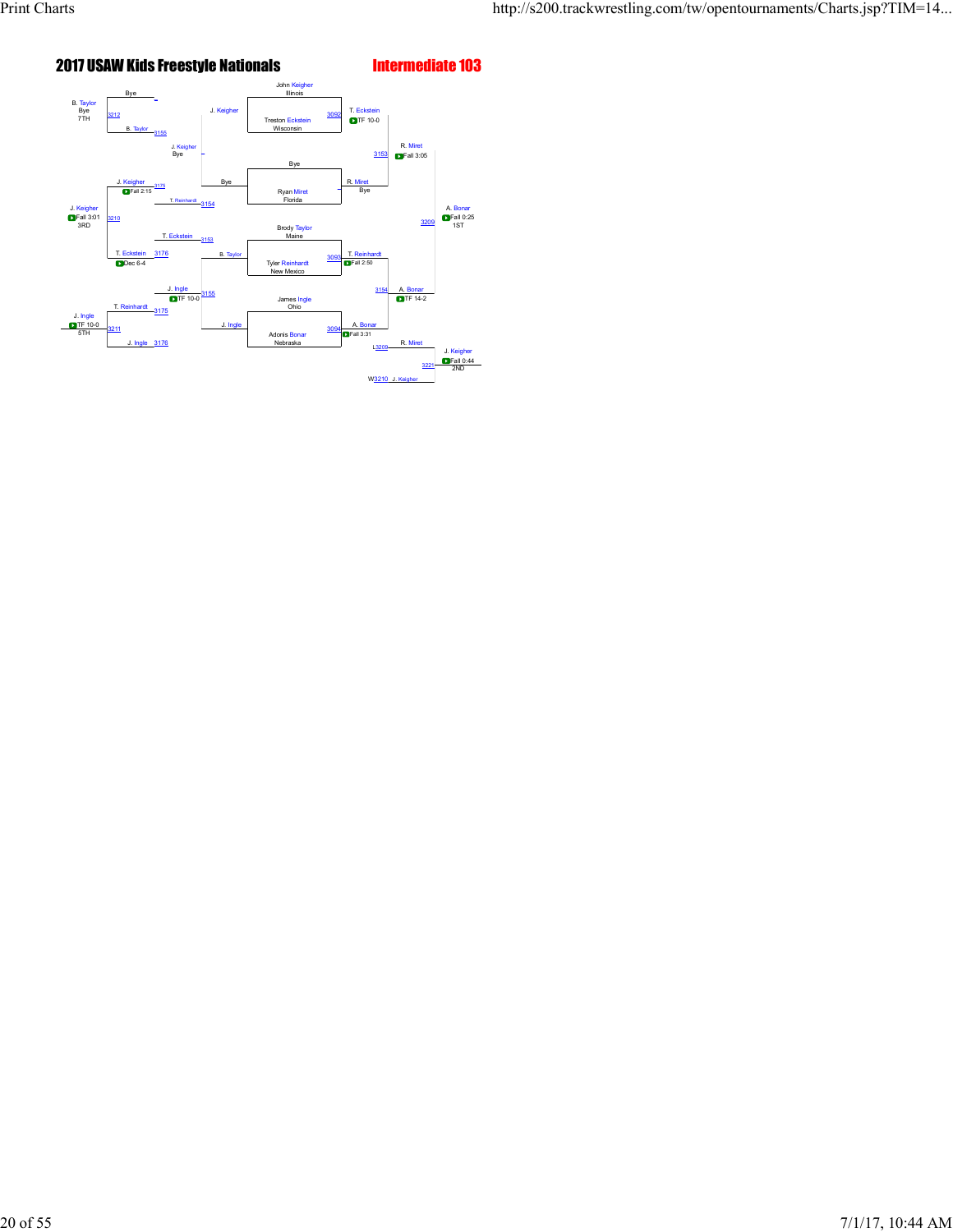

M. Mocco (Florida) **1ST**

G. Bahnsen (Texas) **2ND**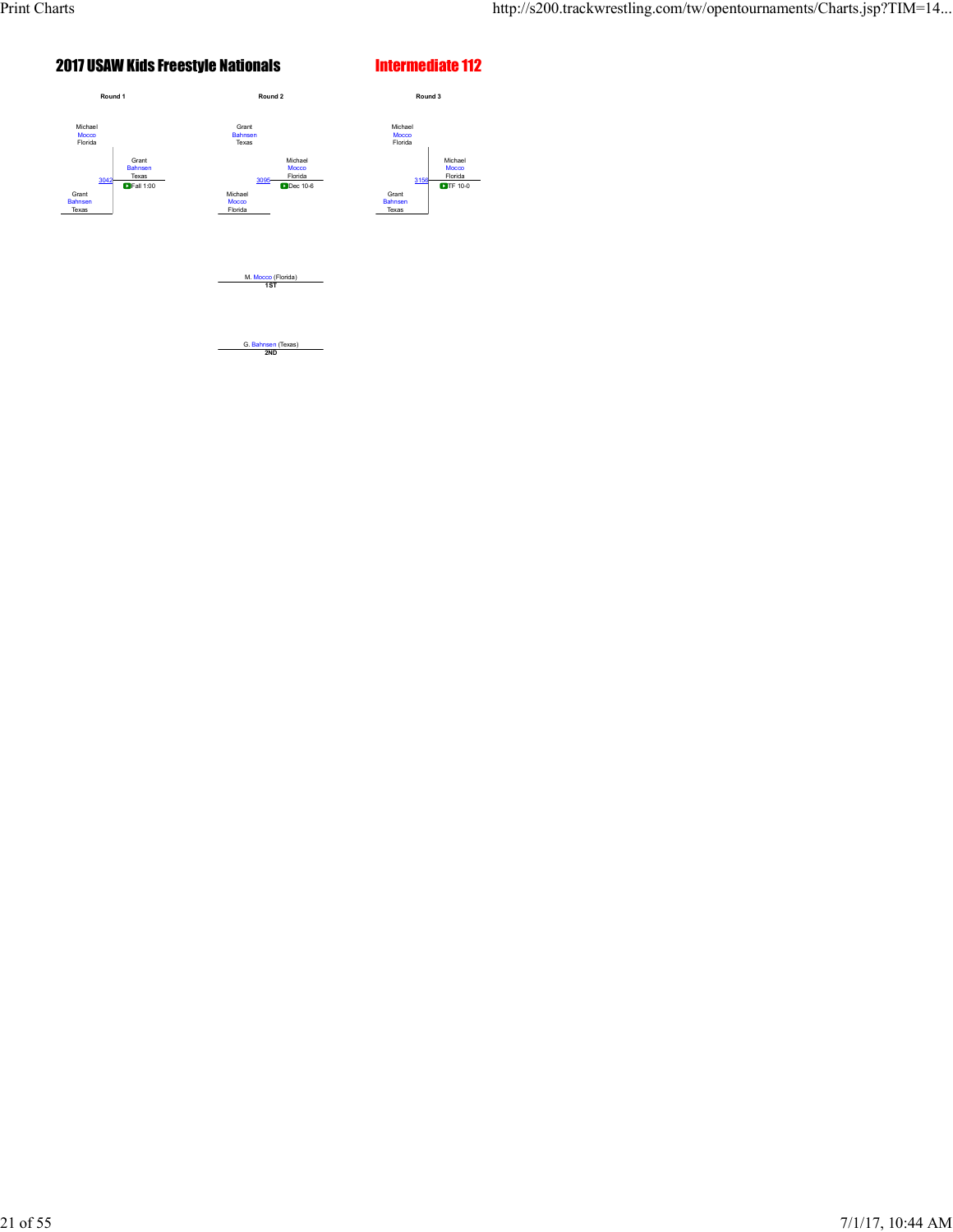

D. Marks (Missouri) **2ND**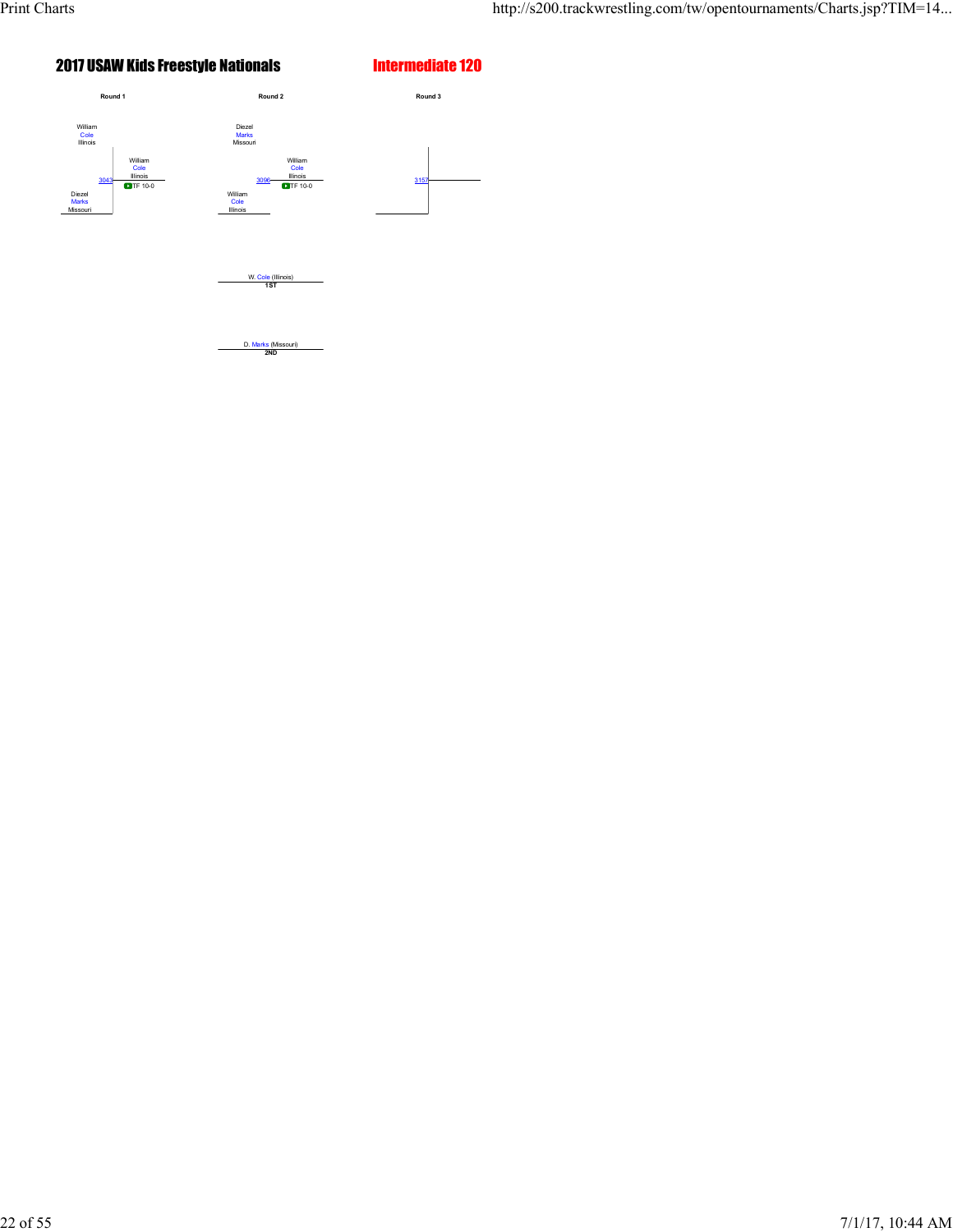

N. Elliott (Oregon) **2ND**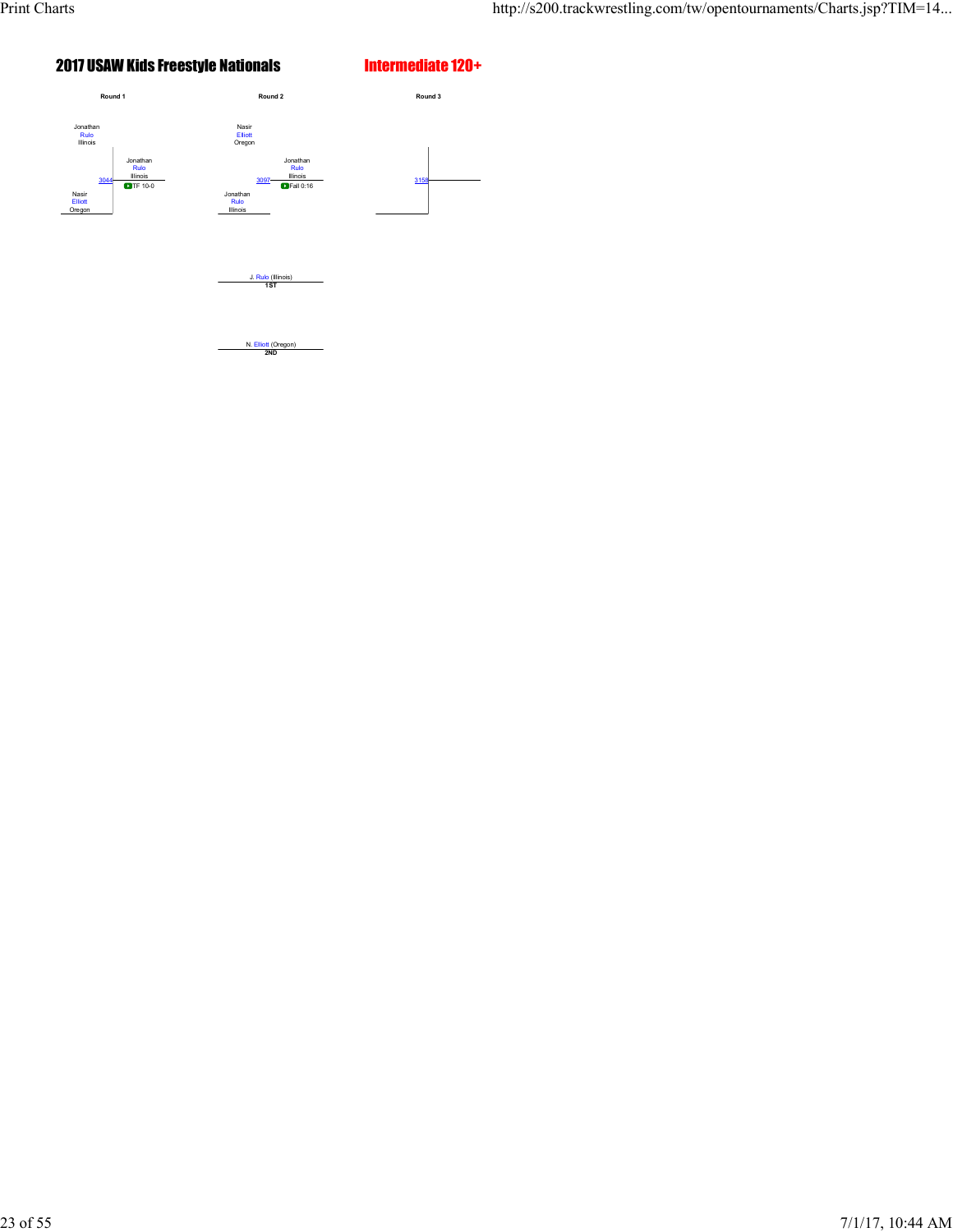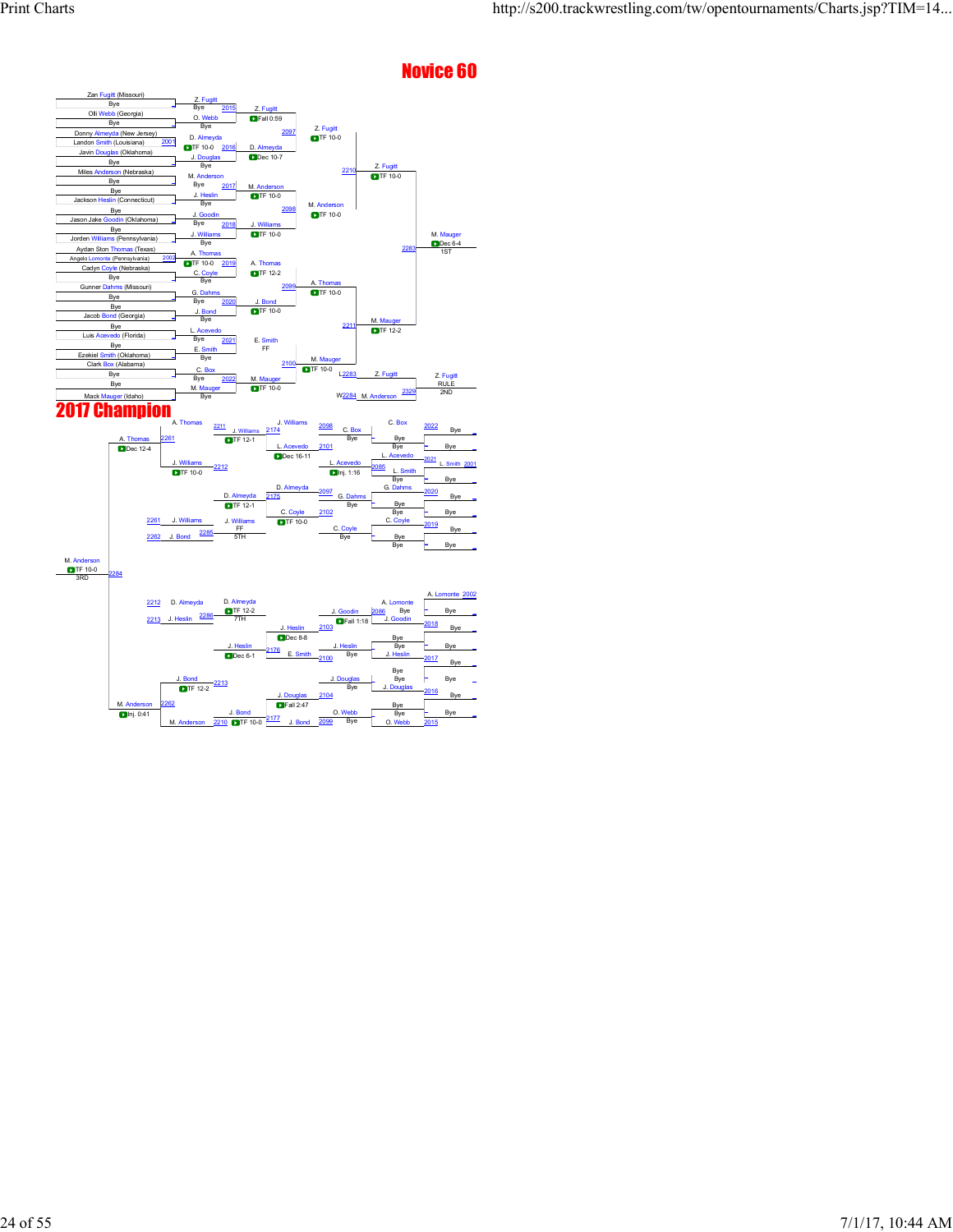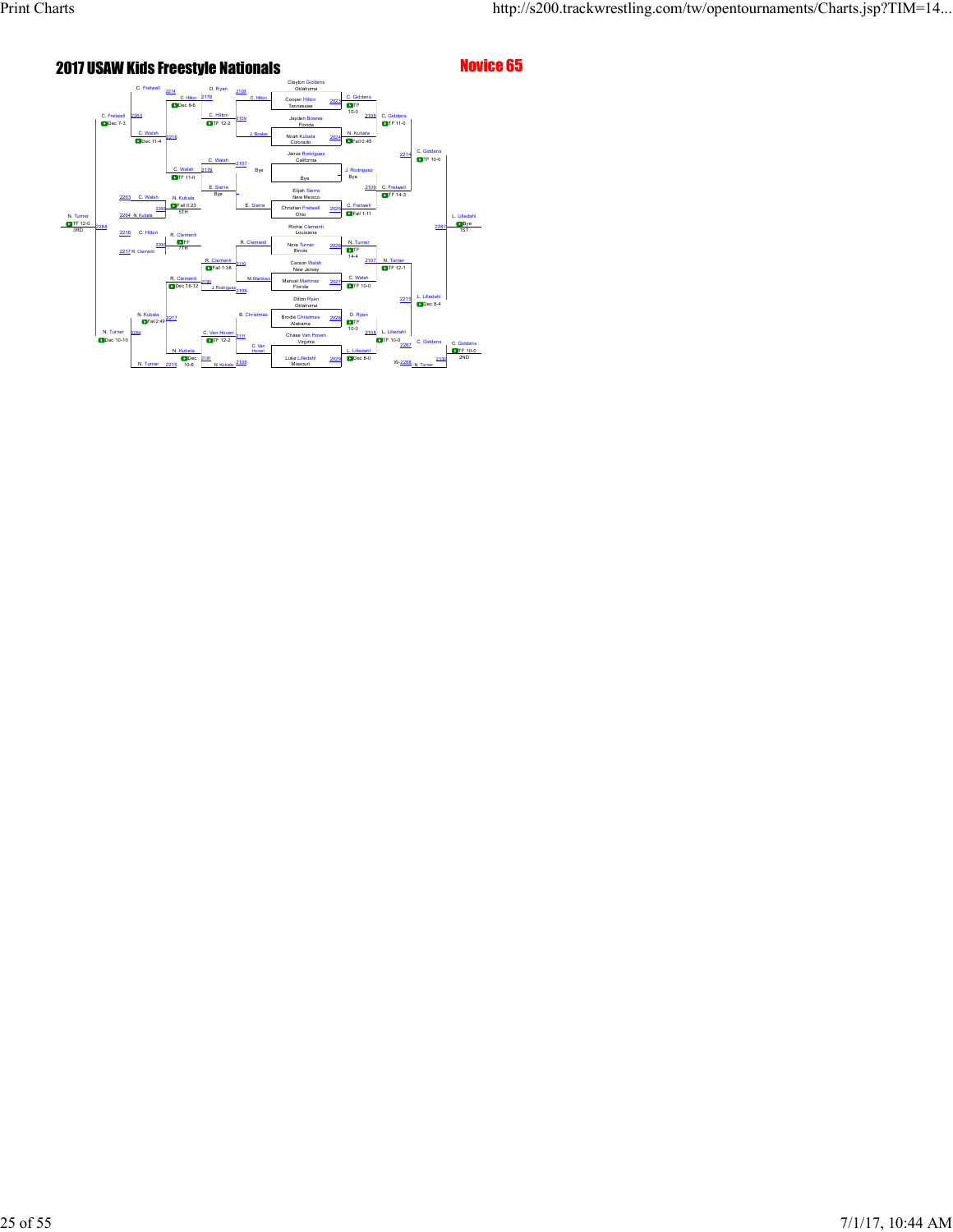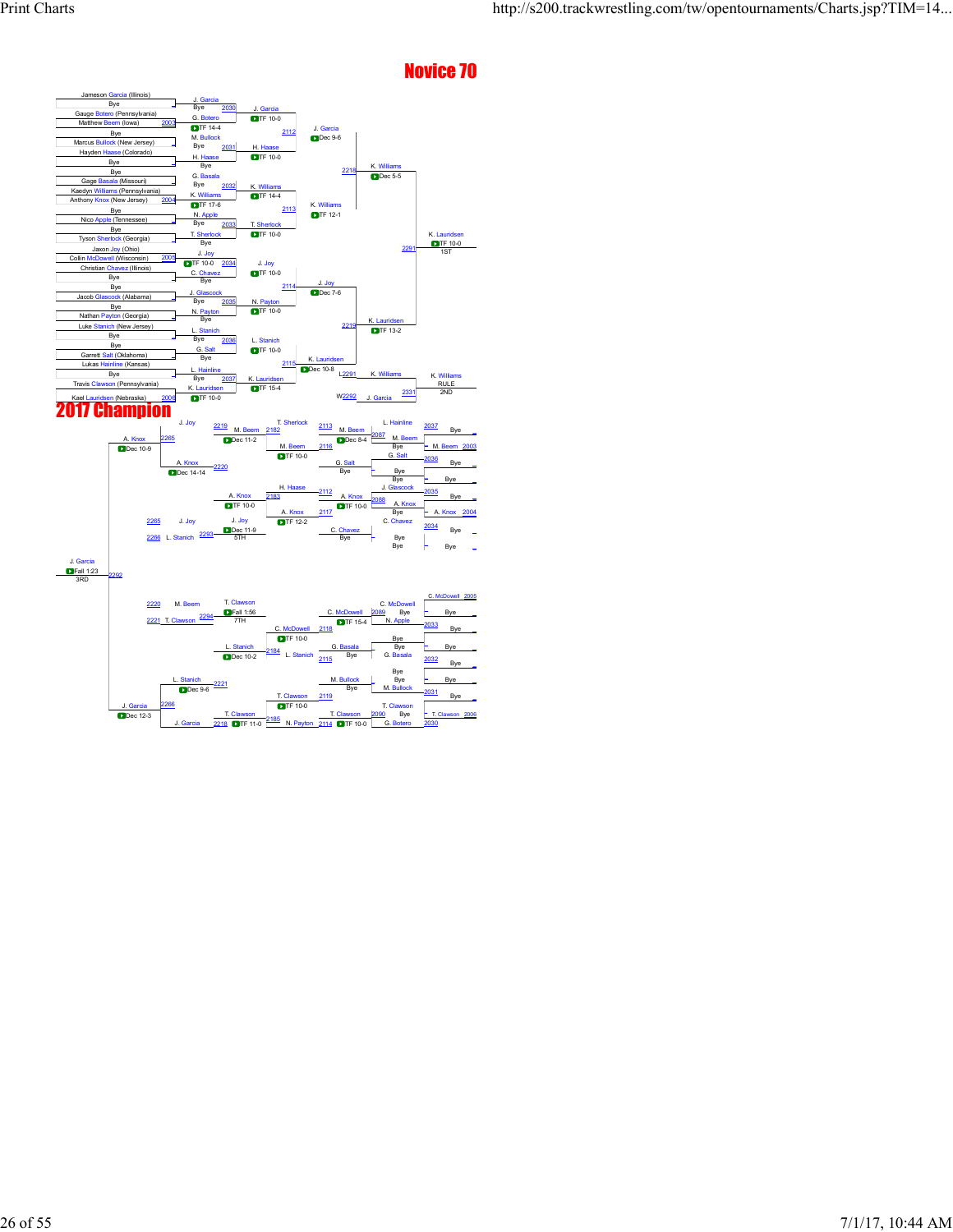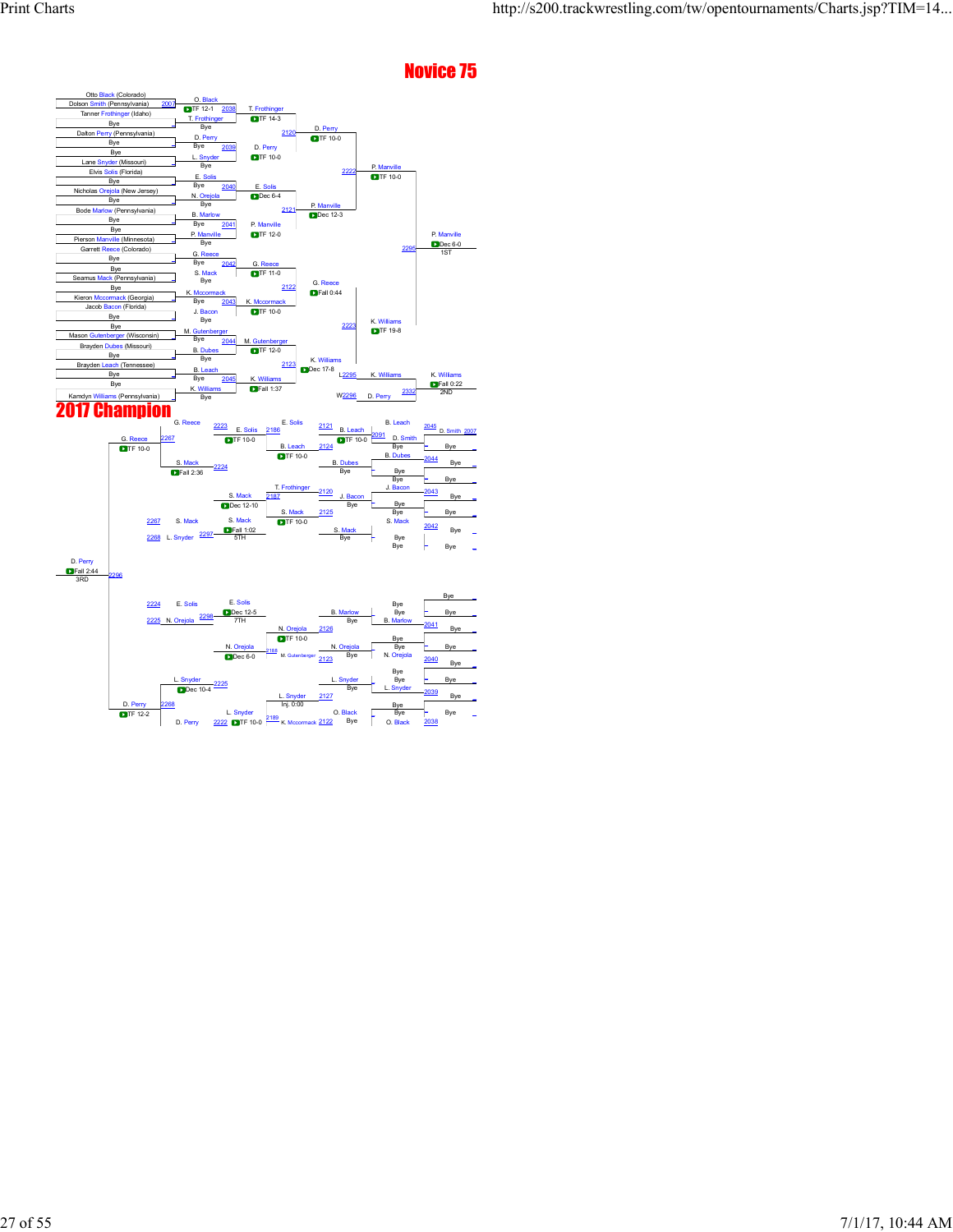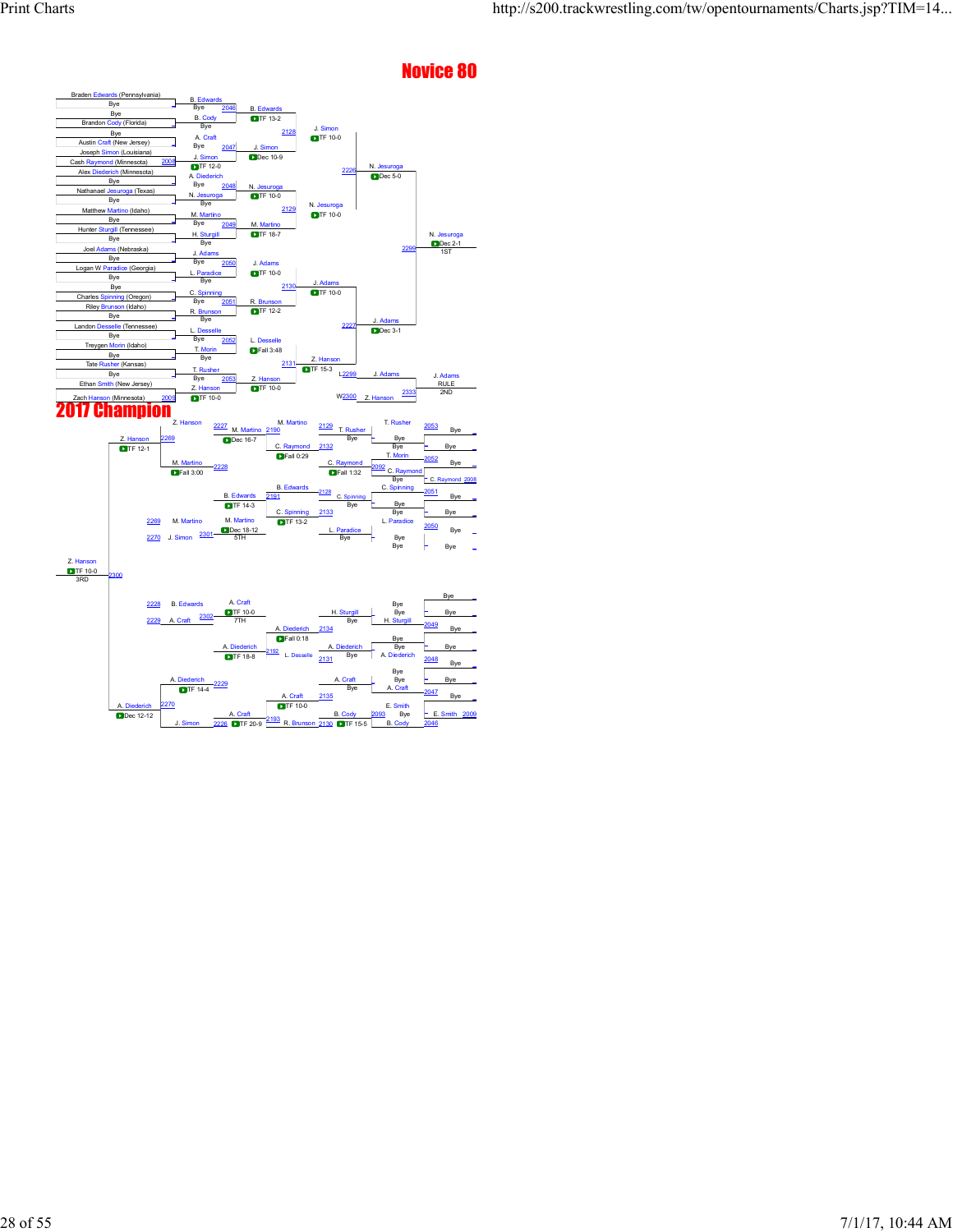### Andrew Parrish (Nebraska) A. Pa Benjamin Smith (Maryland) 2010 Silas Foster (Indiana) S. Foster Dec 8-6 2054 A. Parrish<br>Bye Bye Bye 2136 A. Parrish Bye \_ A. Pa Bye Drys 2138 A. Parrish<br>
2na Samayoa (Illinois) D. Samayoa DFall 1:43<br>
Bye 2055 O. Samayoa 2055 Bye J. Gurule **TF** 16-6 Joel <mark>Gurule</mark> (New Mexico)<br>Nick J<mark>ones</mark> (Pennsylvania Bye <sup>2230</sup> N. Jones Nick Jones (Pennsylvania) N. Jones<br>
Jackson Sweetman (Arizona) 2011 17 10-0 2056 N. Jones<br>
The 11-2 Jackson Sweetman (Arizona) 2011 17 10-0 2056 N. Jones  $\Box$ **Bye D**TF 10-0 2056 N. Jones<br>Bye N. Allmon DTF 10-0<br>mon (Georgia) N. Allmon DTF 10-0 N. Jo N. Allm <mark>n (Georgia</mark> N. Jones **Bye** 2137  $\frac{2137}{\text{Bye}}$  Dec 8-4 Gunner Holland (Florida) Bye <u>2057</u> I. Guerrero<br>I. Guerrero **TST**F 12-2 L. Michaelson<br>Bye **ISD**ec 7-2 Michaelson Bye Ishmael Guerrero (Oklahoma) \_ Dec 7-2 1ST <mark>n</mark> (Washington) 230 **Mich** Bye \_ Bye  $20$ <u>L. Michaelson</u><br><u>Bye B. Collins</u> B. Collins Fall 0:58 B. Collin<br>Bye Brady Collins (Colorado) \_ L. Michaelson<br>DFall 0:26 Bye <u>2138</u> C. Schleich Cohen Schleich Fall 0:26 Bye 2059 C. Schleich<br>P. Trotter DDec 9-8 Parker Trotter (Georgia)<br>Bye Bye P. Trotter Bye Bye P. Trotter<br>Bye Bye \_\_\_\_\_\_\_\_\_\_\_\_\_\_\_ **2231** L. Michaelson<br>**D** Dec 10-10 Tyler Guerra (Illinois) i (Texas <mark>T. Guerra</mark><br>ITF 10-0 2060 T. Guerra<br>1911 F 15-4 Travis Smith (Minnesota) T. Smit<br>Bye  $Bve$ A. Perentin<br>
Bye Bottoldi (Pennsylvania) G. Bertoldi<br>
Gabriel Bertoldi (Pennsylvania) Bye 2061 A. Perentin Bye 2139  $\Gamma$ N. Jones A. Perentin Bye A. Perentin **D**TF 10-0<br>
Note **NATE 10-0**<br>
W<sub>2304</sub> A. Perentin 2334 Dec 7-6 Alessio Perentin (New Jersey) Alessio Perentin (New Jersey)  $W<sub>2304</sub>$  A. F 2ND **Bye** 1. G<br>194 G. Bertoldi 213<u>7</u>  $\frac{2231}{\text{Dec}}$  T. Smith B. Smith 2010 2271 Dec 8-2  $\frac{3.5 \text{ mi/h}}{2.5 \text{ mi/h}}$ **B**Bye Bye \_ Bye T. <mark>Smith 2140</mark><br>2TF 10-0 Bye T. Smith 2060 Bye \_ <u>T. Smith 2232</u><br>2011 TF 14-1 Bye Bye Bye T. Smith 2232 \_ Bye<br>Bye Bye \_ Bye \_  $\circ$ P. Trotter 2136 2059 <u>Collins 2195</u><br>Fall 0:23 **2006**<br>**Direct Collins 2006** 2006 2006 2009<br>**Direct Collins 2006** J. Sweetman 2011 B. Collins B. Collins 2141<br>DITF 12-0 Bye<br>B. <mark>Collins</mark> Bye \_ T. Smith T. Guerra 2271  $\frac{58}{9}$  Bye  $\overline{\phantom{0}}$ **Dec 4-2**<br>2272 T. Guerra 2305 5TH 5TH Bye B B. Collins 5TH Bye Bye Bye \_ Bye \_ A. Perentin<br>**DITF 12-2** 2304 Bye \_ 2232 Bye<br>G. Holland **C.** Bye B. Collins B. Collins Bye<br>1990 - Bye Bye Bye Bye Bye Bye Bye Bye B. Holland Bye B. Holland<br>2<u>306</u> - 7TH Bye B. Holla Bye \_  $223$ Bye G. Holland 2057 Bye \_ G. Holland 2142 Diec 10-7 Bye<br>Bye N. Allmon Bye N. Allmon Land Bye Bye \_ TF 10-0 2196 T. Guerra 2139 Bye N. Allmon  $T = 10-0$ 2056 J. Liescheski 2012 J. Liescheski <u>J. Liescheski 2096</u> Bye –<br>2233 **3296 Bye – J. Liescheski 2096** Bye  $Bv$ T. Guerra<br>**T**TF 10-0 TF 10-0 J. Gurule 2055 J. Liesch 2143  $DTF 12-1$ 2272 DDec 9-0 S. Foster \_ \_ Bye Dec 9-0 Bye \_ J. Liescheski A. Parrish 2230 TTF 12-0 2197 C. Schleich 2138 Bye S. Foster 2054 C. Schleich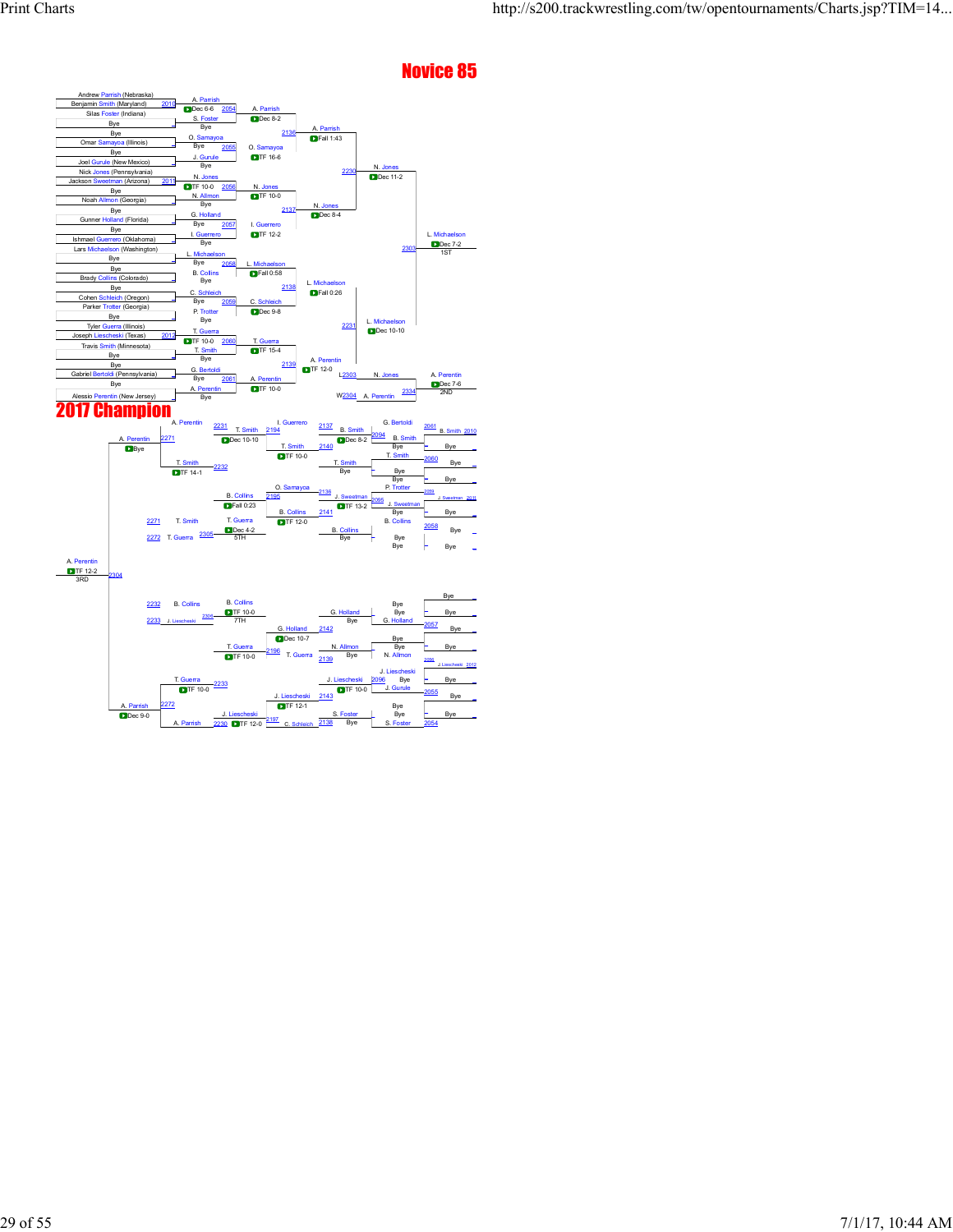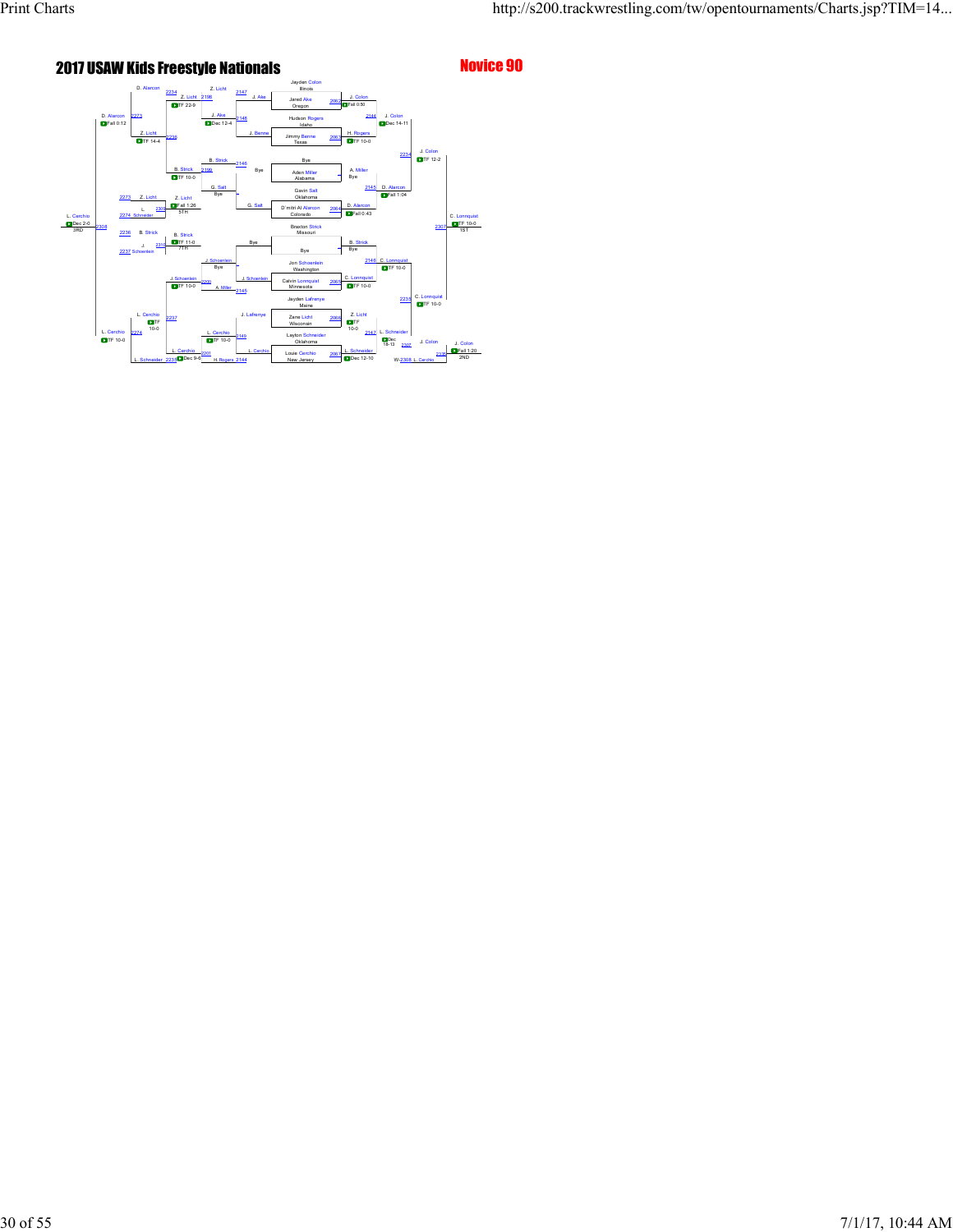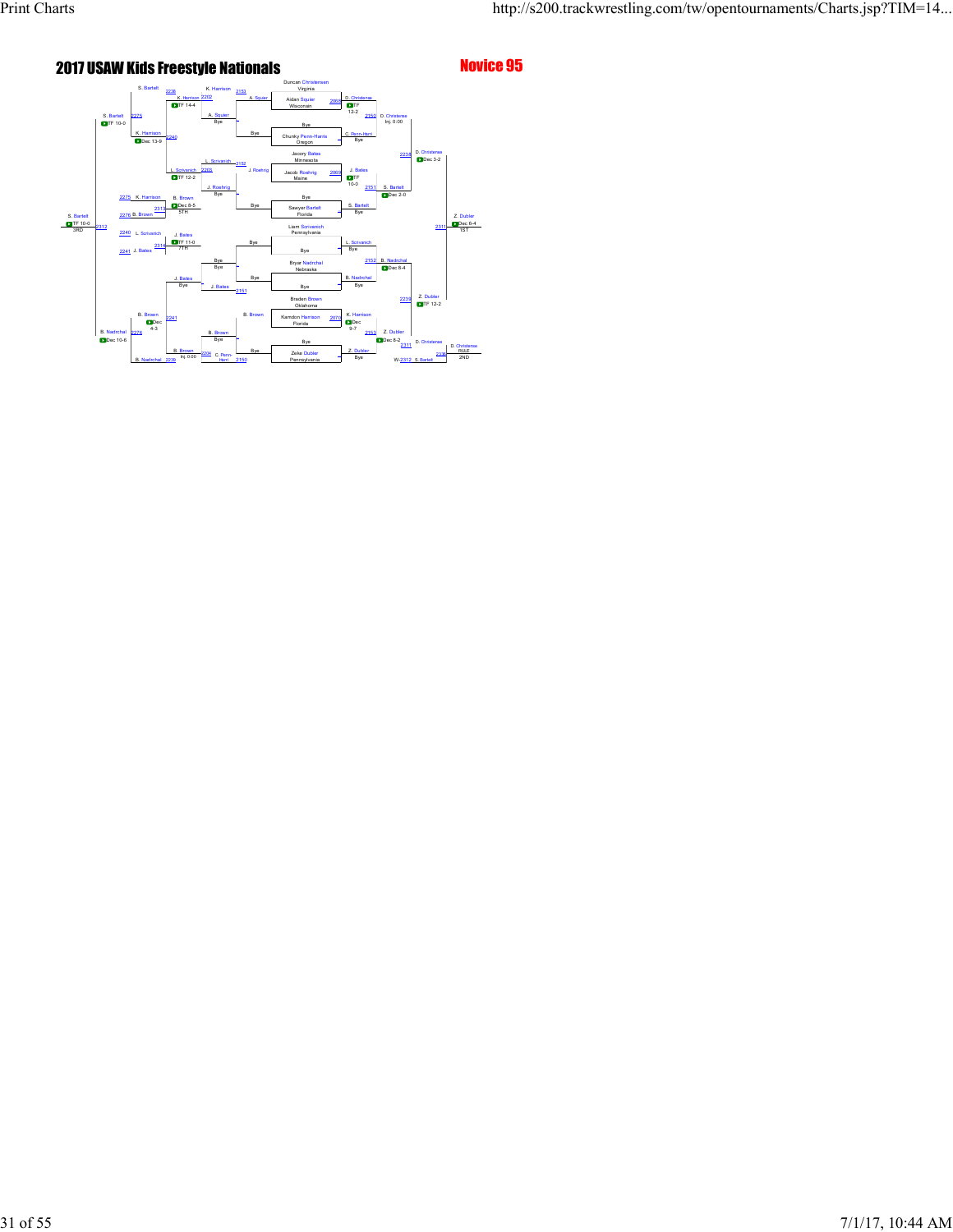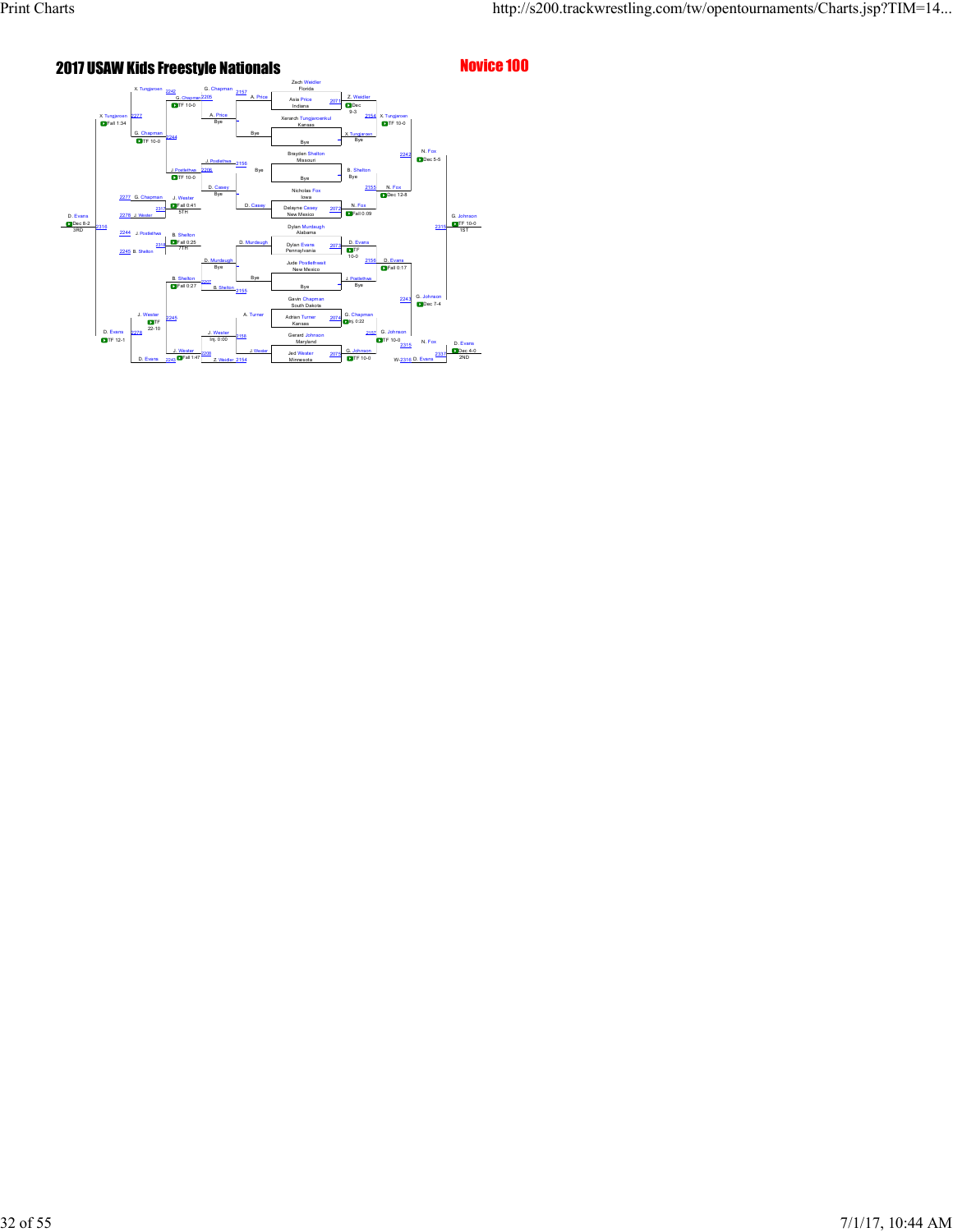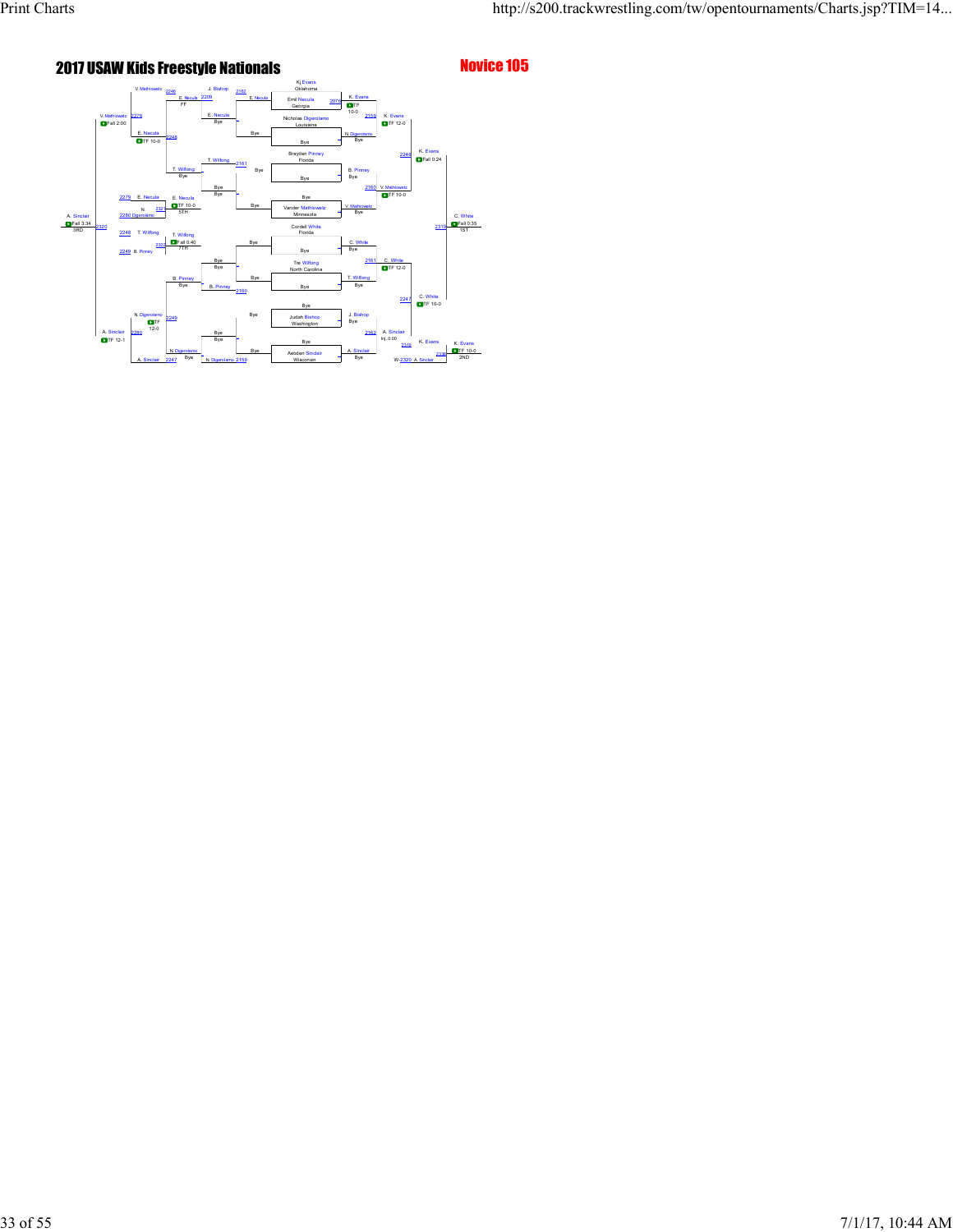



r (Min **3RD**

C. Johnston (Alabama) **4TH**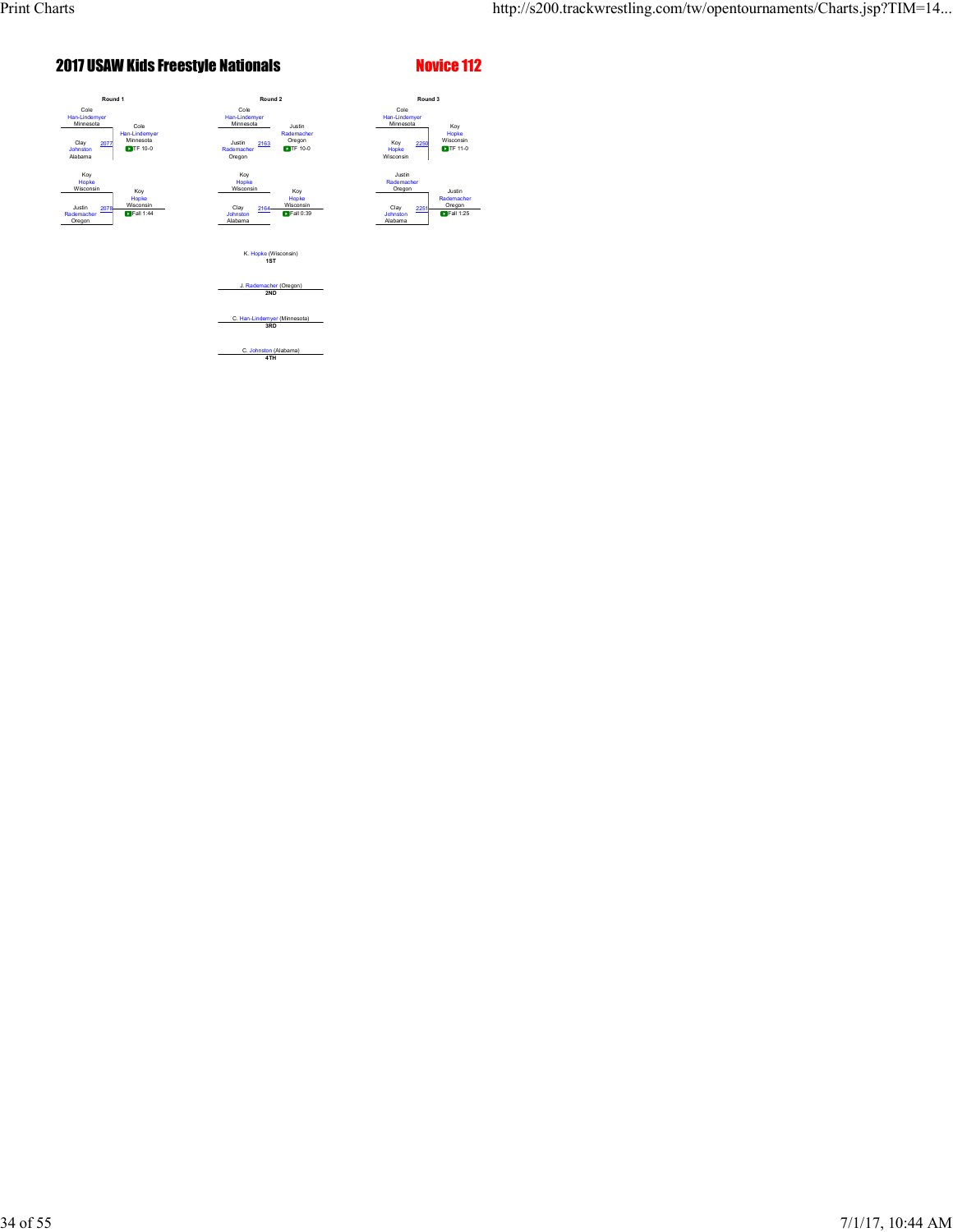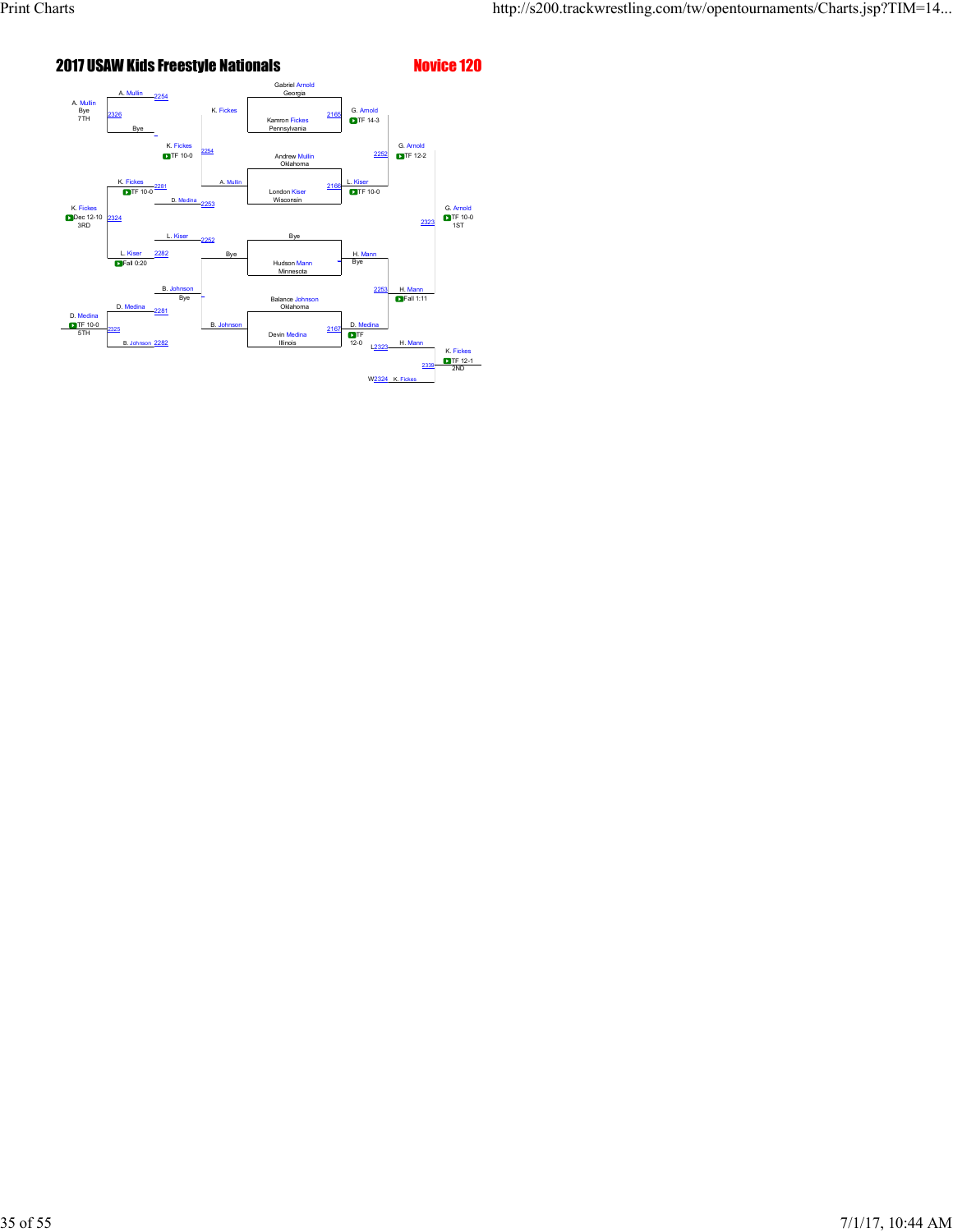| Brody<br><b>Burns</b><br>North Carolina<br>Wendy<br>2013<br>Washington<br>Illinois | Brody<br><b>Burns</b><br>North Carolina<br><b>DITF 11-0</b> | Round <sub>1</sub> | Cayden<br>Cash<br>Virginia<br>Timothy<br>2014<br>Cantrell<br>Florida              | Cavden<br>Cash<br>Virginia<br>$T$ Fall 0:10         | H. Davis (Oregon)<br>1ST         |
|------------------------------------------------------------------------------------|-------------------------------------------------------------|--------------------|-----------------------------------------------------------------------------------|-----------------------------------------------------|----------------------------------|
| Hudson<br><b>Davis</b><br>Oregon<br>Timothy<br>2079<br>Cantrell<br>Florida         | Hudson<br>Davis<br>Oregon<br>FF                             | Round <sub>2</sub> | Brody<br><b>Burns</b><br>North Carolina<br>Cayden<br>2080<br>Cash<br>Virginia     | Cayden<br>Cash<br>Virginia<br><b>DITF 12-2</b>      | C. Cash (Virginia)<br>2ND        |
| Hudson<br><b>Davis</b><br>Oregon<br>Cayden<br>2168<br>Cash<br>Virginia             | Hudson<br>Davis<br>Oregon<br><b>DTF</b> 10-0                | Round 3            | Wendy<br>Washington<br><b>Illinois</b><br>Timothy<br>2169<br>Cantrell<br>Florida  | Wendy<br>Washington<br>Illinois<br><b>DITF 10-0</b> | B. Burns (North Carolina)<br>3RD |
| Hudson<br><b>Davis</b><br>Oregon<br>Wendy<br>225<br>Washington<br>Illinois         | Hudson<br>Davis<br>Oregon<br><b>DITF 10-0</b>               | Round 4            | Brody<br><b>Burns</b><br>North Carolina<br>Timothy<br>2256<br>Cantrell<br>Florida | Brody<br><b>Bums</b><br>North Carolina<br>Ini. 0:00 | W. Washington (Illinois)<br>4TH  |
| Hudson<br>Davis<br>Oregon<br>Brody<br>232<br><b>Burns</b><br>North Carolina        | Hudson<br>Davis<br>Oregon<br><b>DTF</b> 12-0                | Round 5            | Wendy<br>Washington<br><b>Illinois</b><br>Cayden<br>2328<br>Cash<br>Virginia      | Cayden<br>Cash<br>Virginia<br>$D$ Fall 1:14         | T. Cantrell (Florida)<br>5TH     |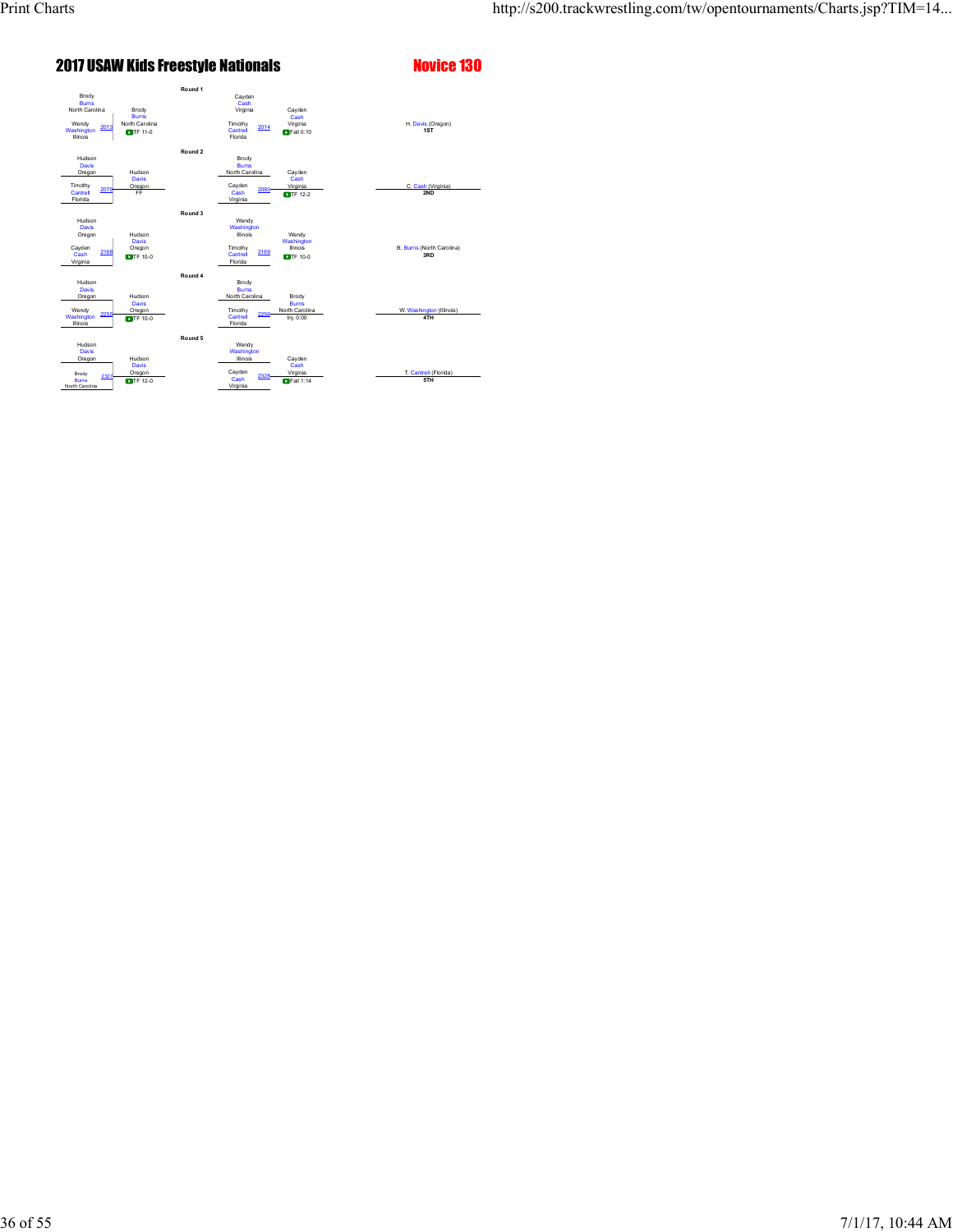

S. Arciniega (Florida) **2ND**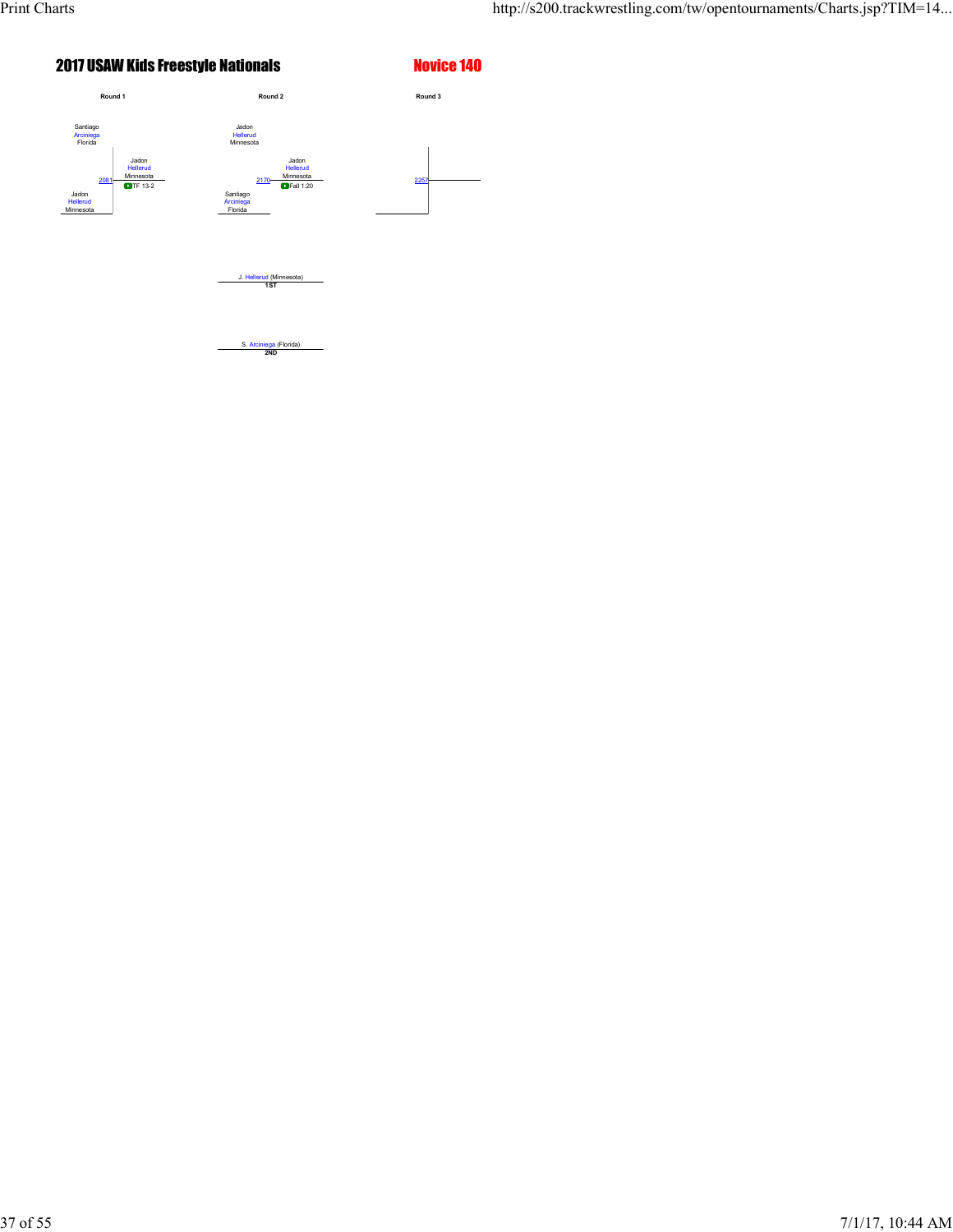

D. Hill (Maine) **3RD**

Alex Morris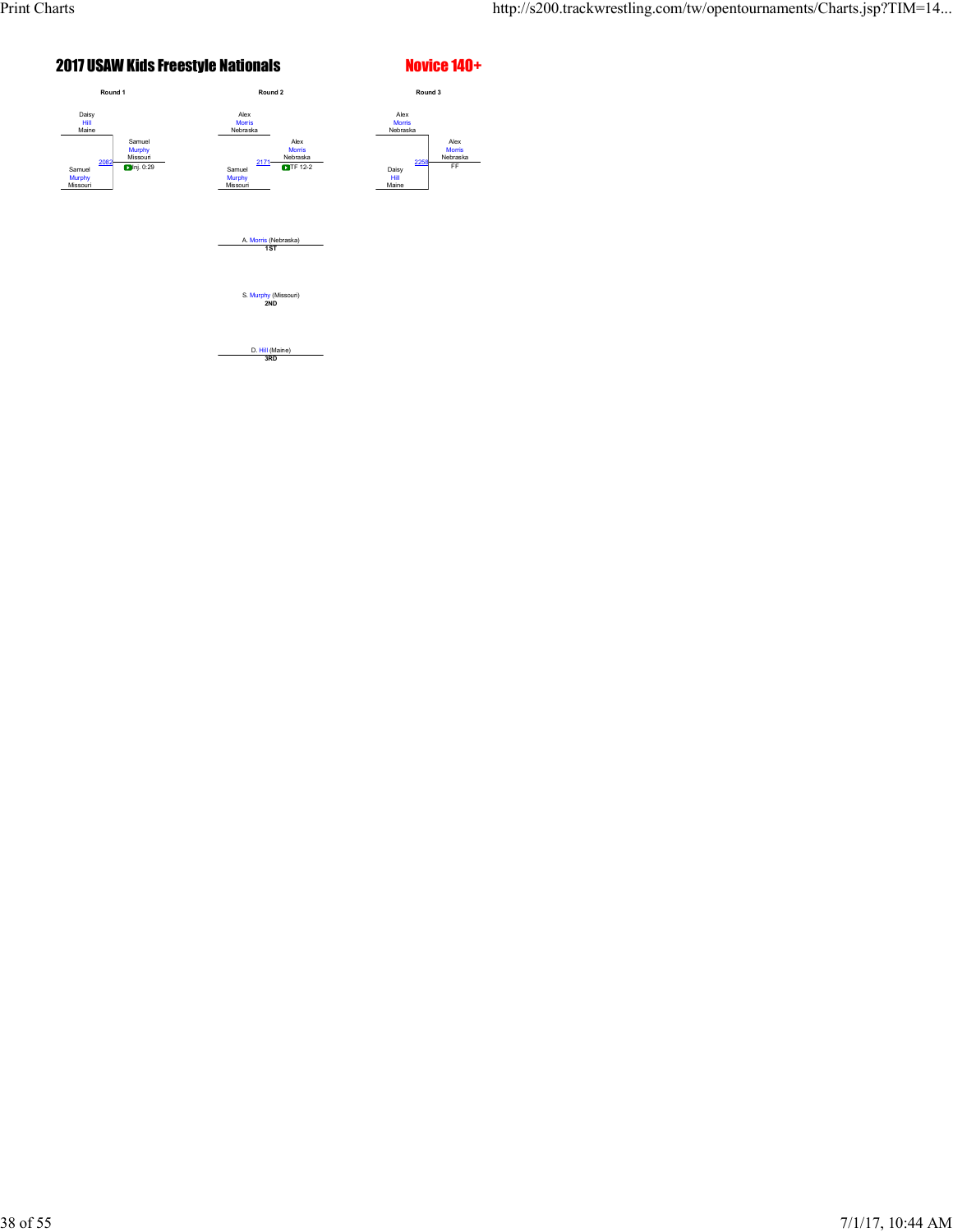



P. Christie (Michigan) **3RD**

G. Wilson (Oklahoma) **2ND**

F. Gonzales (Oregon) **4TH**

**Christie** Michigan

Nebraska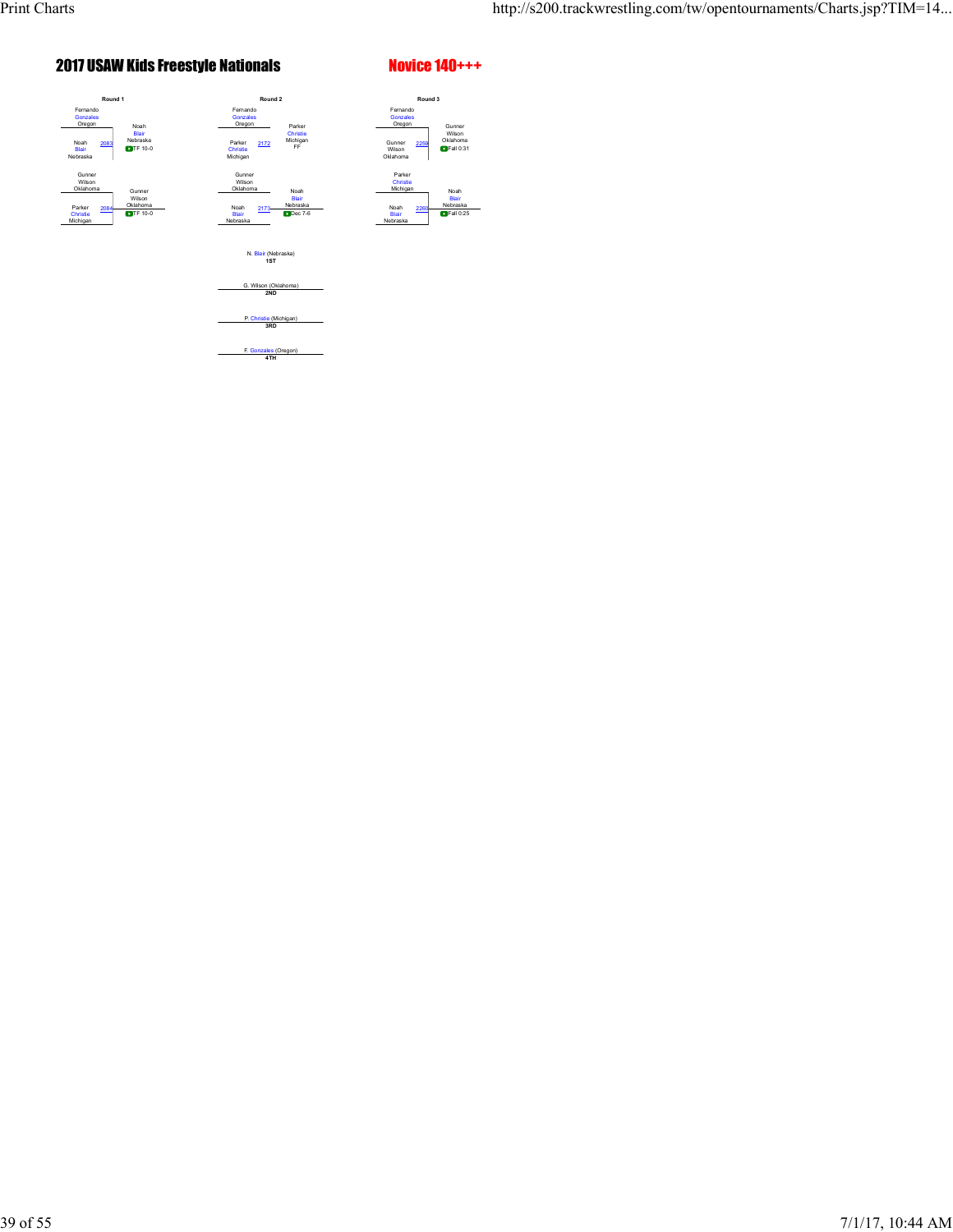# 2017 USAW Kids Freestyle Nationals **Schoolboy 70** Schoolboy 70

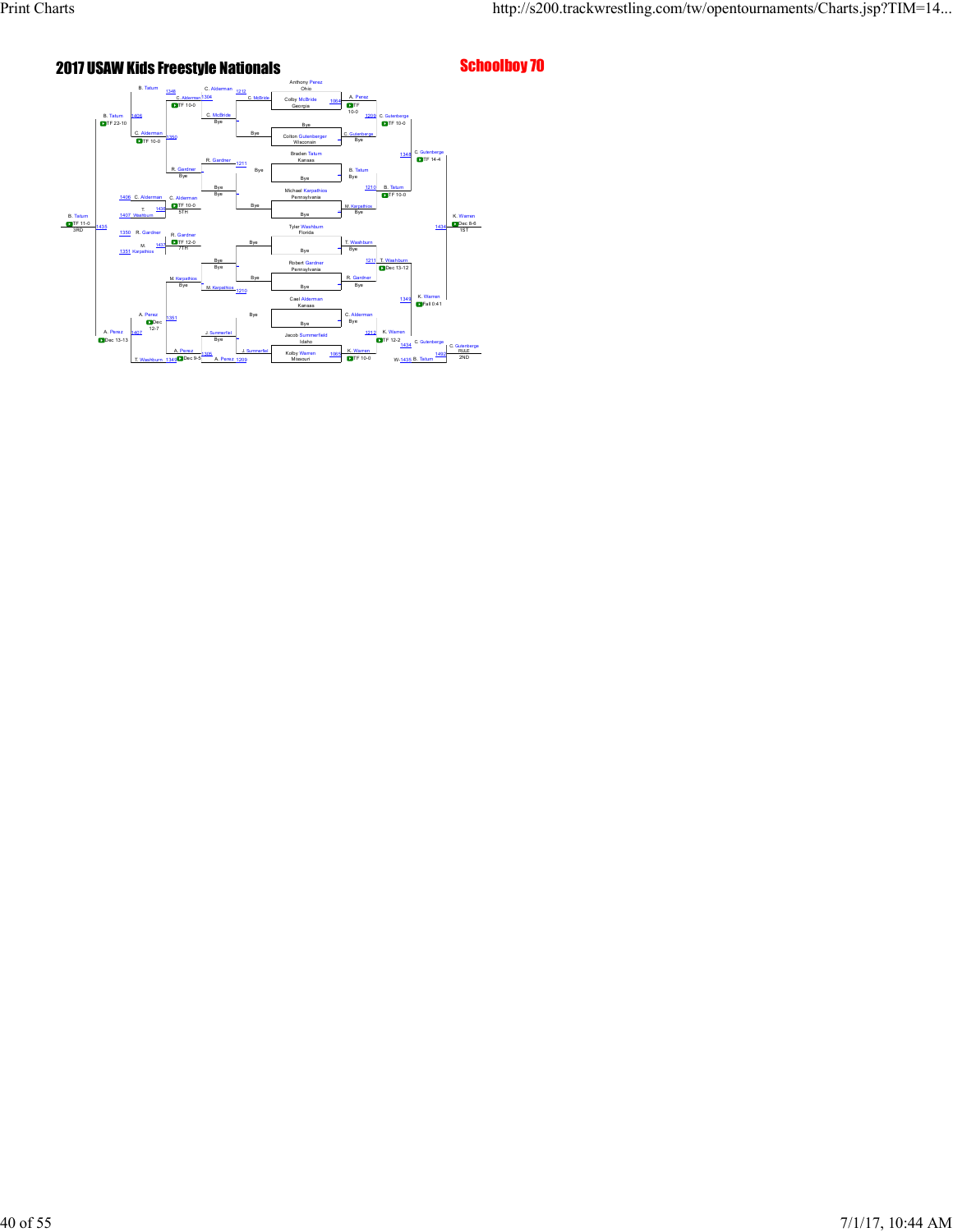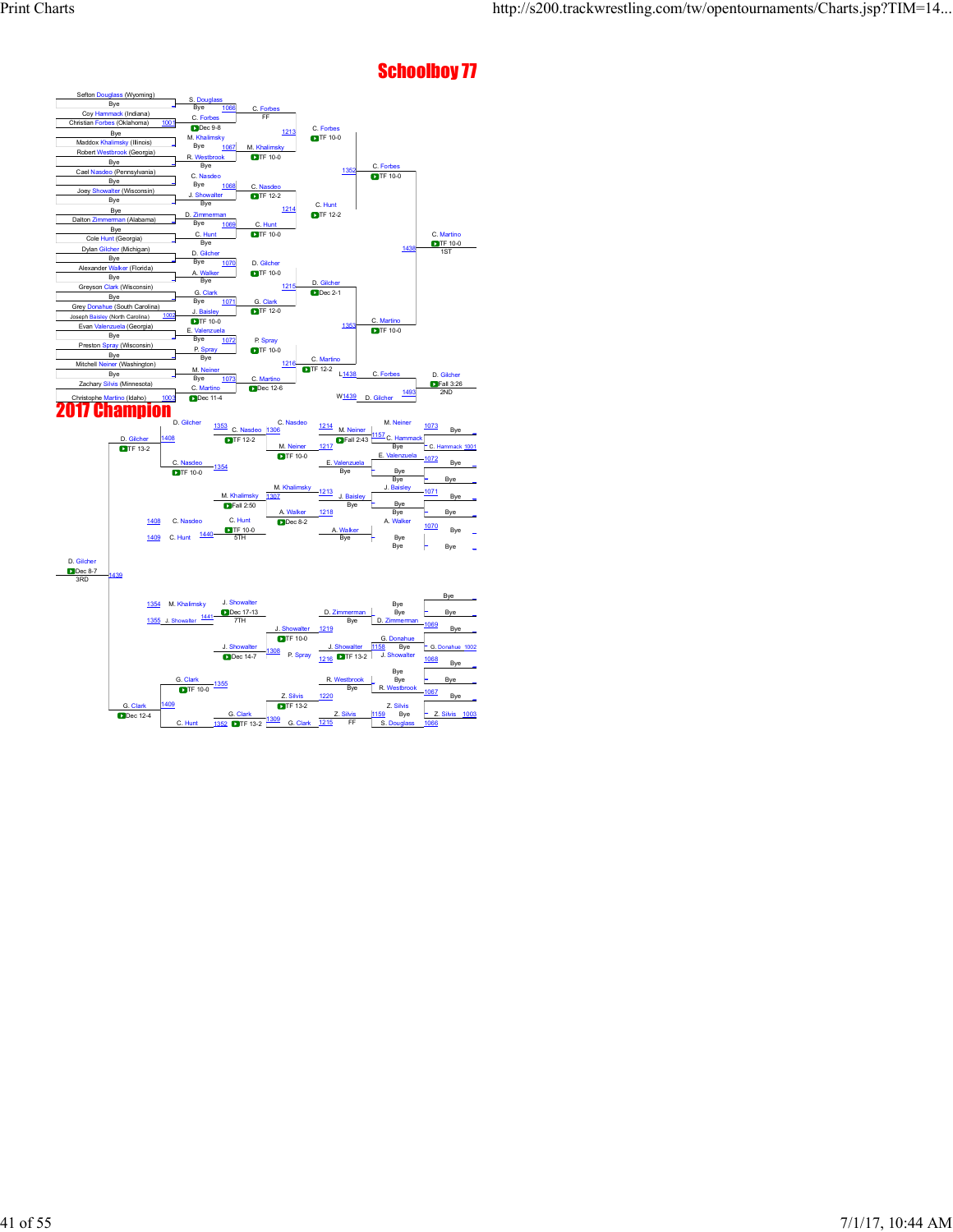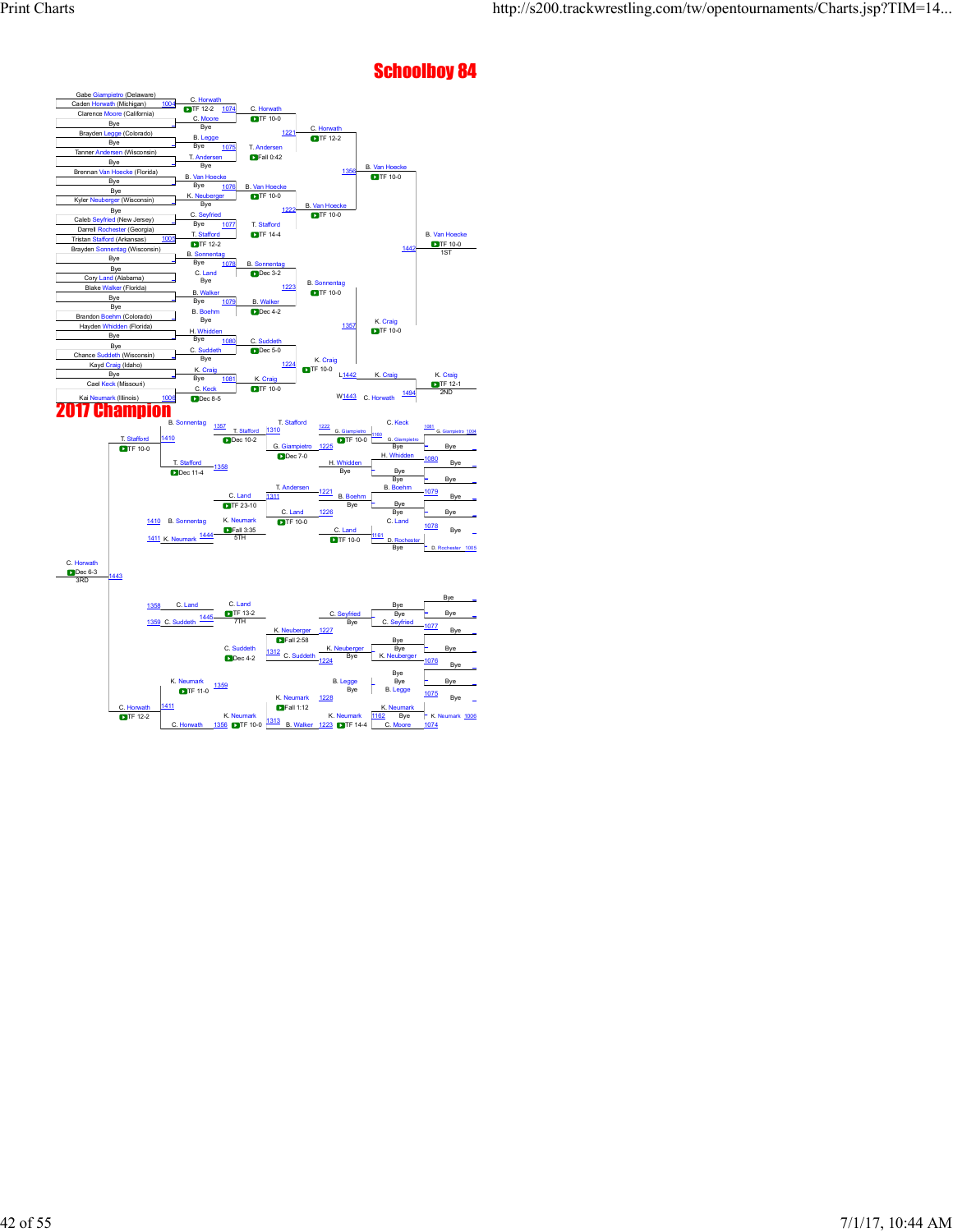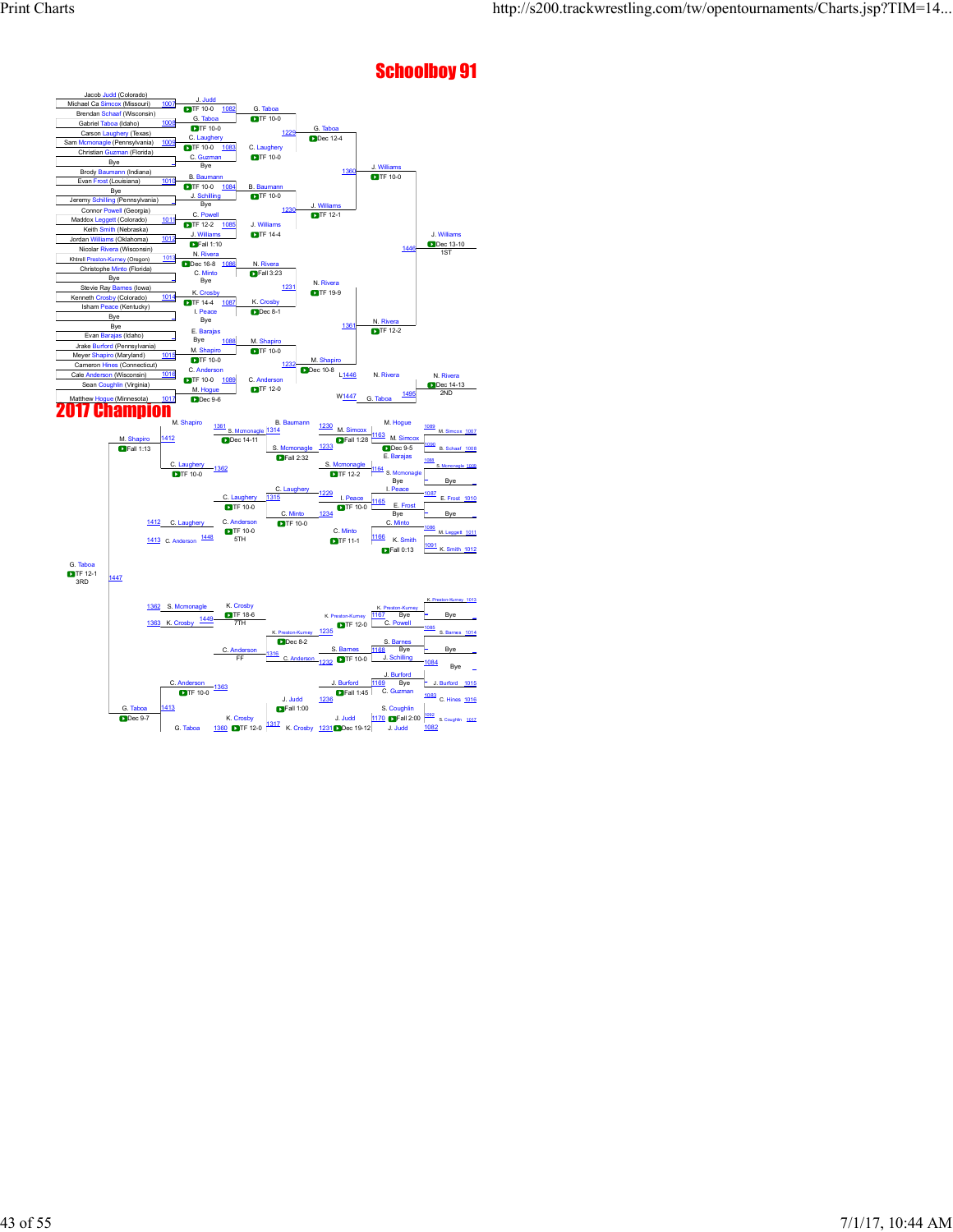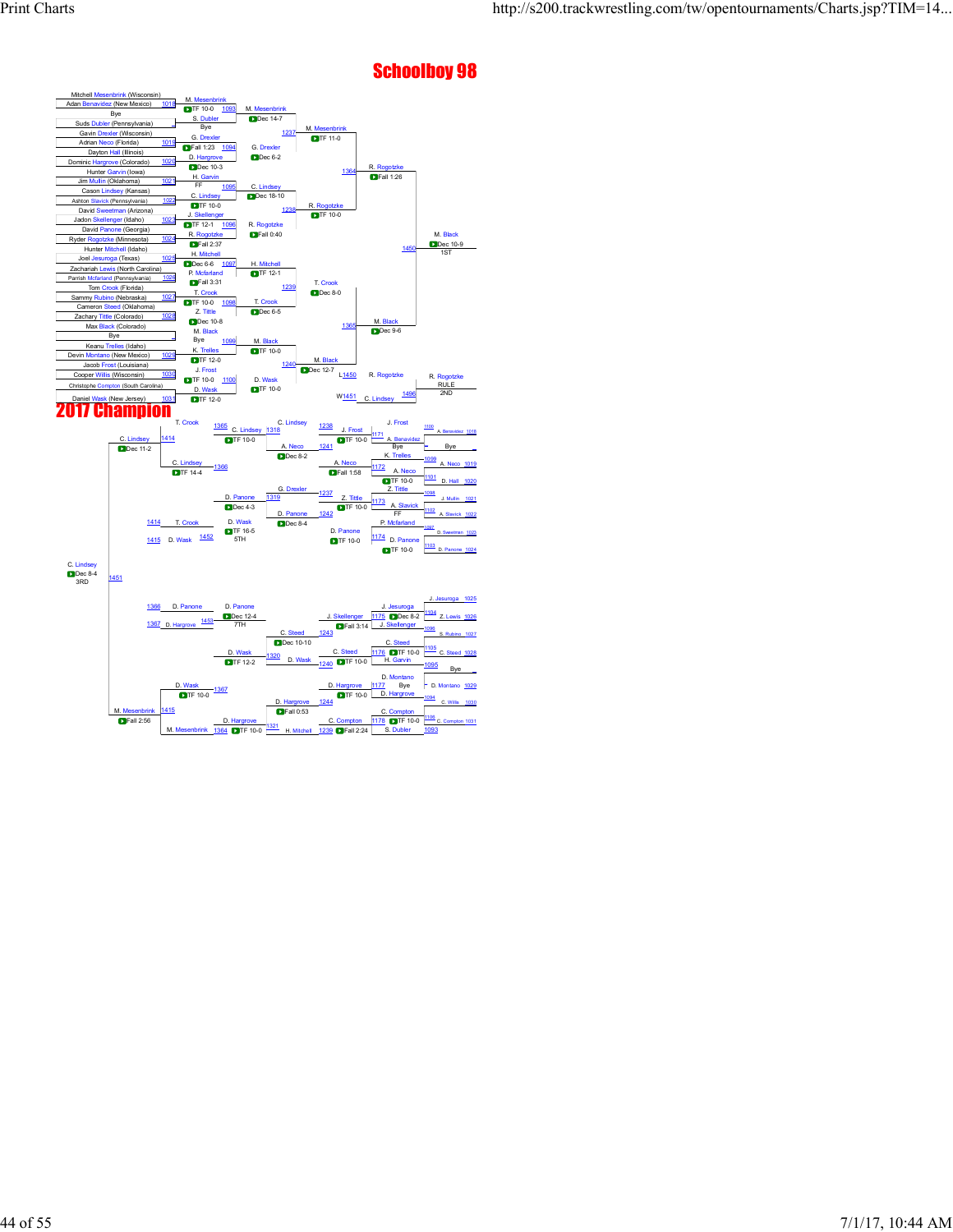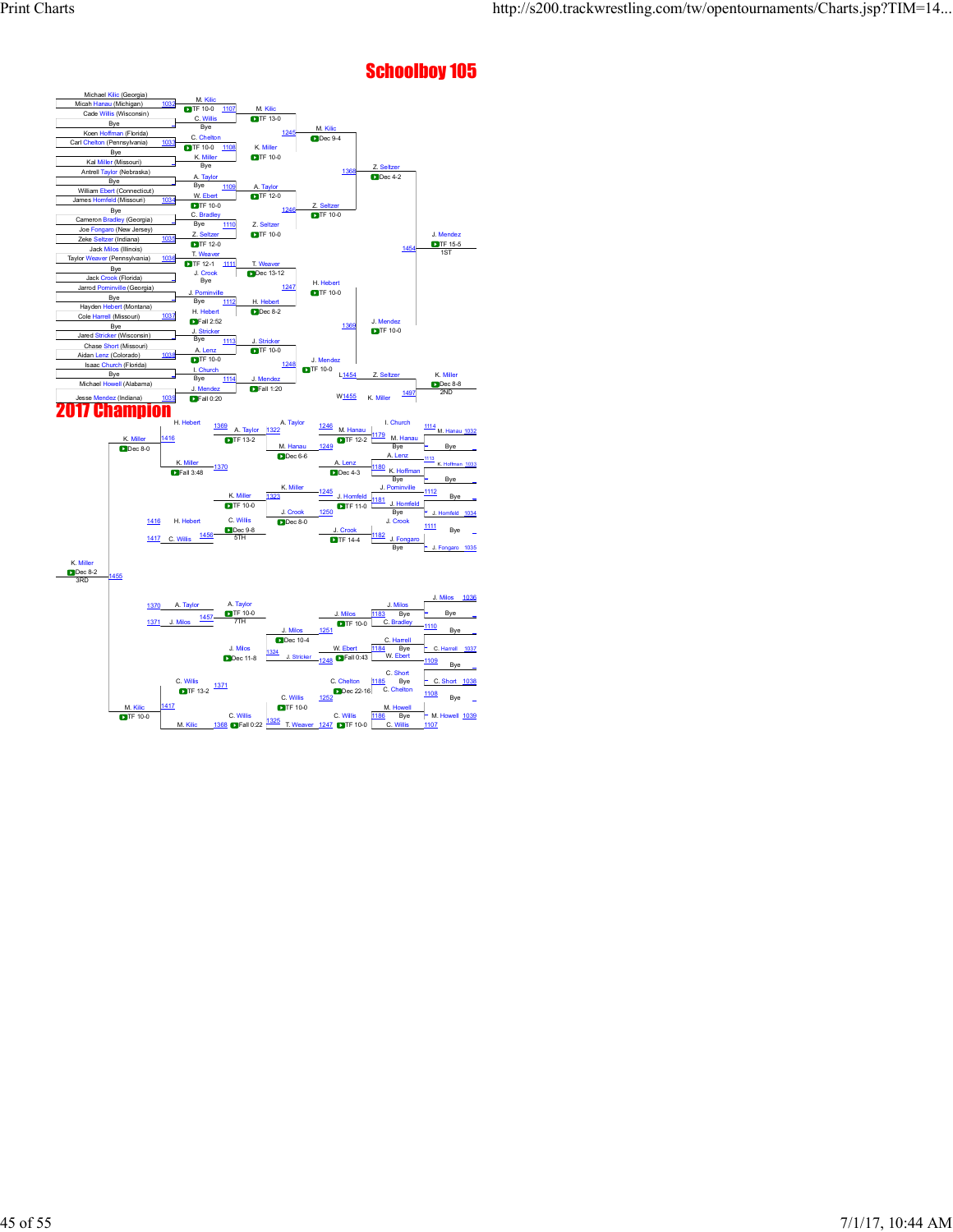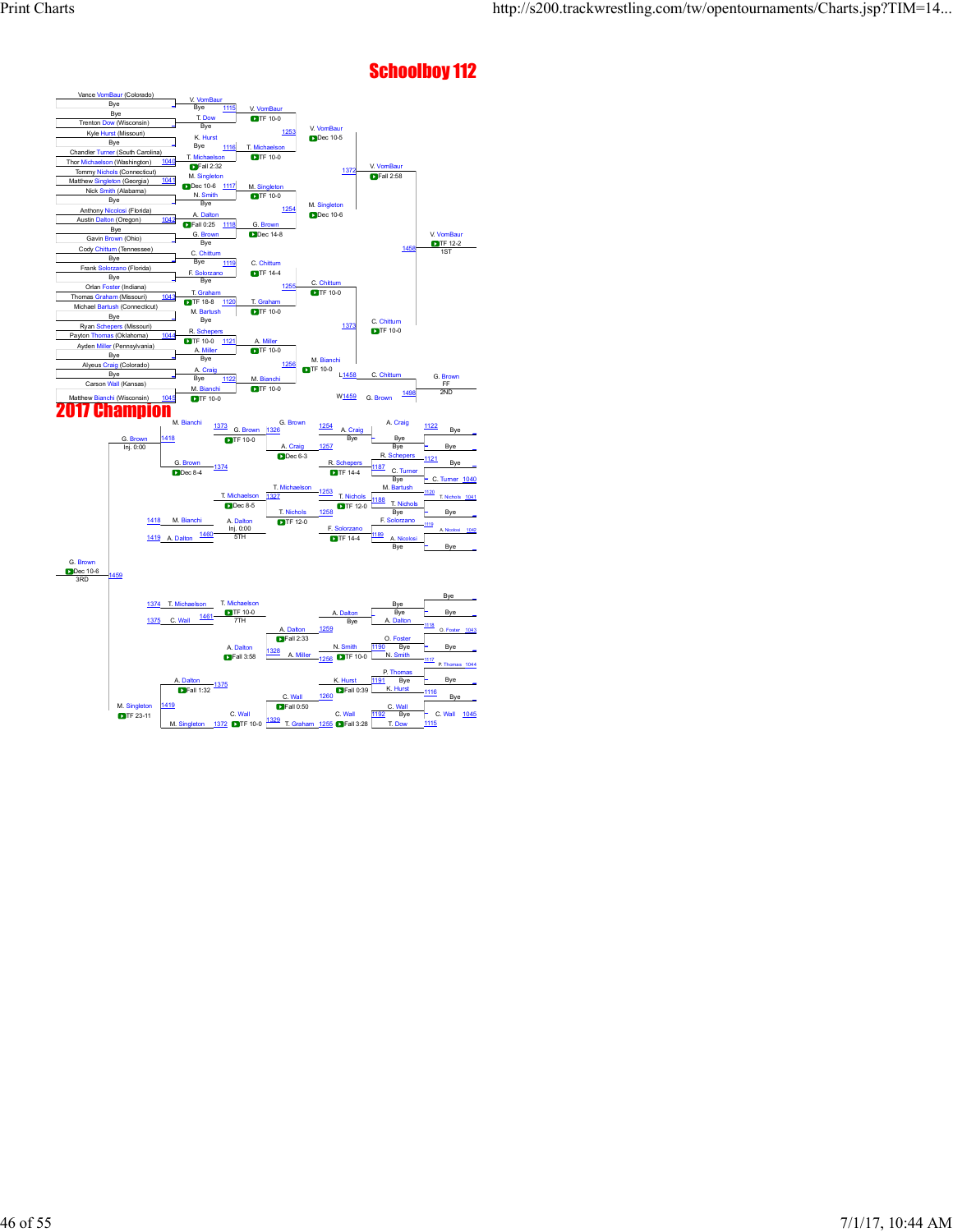### Cael Berg (Minne Г C. Berg Bye \_ Bye  $\frac{112}{1}$ Example Bye 1123 C. Berg<br>Corey R Camden (Texas) A. Thebeau Dec 8-5 A. Inepead<br>Dec 8-4<br>J. Pence Adam Thebeau (Illinois) 1046 Joshua Pence (Kansas)<br>Reagan LeFevre (Pennsylvania C. Berg J. Pence TF 10-0  $\Gamma$ (Pennsylvani Dec 6-0 1124 Bye A. Atta<br>Bye **D**TF 14-4 Aden Attao (Idaho) \_ 1376 C. Berg<br>1376 DTF 10-0 Owen Woolcott (Pennsylvania) J. New Jaden New (Alabama) 1048 J. New Jaden New (Alabama) 1048 Dec 8-2  $112$ J. New Son Smith (New Jersey) J. Smith Table 2 2 1129 J. New J. Smith Fall 2:54 J. Smitl<br>Bye Bye \_ J. New C. Hebb Fall 2:00 Bye 1262 Canyon Hebb (Georgia)<br>Joseph <mark>Nicolosi</mark> (Florida) Bye 1126 J. Anderson<br>J. Anderson DTF 10-0 Joseph Nico J. Anderson J. Diff 10-0<br> **Diff** 10-0<br>
R. Garria Jordan Anderson (Missouri) **D**TF 10-0 Reynaldo Garcia (Pennsylvania)<br>R. Garcia (R. Garcia (R. Garcia (R. Garcia (R. Garcia (R. Garcia e R. Garcia e R. Garcia e R. Garcia e R. Garcia e R. Garcia e R. Garcia e R. Garcia e R. Garcia e R. Garcia e R. Garcia e R. G 14 Bye \_\_\_\_\_\_\_\_\_\_\_\_\_\_\_ 1127  $\frac{2.2}{\text{Bye}}$  Bye  $\frac{1127}{\text{Bye}}$  R. Garcia Eli Richards (Idaho)<br>mes Johnston (Michig Bye James Johnston (Michigan) 1263 **D** TF 10-0 Michael Altomer (New York) 1050<br>
Bye Kade Willis (Missouri) B. Willis Translate Michael Altomer K. Willis (Missouri) B. Willis Turk 12-0<br>
Bye Kade Willis (Missouri) Bye Bye<br>Kade Willis (Missouri) 1377 J. Johnston<br>Dec 2-0 Jared Keslar (Pennsylvania) J. Keslar Diego Snell-Martinez (New Mexico) 1051 TF 10-0 1129 J. Keslar Bye R. Dolezal D. Neslar<br>R. Dolezal D. TF 10-0 R. Doleza Ryan Dolezal (Wisconsin) \_ Experimental and the U. Lopez<br> **D. Lopez**<br>
Bye <u>Bye 1130</u> D. Lopez<br>
Bye 1130 D. Lopez<br> **D. Lopez** adice (Georgia) 1264<br>
adice (Georgia) 1264<br>
and 1264 D. Lop C. Berg II (Delaware 149<br>1499 D. Lopez 1149<br>1996 1149 Wild Wild Wild D. Lopez 149 TF 10-0 2ND **D**Dec 11-4  $W1463$  D. L Damien Lopez (Illinois) 1952<br>**2017 Champion** D. Lopez 1377  $\frac{1262}{C}$ J. Paradice 1130 Bye \_ J. Anderson 1. Anderson 1330 **1202** C. Camden 1933 C. Camden 1<br>Dec 6-4 C. Camden 1995 **D** TF 15-3 C. Camden 1420  $\overline{C}$ TF 14-4 TF 14-4 **C. Camden 1265** Bye C. Camden 1046 C. <mark>Camden 1265</mark><br>D**.** Fall 0:36 Bye R. Dolezal 1129 K. Willis<br>Dec 7-7 R. Dolezal<br>
Dec 7-7 1378 1382 1394 R. LeFevre 1047<br>
Dec 7-7 1378 \_ Bye Bye \_ J. Pence K. Willis 1261 K. Willis 1195 C. Woolcott 1128 K. Willis<br>Dec 12-5 O. Woolcott 1048 e.<br>Bye K. Willis <mark>1266</mark><br>2**TF** 10-0 Bye \_ K. Willis E. Rid 1420 N. <mark>Hall</mark><br>|Fall 3:09  $\frac{1127}{\text{Bye}}$ J. Nicolosi 1421 N. Hall  $\frac{1464}{\sqrt{5}}$  5TH Dec 14-9  $\frac{1196}{\sqrt{5}}$  J. Nicolosi \_ Bye J. Nicolosi 1049 D. Lopez<br>2 TF 13-2<br>3RD 1463 Bye \_ **J. Anderson M. Altomer** Bye<br> **Dec** 4-3 C. Hebb Bye 1378  $C. Hebb$  Bye Bye \_ 1379 M. Altomer 1465 Dec 4-3 7TH Bye C. Hebb M. Al 1126 1267 M. Altomer 1050  $T$ FF 10-0 M. Altomer<br>DTF 10-0 M. Altomer **1197** Bye Bye Bye \_ <sup>1332</sup> J. Keslar **DFall 1:04** 1125 D. Snell-Martinez 1051 D. Snell-Martinez  $\begin{array}{r|c|c|c|c|c|c|c|c} \hline \text{A. Attao} & \text{ $1128$} & \text{Bye} & \text{Bye} & \text{Bye} & \text{Bye} & \text{Bye} & \text{Bye} & \text{Bye} & \text{Bye} & \text{Bye} & \text{Bye} & \text{Bye} & \text{Bye} & \text{Bye} & \text{Bye} & \text{Bye} & \text{Bye} & \text{Bye} & \text{Bye} & \text{Bye} & \text{Bye} & \text{Bye} & \text{Bye} & \text{Bye} & \text{Bye} & \text{Bye$ N. H<mark>all</mark><br>DDec 10-8 Bye \_ N. Hall 1268 **THE 14-3**<br>**N. Hall 1199 Bye**<br>**N. Hall 1199 Bye Example 14-3**<br>**R. Hall 1199 Bye - N. Hall 1052**<br>**R. Garcia** 1263 **Diec 10-6** A. Thebeau 1123 1421 N. Hall  $\frac{N}{1263}$  Dec 10-6  $P$ Fall 0:49 199<br>A. Tho N. Hall J. New <sup>1333</sup> R. Garcia 1376 TF 12-0 1263 Dec 10-6 A. Thebeau 1123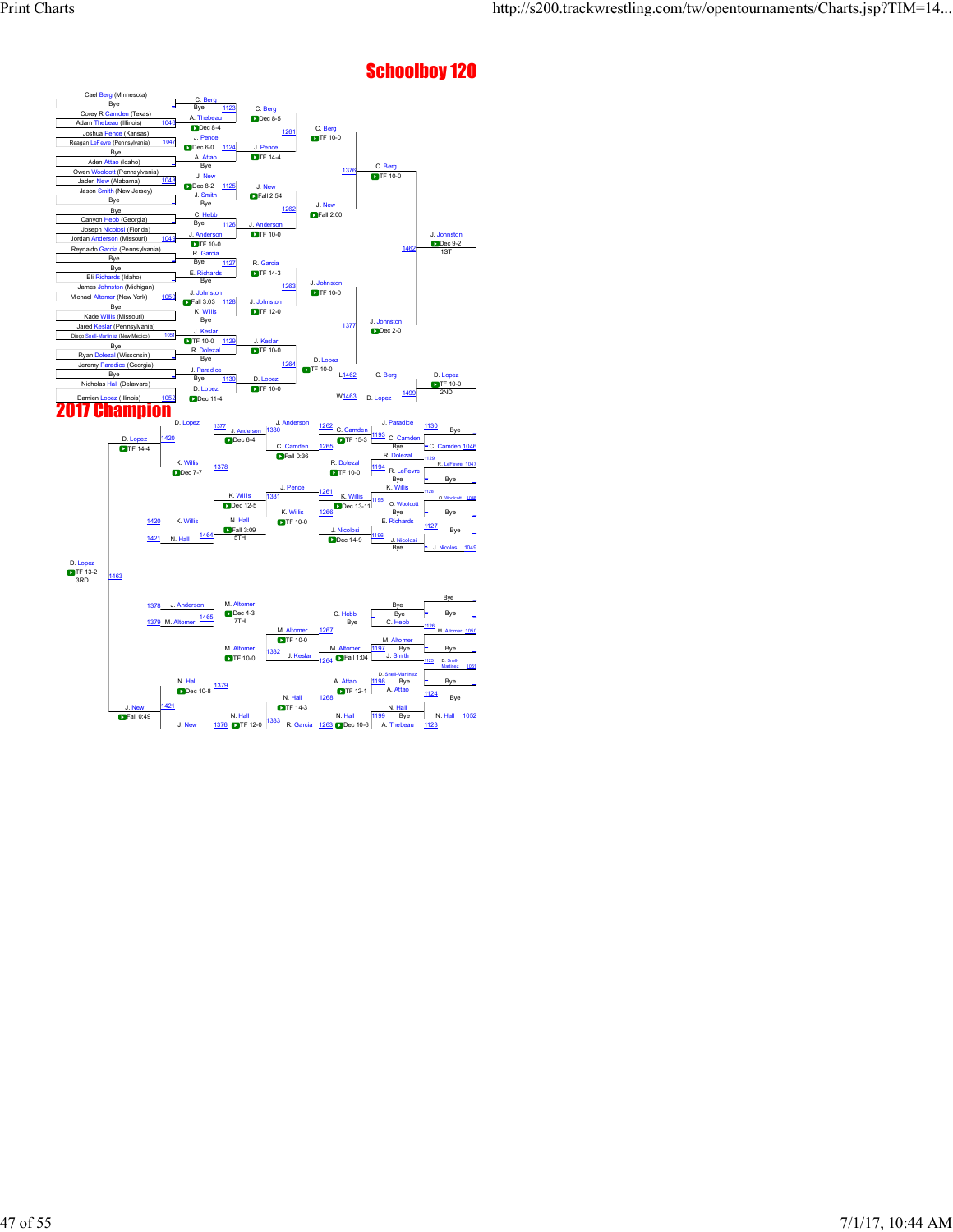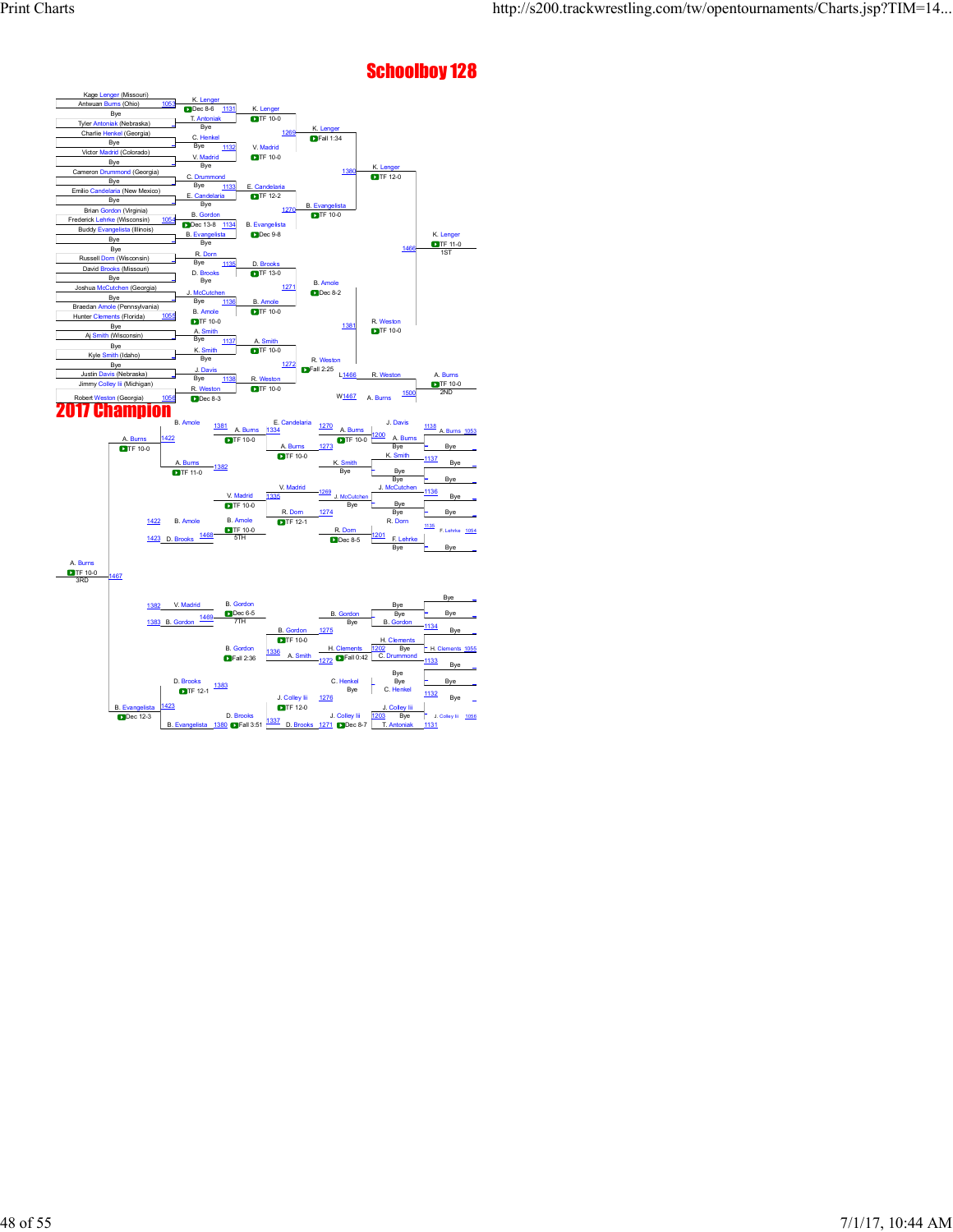Deon <mark>Davis (</mark>Nebrask

### D. Davis **Bye** Bye  $113$ D. Davis<br>**OTF** 10-0 Pearson Hill (Connecticut) C. Whiting C. TF 10-0<br>
yton Whiting (Wisconsin) 1057 C. TF 16-6 D. Davis<br>1 TF 10-0 Clayton Whiting (Wisconsin) 1057 Kaelin Kwiecinski (Virginia) – K. Kwiecinski (Virginia) – K. Kwiecinski (Virginia) – K. Kwiecinski (Virginia) – D. Joannes<br>
Bye – <u>1140 M. Callahan III – Tetre (Pennsylvania)</u> – M. Callahan **DET** F 10-0 Lan Max Callahan (Michigan) 1058<br>Treyton Rusher (Kansas) 1384 D. Davis<br>1384 D. TF 13-2 Fall 3:42 Treyton Rusher (Kansas) T. Rusher TF 13-2 Bye \_ Bye 1141 Bye Bye 1141 T. Rusher<br>Bye S. Sullens T. Rusher<br>Ilens (Georgia) S. Sullens T. Rusher  $rac{Suh}{Bye}$ ns (Georgia вуе <u>— T. Collins</u><br>J. Griffin 1278 → ДТГ 10-0 riffin (Louisiana)  $Bye$ Bye 1142 T. <mark>r</mark> (Idah  $T = 10-0$ Tyler Collins (Colorado) **D**TF 10-0 TF 12-2 1ST Greg McKee (Ohio) G. McK<br>Bye G. McKee (Ohio) G. McKee<br>Ton Kwiecinski (Virginia) Bye 1470 Bye \_\_\_\_\_\_\_\_\_\_\_\_\_\_\_ 1143 Eye 1143 G. McKee<br>Colton Kwiecinski (Virginia) C. Kwiecinski C. TF 10-0 Г Charlescha Fialka (Illinois Dec 11-7 Nicholas Pavlechko (Pennsylvania) 1279 CODEC 11-7 1279 G. McKee<br>
M. Pavlechko Fall 0:16<br>
Bye **D**Fall 0:16 Bye 1144 X. LaCorte<br>X. LaCorte **D**TE 1 Bye Xavier LaCorte (New Jersey) \_ **D**TF 10-0 Bye 1385 J. Prudek<br>**D.** Fall 1:21 Bye T. Lillard<br>Bye Tyler Lillard (Georgia) \_\_\_\_\_\_ <u>1145</u> T. Lillard<br>Bye R. Soto Dec 16-7 R. Sot<br>Bye Raul Soto (Florida) \_ Bye J. Prudek<br>C. Neuman DDec 10-2 Charles Neuman (Kansas) **1280** Shyne Tucker (Missouri) 1061 C. Neuman<br> **D** Fall 1:41 1146 J. P J. Prudek J. Prudek **D** Fall 1:41 1146 Bye **1501 1501 1501 1501 1501 1501 1501 1501 1501 1501** Fall 2:55 2ND  $W<sub>1471</sub>$  C. Jake Prudek (California) \_ **Bye 2017 Champion** T. Rusher 1278 C. 1385 C. Neuman 1146 Bye \_ 2. Neuman 1338 **1242 C. Neuman 1338 1204 P. Hill P. Hill**<br>Fall 0:17 C. Neuman 1994 **D. Fall 0:48** G. McKee<br>Dec 8-6 1424 Dec 8-6 P. Hill <u>1057</u><br>
Dec 8-6 P. TF 12-0 P. Soto 1145 Bye R. Soto 1145 Bye \_ M. Callahan<br>
Dec 5-0 <u>L. Porter 1205</u><br>Dec 5-0 1386 **1205** 1205 L. Porter \_ Bye L. Porter 1058  $M.$  C N. Pavlechko 1144 Bye \_ 1339 1277 M. Callahan 1339 **M. Pavlechko**<br>**Parlament Bye** Bye Bye N. Pavlechko \_ Bye \_ C. Kwiecinski 1282<br>DFall 1:12 Bye Bye \_ M. Callah C. Kw 1424 T. Collins<br>DITF 11-0  $\frac{1143}{\text{Bye}}$ 1425 T. Collins 1472 5TH C. Kwiecinski 1206 C. Palmer \_ Bye C. Palmer 1059 C. Whiting<br>E Fall 1:21 1471<br>3RD Bye \_ 1386 C. Neuman T. Lillard C. Fialka TF 11-0 7TH C. Fialka  $\frac{1207}{1207}$  Bye 1387 T. Lillard 1473 1207 TH C. Fiaka 1207 By C. Fialka 1060 **D**TF 14-1 J. Griffin 1142 C. Fialka 1283 **D**TF 11-0 T. Lillard<br>1975 15-4 S. Sullens Land By By By By By Land By By By Land By Land By Land By Land By Land By Land By Land By Land By Land By Land By Land By Land By Land By Land By Land By Land By Land By Land By Land By Land By Land By Land By L <u>40</u> T. <u>Lil</u> \_ Bye Bye \_ TF 15-4 280 Bye <u>S. Sullens 1141</u> Bye \_ Bye **Bye** C. Whiting<br>Dec 6-5 1387 **K. Kwiecinski** Bye Bye \_ Bye K. Kwiecinski 1140 1284 C. Whiting TF 12-2 S. Tucker S. Tucker 1061 C. Whiting 1425 Dec 10-8 **C.** Whiting C. Whiting 1208 Bye - **Dec 10-8 Bye - Dec 10-8 T.** Colins 1384 **Direct** 0:44 **C.** Whiting 1139 208 Bye C. Whiting<br>T. Collins 1384 D Fall 0:43 2341 X. LaCorte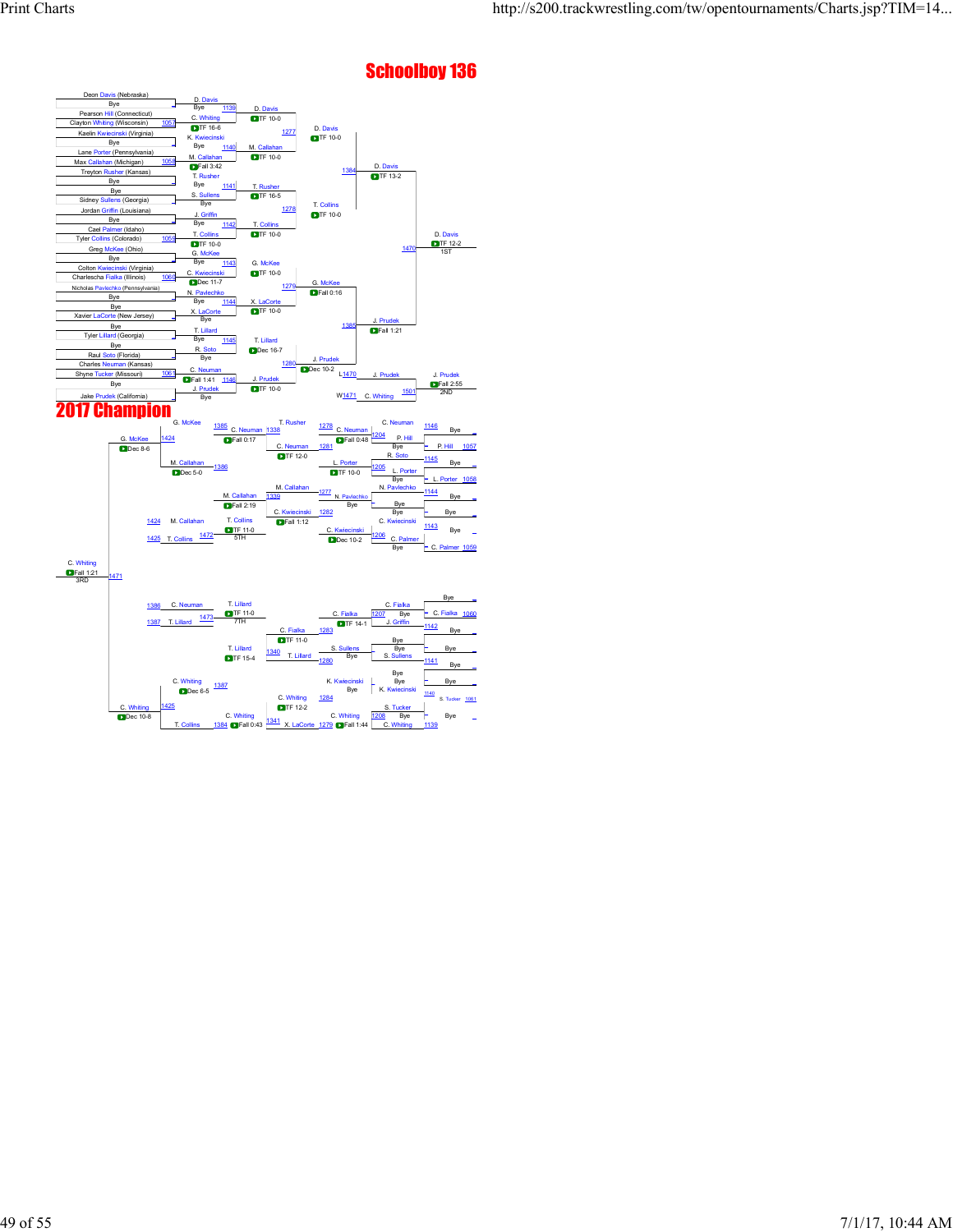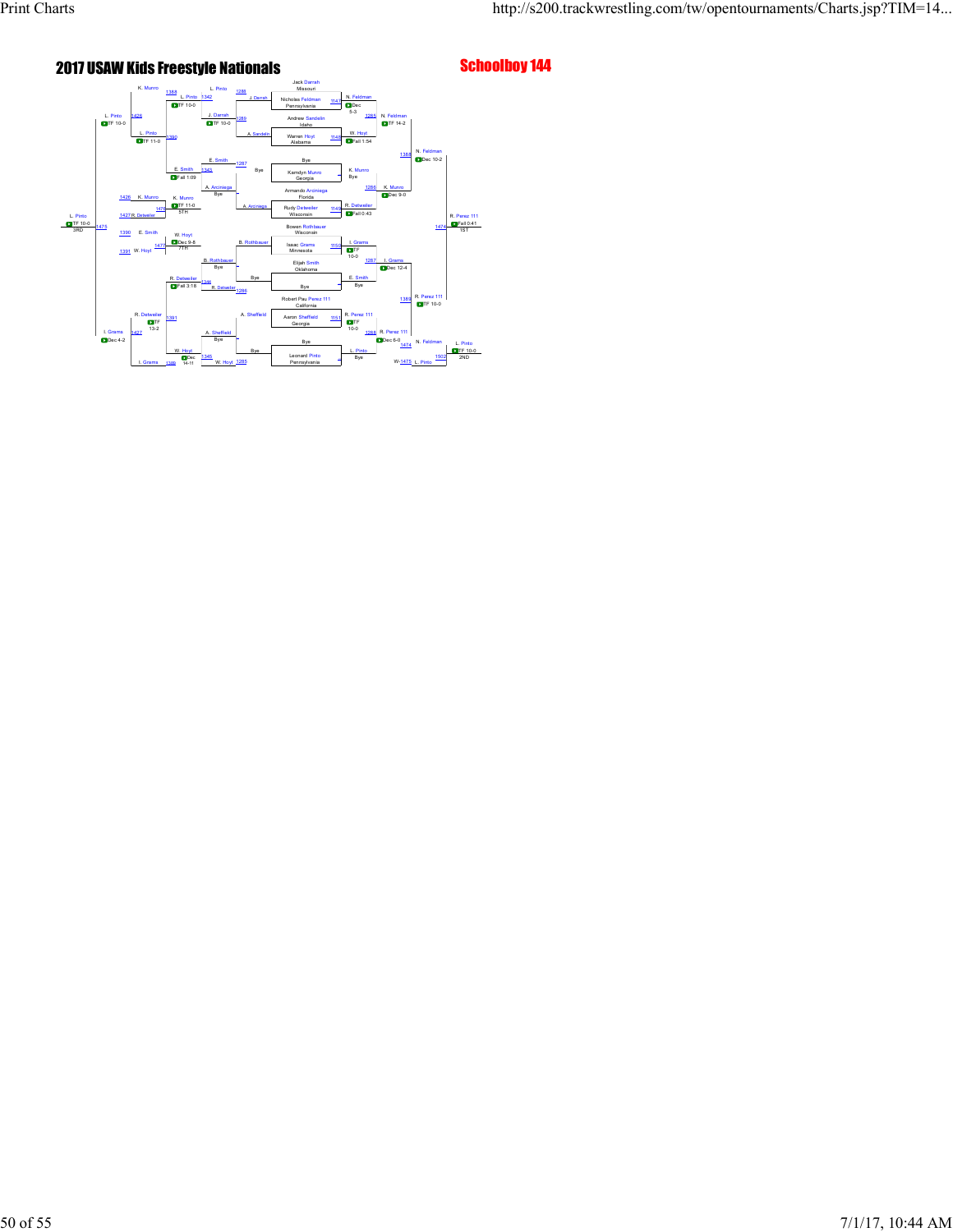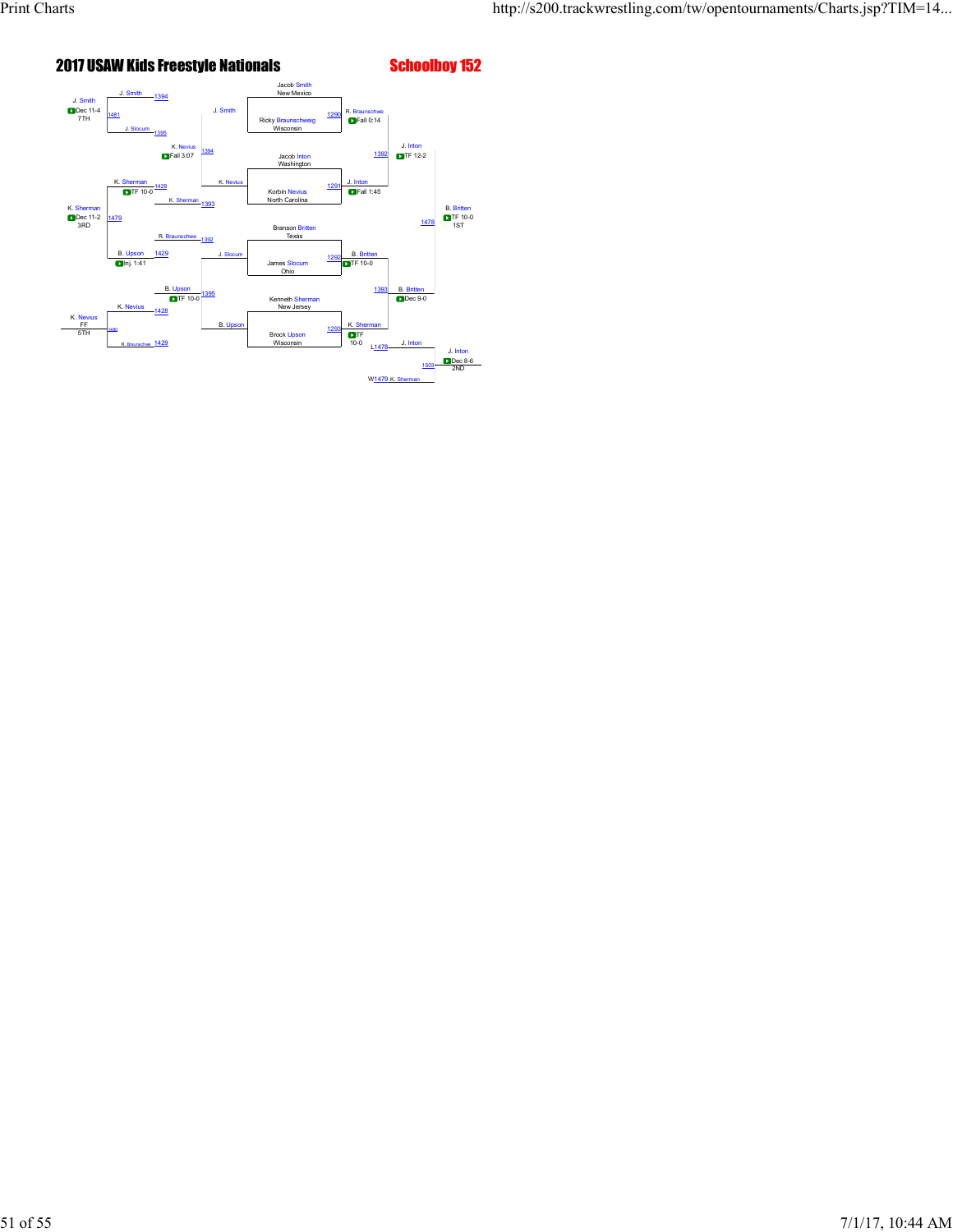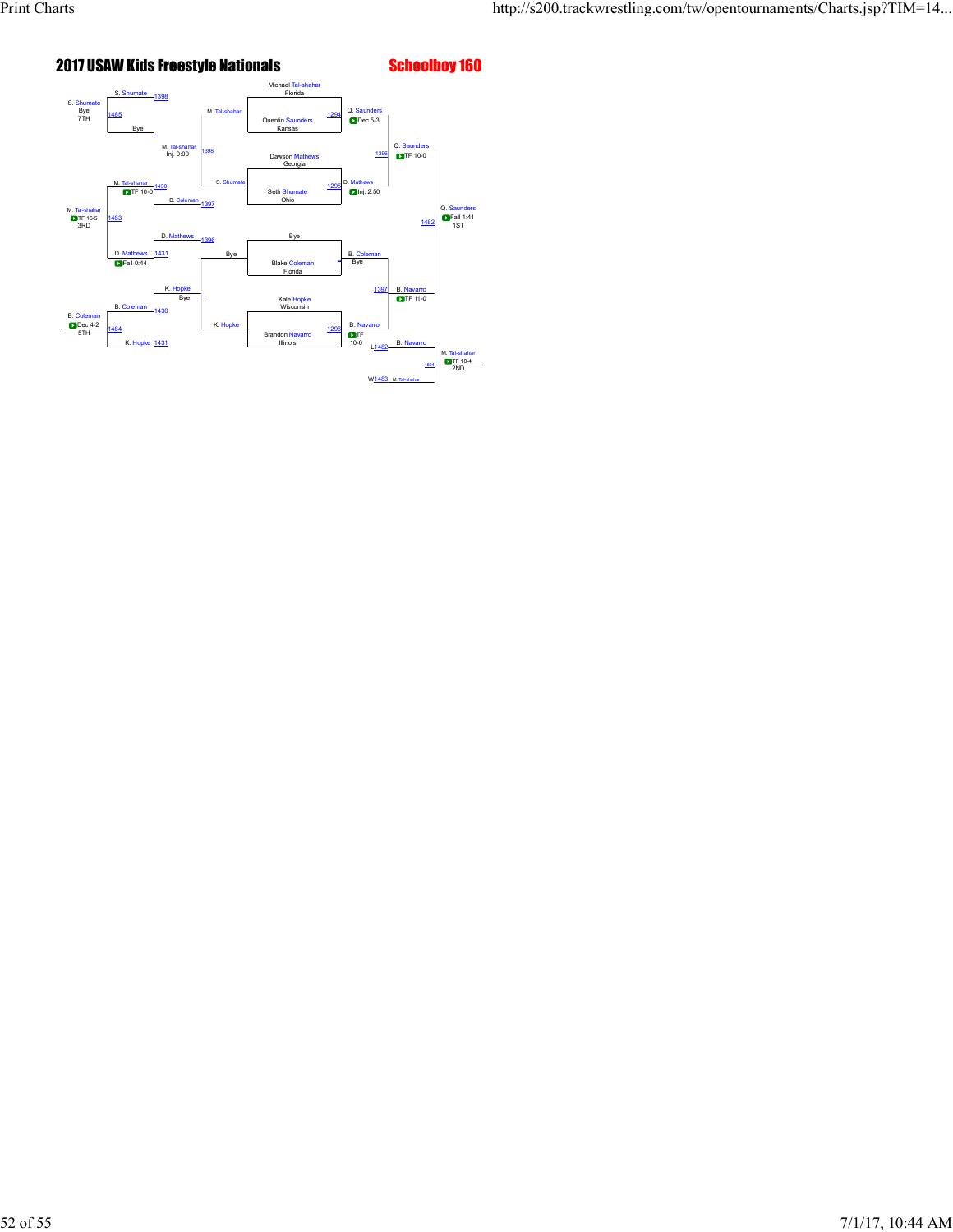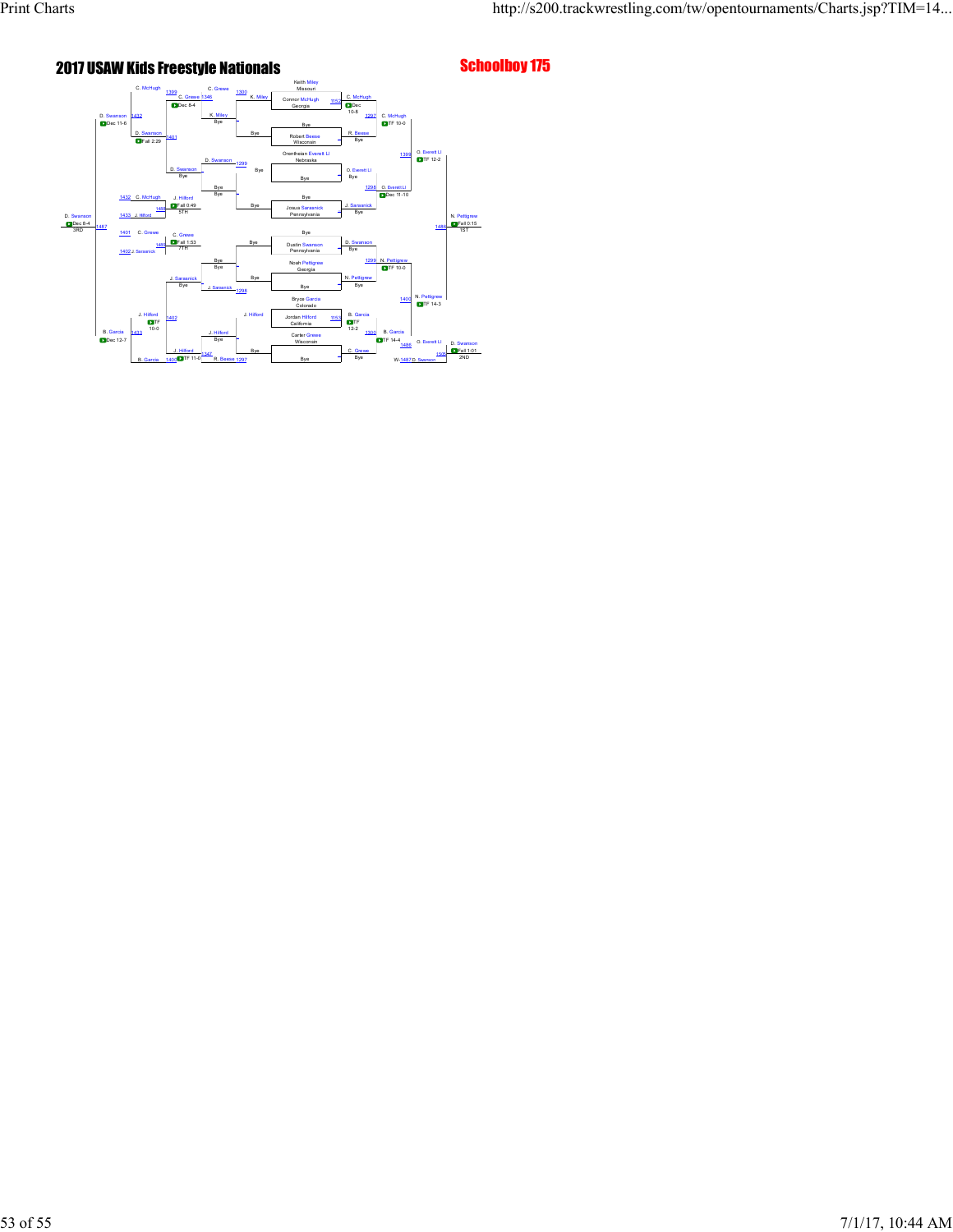| Nehemiah<br>Harris<br>Connecticut<br>Jonathon<br>1062<br><b>Sumner</b><br>Georgia | Nehemiah<br><b>Harris</b><br>Connecticut<br><b>DITF 10-0</b>   | Round <sub>1</sub> | Zack<br>Smith<br>Missouri<br>David<br>1063<br>Harper<br>Georgia           | David<br>Harper<br>Georgia<br>$T$ Fall 0:17            | D. Harper (Georgia)<br>1ST     |
|-----------------------------------------------------------------------------------|----------------------------------------------------------------|--------------------|---------------------------------------------------------------------------|--------------------------------------------------------|--------------------------------|
| Keith<br><b>Brown</b><br>Oregon<br>David<br>1154<br>Harper<br>Georgia             | David<br>Harper<br>Georgia<br><b>D</b> Dec 10-6                | Round <sub>2</sub> | Nehemiah<br>Harris<br>Connecticut<br>Zack<br>1155<br>Smith<br>Missouri    | Nehemiah<br>Harris<br>Connecticut<br><b>DITF 10-0</b>  | N. Harris (Connecticut)<br>2ND |
| Keith<br><b>Brown</b><br>Oregon<br>Zack<br>1301<br>Smith<br>Missouri              | Keith<br><b>Brown</b><br>Oregon<br>$T$ TF 10-0                 | Round 3            | Jonathon<br>Sumner<br>Georgia<br>David<br>1302<br>Harper<br>Georgia       | David<br>Harper<br>Georgia<br><b>DITE 10-0</b>         | K. Brown (Oregon)<br>3RD       |
| Keith<br><b>Brown</b><br>Oregon<br>Jonathon<br>1403<br><b>Sumner</b><br>Georgia   | Keith<br><b>Brown</b><br>Oregon<br>$T$ FF 10-0                 | Round 4            | Nehemiah<br>Harris<br>Connecticut<br>David<br>1404<br>Harper<br>Georgia   | David<br>Harper<br>Georgia<br>$R = 3:24$               | J. Sumner (Georgia)<br>4TH     |
| Keith<br><b>Brown</b><br>Oregon<br>Nehemiah<br>1490<br>Harris<br>Connecticut      | Nehemiah<br><b>Harris</b><br>Connecticut<br><b>D</b> Fall 3:35 | Round 5            | Jonathon<br>Sumner<br>Georgia<br>Zack<br>1491<br><b>Smith</b><br>Missouri | .lonathon<br><b>Sumner</b><br>Georgia<br>$T$ Fall 0:58 | Z. Smith (Missouri)<br>5TH     |